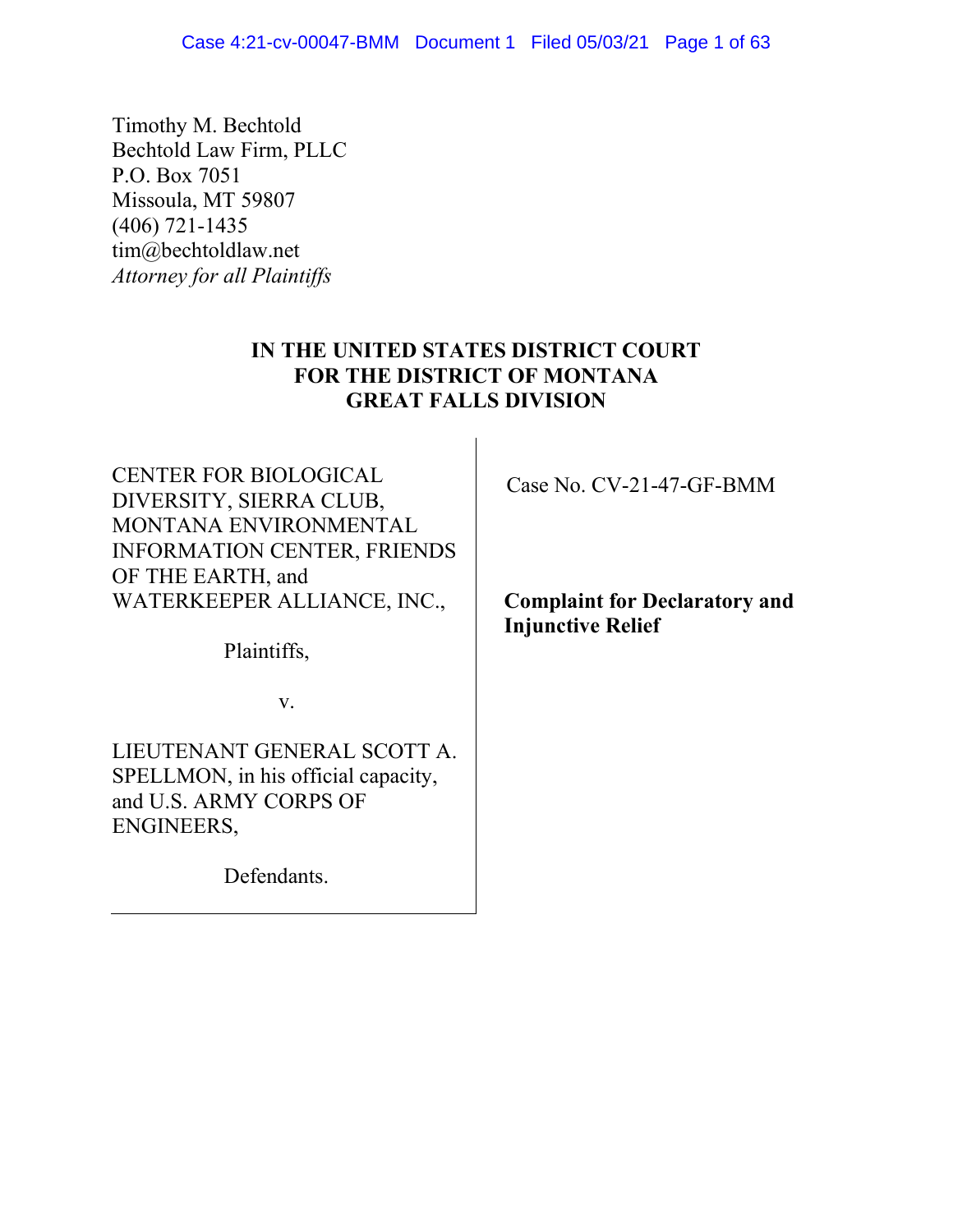### **INTRODUCTION**

1. This case involves the U.S. Army Corps of Engineers' 2021 issuance of Nationwide Permit 12 (NWP 12), a general permit issued for oil and gas pipelines projects pursuant to Section 404(e) of the Clean Water Act. The Corps violated the Endangered Species Act, the National Environmental Policy Act, the Clean Water Act, and the Administrative Procedure Act by issuing NWP 12 without adequately assessing its significant direct, indirect, and cumulative environmental effects.

2. NWP 12 provides a streamlined process to permit oil and gas pipelines to cross rivers, streams, and wetlands. Projects using NWP 12 may proceed without undergoing the comprehensive environmental review ordinarily required by Section 404(a) of the Clean Water Act, and there is no opportunity for public involvement when projects are approved under NWP 12. The Corps estimates that NWP 12 will be used 9,560 times per year (including 8,110 reported uses and 1,450 unreported uses), or an estimated 47,800 times over its expected five-year duration, resulting in direct impacts to over 3,000 acres of U.S. waters.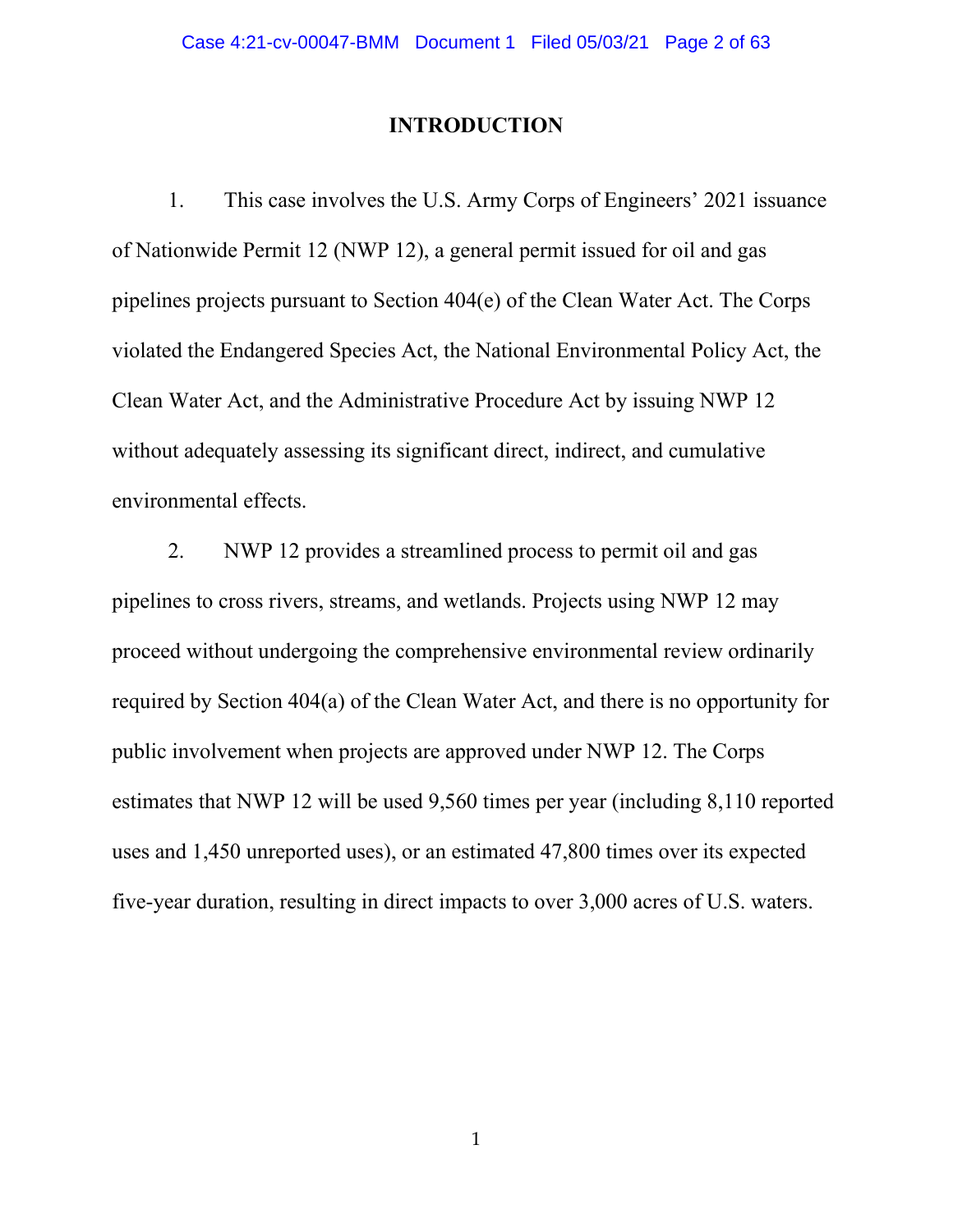#### Case 4:21-cv-00047-BMM Document 1 Filed 05/03/21 Page 3 of 63

2021 NWP 12 Decision Document at 108.<sup>1</sup> Aside from causing direct, indirect, and cumulative impacts to U.S. waters, NWP 12 activities also cause environmental harm from oil and gas spills and global climate change.

3. The 2021 NWP 12 replaces the 2017 iteration of the permit. In previous litigation over the 2017 NWP 12, this Court ruled that the Corps violated the Endangered Species Act (ESA) by failing to undertake programmatic ESA Section 7 consultation with the U.S. Fish and Wildlife Service (FWS) and the National Marine Fisheries Service (NMFS) (together, the "Services") to consider the cumulative adverse environmental effects of discharges on protected species and their critical habitat. *Northern Plains Resource Council et al. v. U.S. Army Corps of Engineers*, No. 4:19-cv-00044 (D. Mont.), appeal pending, No. 20-35412 (9th Cir.). The Court declared the permit unlawful and remanded it to the Corps for compliance with the ESA. The Court declined to rule on claims brought under the National Environmental Policy Act (NEPA) and the Clean Water Act (CWA), stating that the Court "anticipates that the ESA Section 7(a)(2) consultation will inform" the Corps' NEPA and CWA assessments of NWP 12's environmental

<sup>1</sup> The Corps' Decision Document for NWP 12 provides the public interest review required by Corps regulations at 33 CFR 320.4(a), as well as the Corps' environmental assessment of NWP 12 pursuant to the National Environmental Policy Act. *See* U.S. Army Corp of Engineers, Decision Document Nationwide Permit 12 (Jan. 4, 2021). Available at

https://usace.contentdm.oclc.org/utils/getfile/collection/p16021coll7/id/16834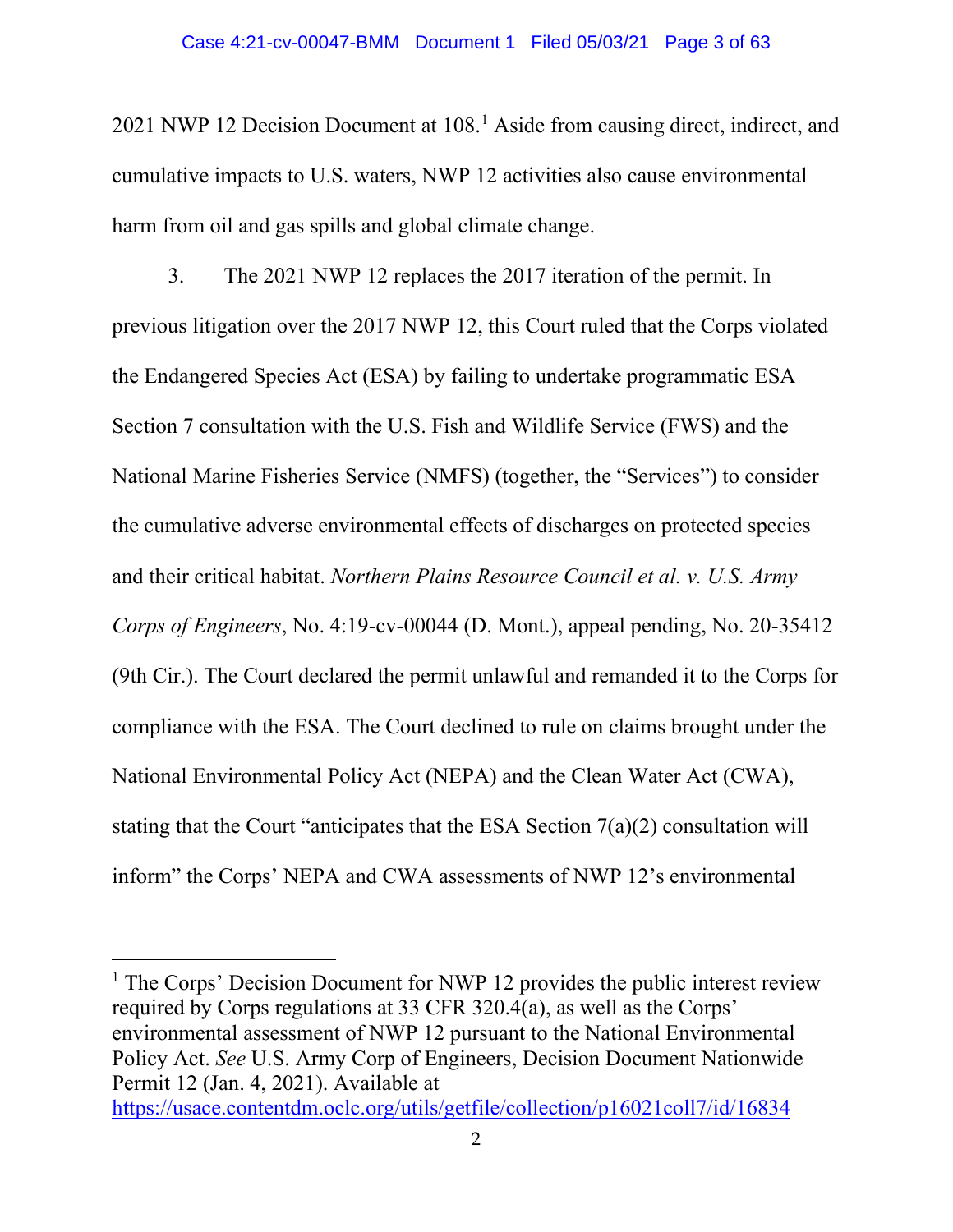effects. *Northern Plains Resource Council et al. v. U.S. Army Corps of Engineers*, 454 F. Supp. 3d 985, 994-96 (D. Mont. 2020).

4. Despite this ruling, the Trump administration refused to initiate ESA consultation on the 2017 NWP 12. Instead, it subsequently proceeded to reauthorize several of the Nationwide Permits—including NWP 12—to replace the 2017 permits. On January 13, 2021, just days before President Trump left office and well before the scheduled expiration of the 2017-2022 NWPs, the Corps authorized a new version of NWP 12.<sup>2</sup>

5. The Corps, flouting this Court's ruling on the 2017 NWP 12, once again determined that the issuance of the 2021 NWP 12 has "no effect" on listed species. In doing so, the Corps reiterated the same erroneous argument previously rejected by this Court, contending that programmatic consultation is not required because all NWP 12 projects that "may affect" listed species are subject to projectspecific consultation and therefore the issuance of NWP 12 has "no effect" on listed species.

6. The Corps' "no effect" determination is inconsistent with applicable regulations, which require consultation at both the programmatic and project-

<sup>&</sup>lt;sup>2</sup> While the 2017 NWP 12 applied to all "utility lines," the 2021 iteration only applies to oil and gas pipelines. Other uses of the 2017 NWP 12 (including water lines, sewer lines, and electronic transmission lines) are now covered by separate NWPs. *See* 86 Fed. Reg. at 2769.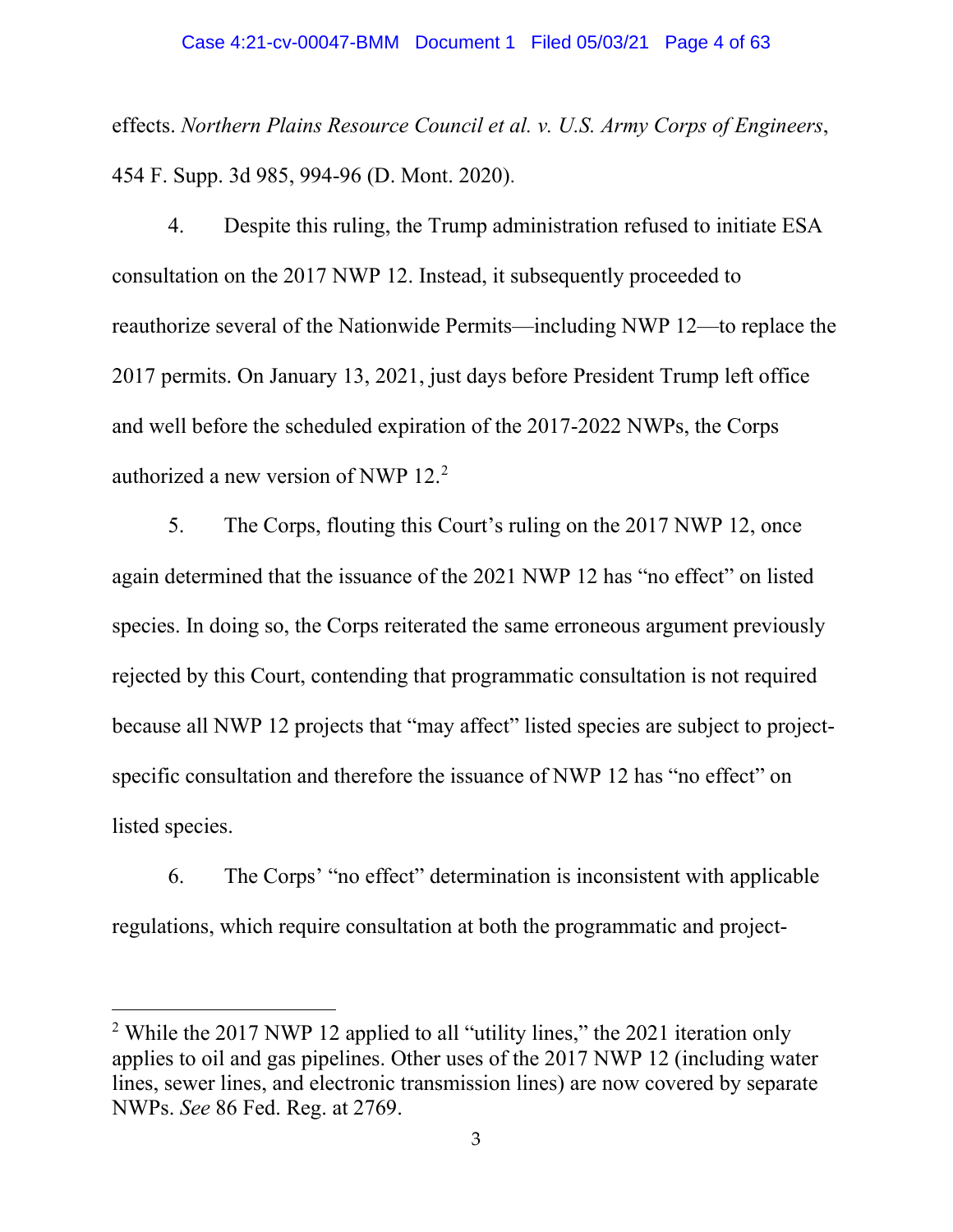specific stages for NWP 12. *See* 50 C.F.R. § 402.14(c)(4) (project-specific consultation "does not relieve the Federal agency of the requirements for considering the effects of the action as a whole"); *see also* 84 Fed. Reg. 44,976, 44,997 (Aug. 27, 2019) (confirming the ESA requires programmatic consultation even if specific projects developed in the future are subject to site-specific consultation).

7. The Corps' repeated failure to consult with the Services when issuing NWP 12 is therefore an egregious violation of one of the most vital safeguards of the ESA. As this Court previously found, the Corps is "well aware" that the reauthorization of NWP 12 requires such consultation; there is "resounding evidence" that the reissuance of NWP 12 "may affect" listed species; and programmatic review "provides the only way to avoid piecemeal destruction of species and habitat." *Northern Plains*, 454 F. Supp. 3d at 990-94.

8. In reissuing NWP 12, the Corps also refused to make any meaningful changes to its CWA or NEPA analyses, even though this Court anticipated the Corps would do so on remand.

9. NWP 12 continues to violate the CWA. CWA Section 404(e) allows the Corps to issue nationwide permits only for activities that will have "minimal adverse environmental effects" and will cause only "minimal cumulative adverse effect on the environment." 33 U.S.C. § 1344(e)(1). NWP 12, however, authorizes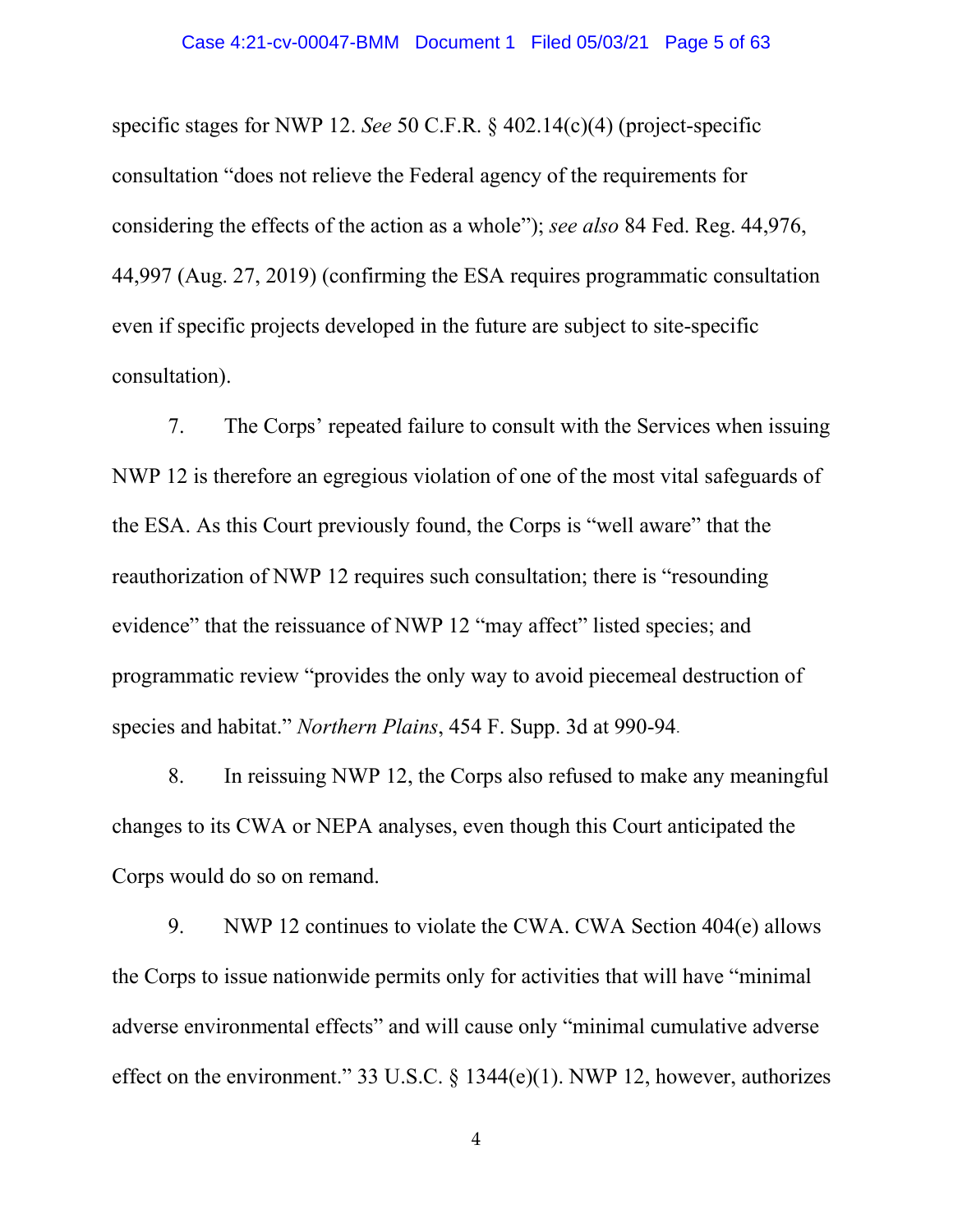#### Case 4:21-cv-00047-BMM Document 1 Filed 05/03/21 Page 6 of 63

activities that *will* cause more than minimal adverse environmental effects, either individually or cumulatively.

10. The Corps allows oil and gas pipelines to use NWP 12 repeatedly for each water crossing along a project's length, with no limit to the number of times a pipeline can use NWP 12 or the total number of acres of wetlands that a project can impact. NWP 12 thereby allows the Corps to artificially treat large interstate pipeline projects as hundreds or even thousands of separate "single and complete projects" to avoid the more transparent and thorough individual permit process required by Section 404, which includes public notice and comment and an analysis of the project's overall impacts and alternatives pursuant to NEPA and the CWA. This use of NWP 12 causes more than minimal direct and cumulative adverse environmental effects in violation of CWA Section 404(e).

11. The Corps' inadequate environmental analysis for NWP 12 also violates NEPA. The Corps does not prepare any project-level NEPA analysis for NWP 12 projects because it purports to have discharged its NEPA obligations upon issuance of an environmental assessment and finding of no significant impact for NWP 12 as a whole (the "NWP 12 EA," which is set forth in the NWP 12 Decision Document). The NWP 12 EA constitutes the Corps' only NEPA analysis for projects permitted by NWP 12.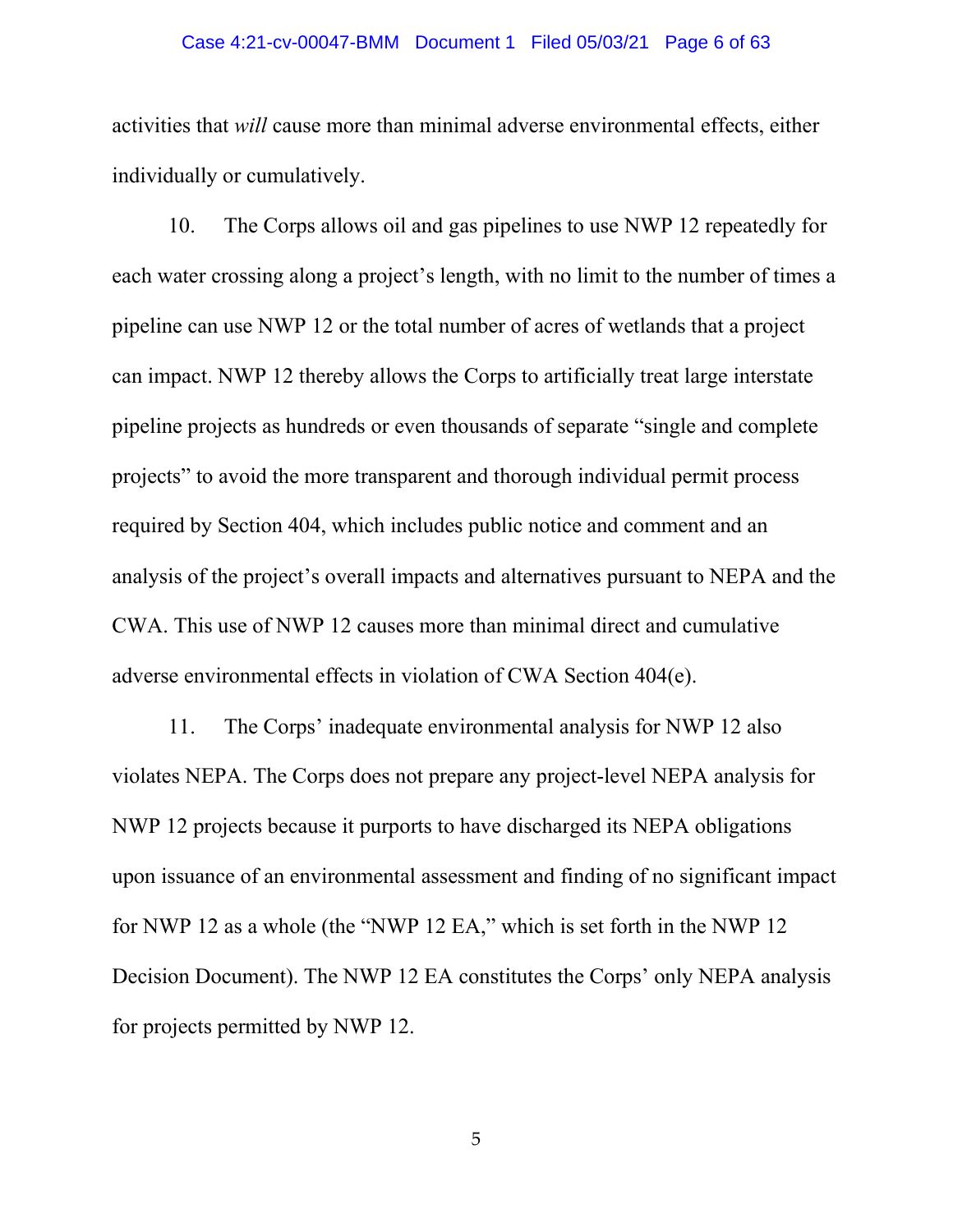#### Case 4:21-cv-00047-BMM Document 1 Filed 05/03/21 Page 7 of 63

12. The Corps' EA violates NEPA by failing to adequately evaluate the environmental impacts of pipeline projects permitted by NWP 12. The EA fails to adequately analyze the direct, indirect, and cumulative impacts associated with approving major oil pipelines under NWP 12, such as the effects of numerous water crossings, impacts from the creation of pipeline rights-of-way (including the removal of high-quality forested wetlands), or the pipelines' contribution to climate change. And the EA does not evaluate the specific risks or impacts of oil spills into waterways from pipelines at all. In fact, the analysis in the NWP 12 EA is the same boilerplate language contained verbatim in the decision documents for each of the other NWPs. The Corps has therefore failed to take the "hard look" at the environmental impacts of NWP 12 activities, as NEPA requires.

13. To the extent that the Corps limited its analysis of the environmental impacts of NWP 12 by ignoring indirect and/or cumulative impacts—including the cumulative impacts of thousands of NWP 12 activities per year and spills from NWP 12-authorized pipeline projects—in reliance on regulations adopted by the Council on Environmental Quality (CEQ) in July 2020, 85 Fed. Reg. 43304 (July 16, 2020), such reliance on those regulations violates the plain language of NEPA. *See* 42 U.S.C. § 4332(2)(C) (requiring an evaluation of "*any* adverse environmental effects which cannot be avoided should the proposal be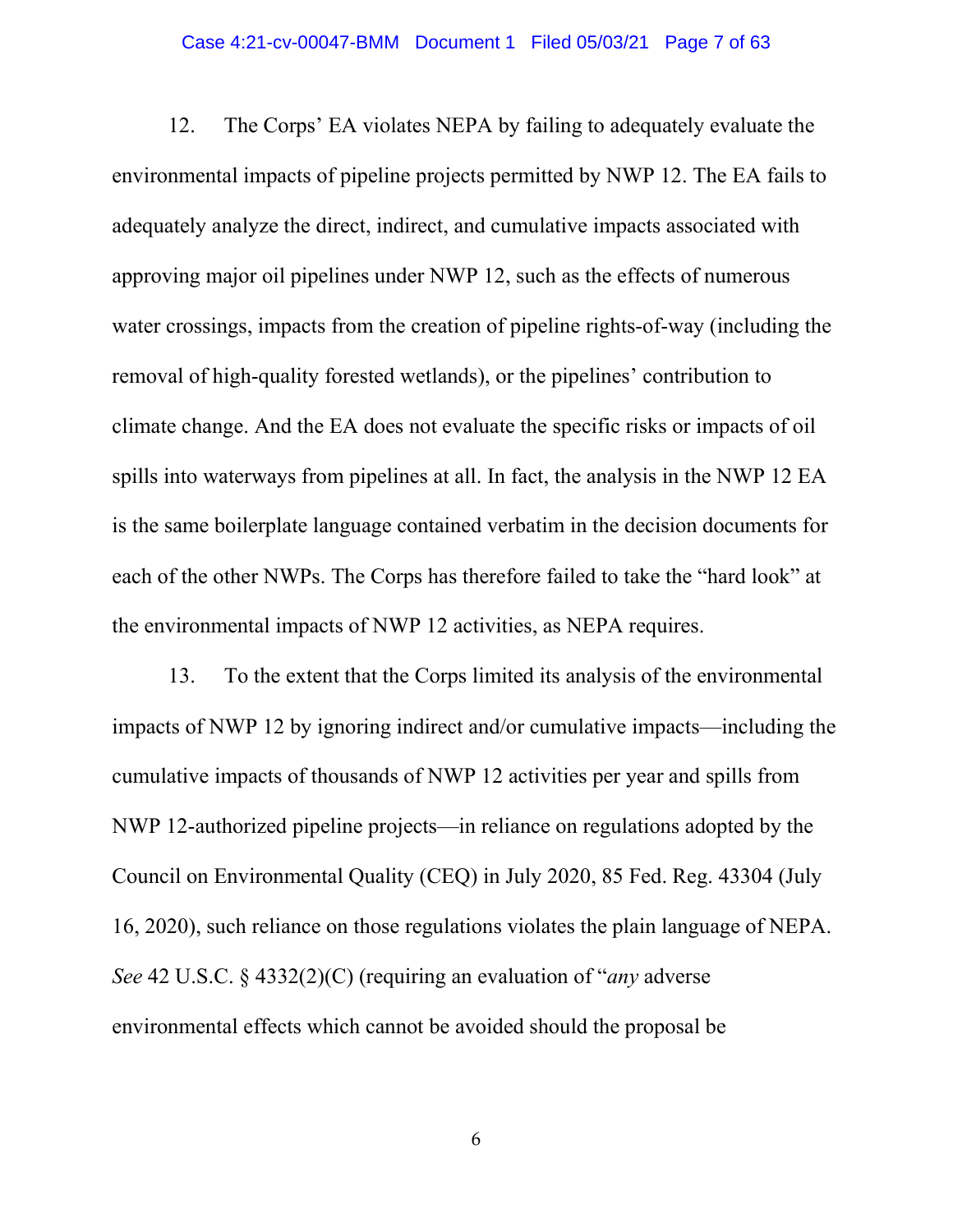implemented," which must examine "the environmental impact of the proposed action" "*to the fullest extent possible*") (emphasis added).

14. Plaintiffs therefore seek a declaration that the Corps' issuance of NWP 12 violated the ESA, NEPA, the CWA, and the APA, as well as vacatur of the permit.

### **JURISDICTION AND VENUE**

15. This case arises under the Endangered Species Act, 16 U.S.C. §§ 1531-1544; the Clean Water Act, 33 U.S.C. §§ 1251 et seq., including § 1344(b) (application of Corps guidelines in permit determinations), § 1344(c) (prohibition of discharge of dredged or fill material that will have an unacceptable adverse effect), and  $\S$  1344(e) (setting forth circumstances in which the Corps can issue nationwide permits); the National Environmental Policy Act, 42 U.S.C. §§ 4321 et seq.; and the Administrative Procedure Act (APA), 5 U.S.C. §§ 701-706. This court has jurisdiction over this action pursuant to 5 U.S.C. § 702 (review of agency action under the APA); 16 U.S.C.  $\S$ § 1540(c), (g) (actions arising under the ESA citizen suit provision); 28 U.S.C. § 1331 (federal question); 28 U.S.C. § 1346 (action against the United States); 28 U.S.C. § 1361 (mandamus); and 28 U.S.C. §§ 2201-02 ("creation of remedy" and "further relief" provisions establishing power to issue declaratory judgments in cases of actual controversy). The court may grant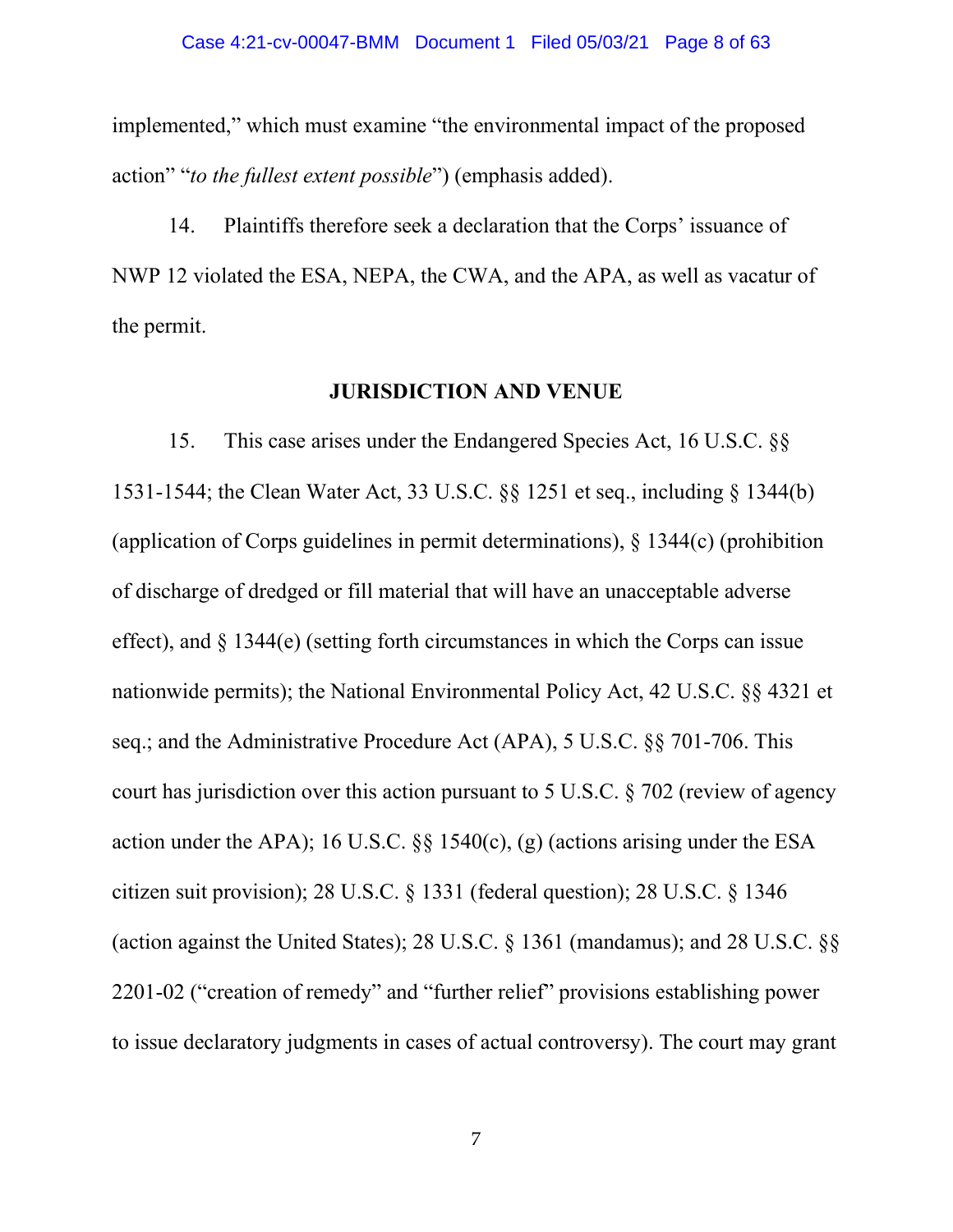the relief requested under the ESA, 16 U.S.C.  $\S$  1540(g), the APA, 5 U.S.C.  $\S$ 701-706, and 28 U.S.C. § 2201-02 (declaratory and injunctive relief).

16. By written notice to Defendants dated February 8, 2021, Plaintiffs provided notice of intent to file suit more than sixty days prior to the filing of this complaint, as required by the ESA. 16 U.S.C.  $\S$  1540(g). Plaintiffs' notice letter demanded that Defendants initiate and complete programmatic ESA consultation on NWP 12. Defendants failed to respond or remedy the alleged violations, and therefore an actual, justiciable controversy exists within the meaning of 28 U.S.C.  $§$  2201(a).

17. Venue is appropriate in this Court under 28 U.S.C. § 1391(e)(1) because NWP 12 provides CWA section 404 authorization for oil and gas pipelines that will be constructed in this district and because Plaintiff MEIC resides in this district.

## **PARTIES**

#### **Plaintiffs**

18. Plaintiff Center for Biological Diversity (the Center) is a national nonprofit organization that works through science, law, and policy to secure a future for all species, great or small, hovering on the brink of extinction. The Center has over 87,000 members and more than 1.7 million online supporters worldwide. The Center has worked for decades to safeguard water and aquatic

<sup>8</sup>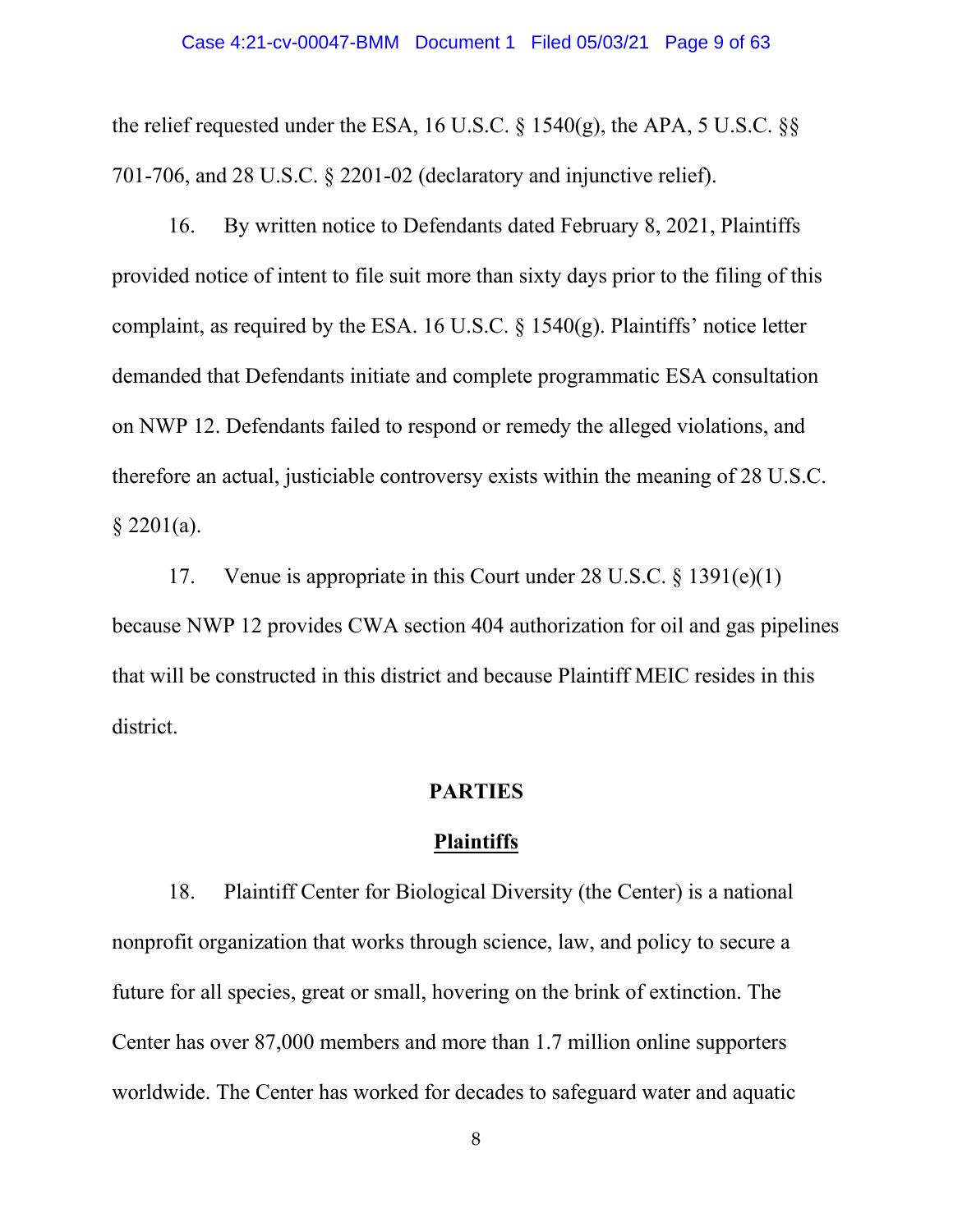#### Case 4:21-cv-00047-BMM Document 1 Filed 05/03/21 Page 10 of 63

habitats for people, plants, and animals. One of the Center's main goals is to protect the habitats and communities that may be adversely affected by fossil fuel infrastructure projects, such as oil and gas pipelines that utilize NWP 12. The Center's members and staff value and benefit from rare species' continued existence in the wild and are harmed by industrial development and associated trends like global climate change and water degradation that threaten wild species' survival and recovery. The Center has worked for years to protect imperiled species that will be harmed by NWP 12 projects, including migratory birds that rely on waterways—such as the critically endangered whooping crane—and imperiled fish that rely on rivers crossed by NWP 12 projects, including endangered pallid and Atlantic sturgeon.

19. Plaintiff Sierra Club is the nation's oldest grassroots organization dedicated to the protection and preservation of the environment. The Sierra Club has over one million members and supporters dedicated to exploring, enjoying, and protecting the wild places of the Earth; practicing and promoting the responsible use of the Earth's ecosystems and resources; educating and enlisting humanity to protect and restore the quality of the natural and human environment; and using all lawful means to carry out these objectives. The Sierra Club has chapters and members in every state. The Sierra Club's concerns encompass the protection of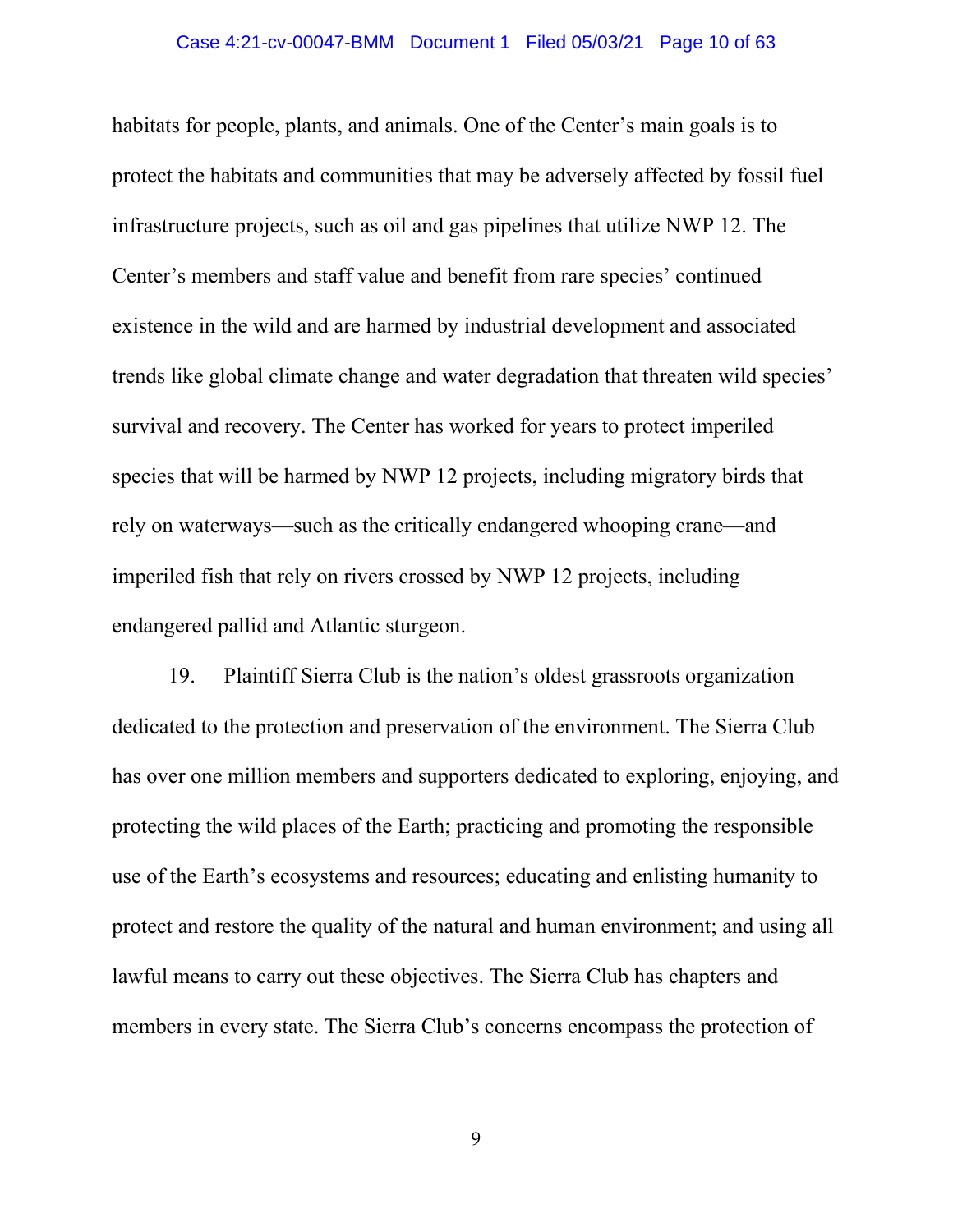#### Case 4:21-cv-00047-BMM Document 1 Filed 05/03/21 Page 11 of 63

wildlands, wildlife and habitat, water resources, air, climate, public health, and the health of its members, all of which stand to be affected by NWP 12.

20. Plaintiff Montana Environmental Information Center (MEIC) is a nonprofit organization founded in 1973 with approximately 5,000 members and supporters throughout the United States and the State of Montana. MEIC is dedicated to the preservation and enhancement of the natural resources and natural environment of Montana and to the gathering and disseminating of information concerning the protection and preservation of the human environment through education of its members and the general public concerning their rights and obligations under local, state, and federal environmental protection laws and regulations. MEIC is also dedicated to assuring that federal officials comply with and fully uphold the laws of the United States that are designed to protect the environment from pollution. MEIC and its members have intensive, long-standing recreational, aesthetic, scientific, professional, and spiritual interests in the responsible production and use of energy, the reduction of greenhouse gas pollution as a means to ameliorate the climate crisis, and the land, air, water, wildlife, and communities impacted by the development of fossil fuels and related infrastructure, including oil and gas pipelines. MEIC members live, work, and recreate in areas, including rivers, streams, and wetlands, that will be adversely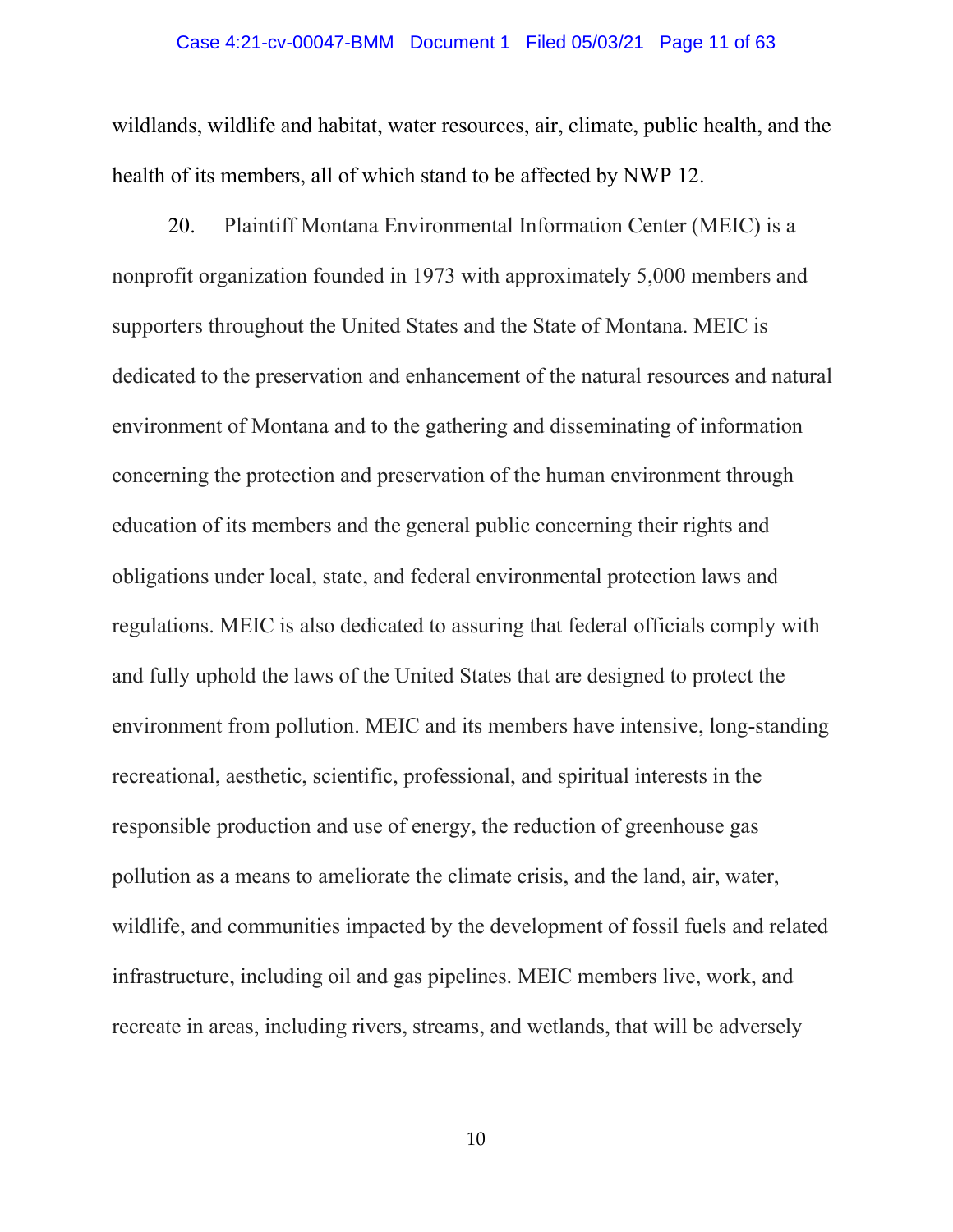impacted by the construction and operation of oil and gas pipelines authorized by NWP 12.

21. Plaintiff Friends of the Earth (FoE) is a tax-exempt,  $501(c)(3)$ organization and a not-for-profit corporation. It has offices in Berkeley, California and Washington, DC, where it is incorporated. Friends of the Earth is a membership organization consisting of over 120,000 members across all 50 states. Additionally, Friends of the Earth has more than 1.5 million activist supporters on its email list throughout the United States. It is also a member of Friends of the Earth International, which is a network of grassroots groups in 74 countries worldwide. Its mission is to protect our natural environment, including air, water, and land, to achieve a healthier and more just world, using public education, advocacy, legislative processes, and litigation. Friends of the Earth is concerned about the adverse environmental and socio-economic impacts that climate change and fossil fuel development have, including harms to air quality, climate, imperiled species, the health of local communities, and precious groundwater resources. Therefore, on behalf of its members and activists, Friends of the Earth's Climate & Energy Program actively engages in advocacy to curb new oil and gas leases as well as influence policy and law governing fossil fuel development. Ending destructive pipeline development is one of FoE's top priorities.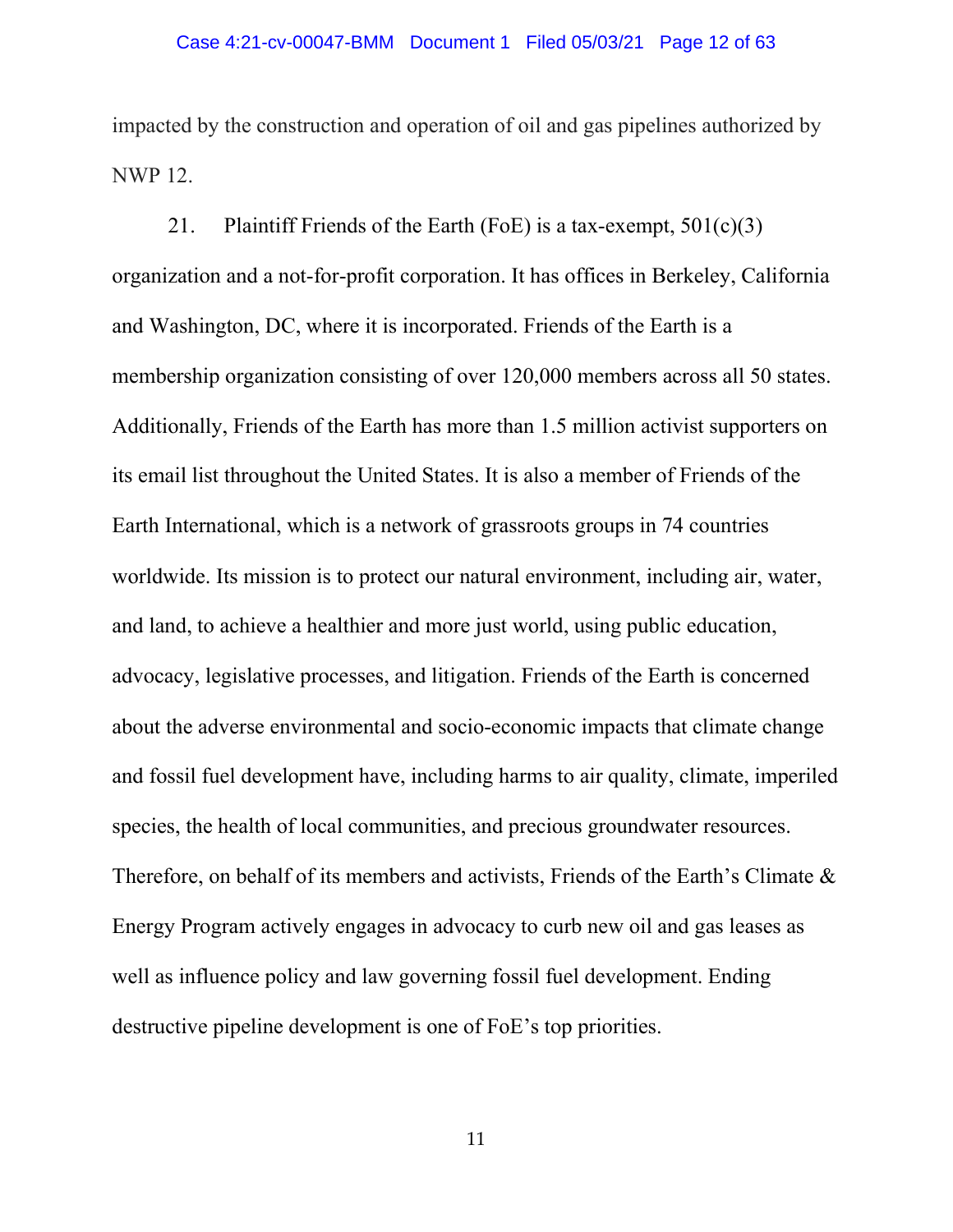#### Case 4:21-cv-00047-BMM Document 1 Filed 05/03/21 Page 13 of 63

22. Plaintiff Waterkeeper Alliance, Inc. (Waterkeeper) is a not-for-profit corporation organized under the laws of, and headquartered in, New York. Waterkeeper is a member-supported, international environmental advocacy organization whose mission is to strengthen and grow a global network of grassroots leaders protecting everyone's right to clean water. Composed of approximately 350 member and affiliate organizations around the world, as well as more than 15,000 individual supporting members, Waterkeeper's goal is drinkable, swimmable, and fishable water everywhere. Under its Clean Water Defense campaign, Waterkeeper fights attempts to weaken environmental laws, regulations, and permits, while promoting stronger legal safeguards for the world's water resources on behalf of Waterkeeper's member and affiliate organizations and all of our respective individual members. Waterkeeper holds polluters accountable and advocates for vigilant enforcement of environmental laws.

23. In bringing this lawsuit, Plaintiffs stand in the shoes of members who live, work, and recreate in places threatened by NWP 12 and who use, study, and cherish the land, water, wildlife, and other resources that will be irrevocably damaged by NWP 12-authorized activities. Plaintiffs have numerous members who live in areas directly affected by NWP 12 activities, and Plaintiffs' members and staff include individuals who study and advocate for better protection of wildlife and other resources threatened by NWP 12-authorized activities.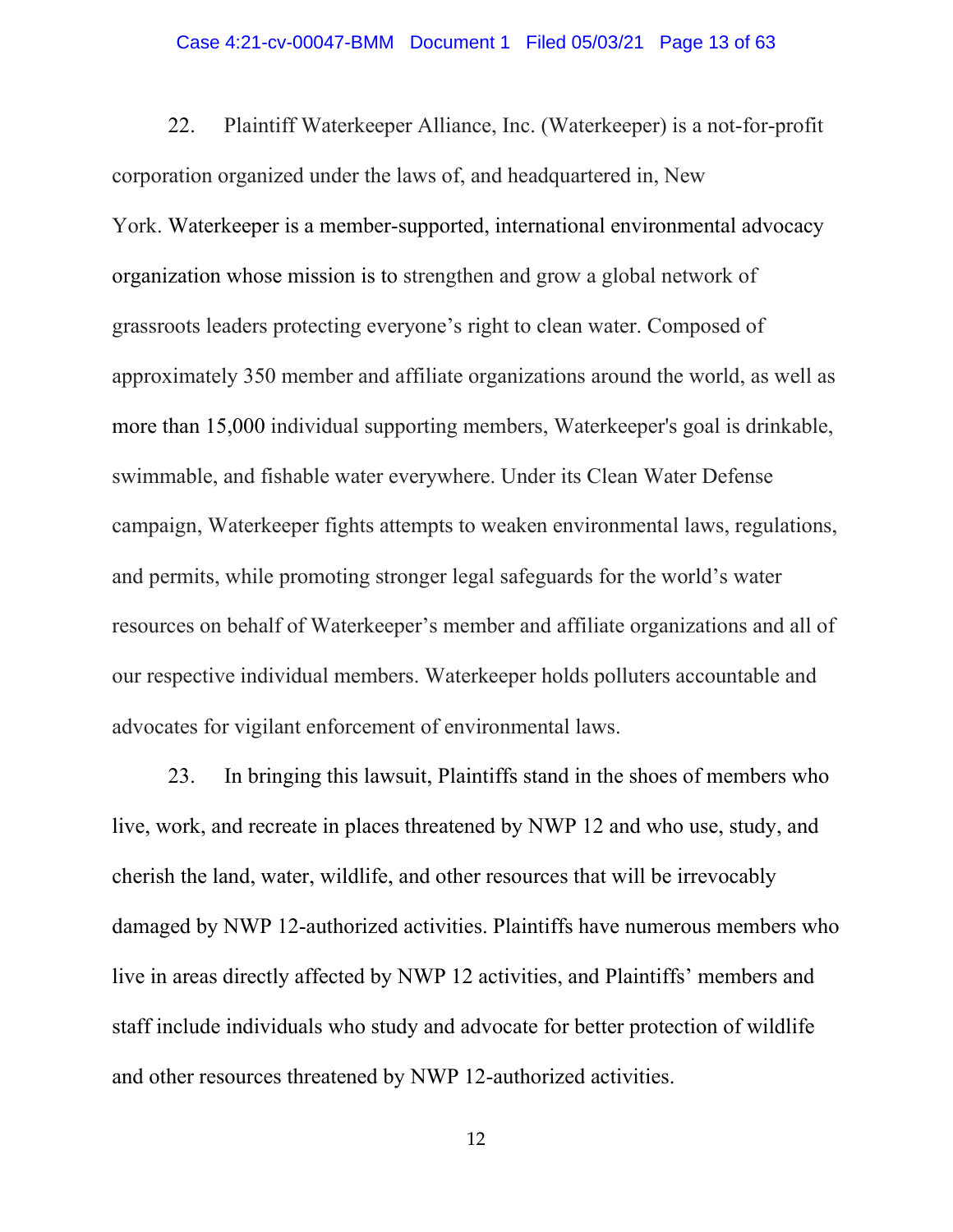#### Case 4:21-cv-00047-BMM Document 1 Filed 05/03/21 Page 14 of 63

24. NWP 12 has been, and will continue to be, used across the country to permit the construction of oil and gas pipelines through rivers, streams, and wetlands, causing construction-related harm through sediment deposition and habitat loss and fragmentation, as well as leaks and spills that devastate waterways that people and wildlife rely on, including members of the Plaintiff organizations.

25. Plaintiffs have members throughout the country who rely on waterways likely to be crossed by NWP 12 projects for drinking water and/or irrigation. Oil spills from such projects pose significant risks for Plaintiffs' members whose water supplies would be adversely affected by NWP 12 activities.

26. Plaintiffs also have members whose interests are adversely affected by direct, indirect and cumulative harm from NWP 12-authorized activities to aquatic, riparian, and upland habitat areas that such members use and enjoy, including as habitat for ESA-listed wildlife. For example, oil spills from NWP 12 activities harm listed species that Plaintiffs' members study and enjoy—such as endangered fish and migratory birds—through crude oil ingestion, oiling of plumage, bioaccumulation of contaminants, and oil transfer to eggs and young, which could in turn result in mortality, reduced reproductive success, deformities, and developmental delays.

27. The past use of NWP 12 for pipeline projects—including major projects such as the proposed Keystone XL pipeline, the Mountain Valley pipeline,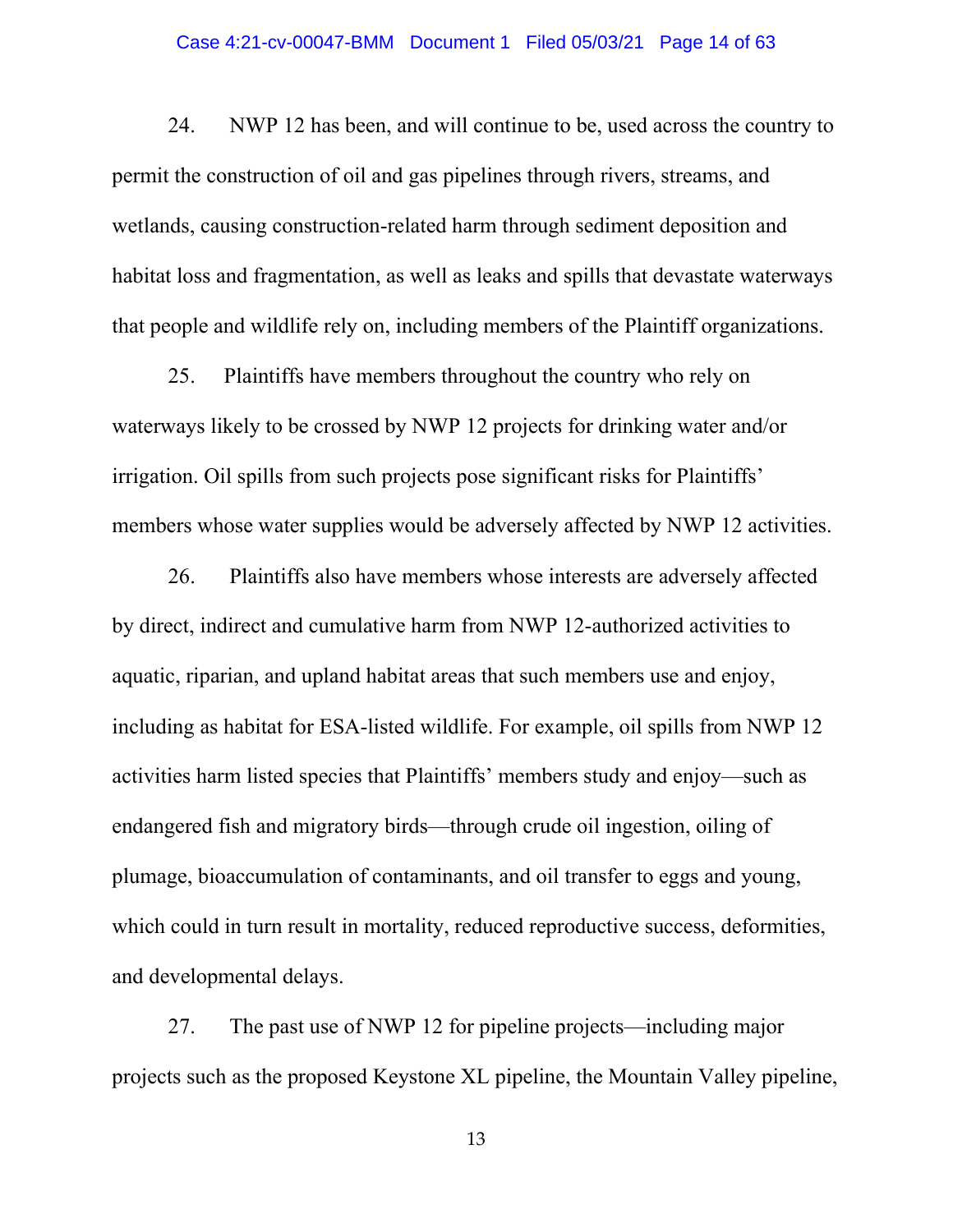#### Case 4:21-cv-00047-BMM Document 1 Filed 05/03/21 Page 15 of 63

the now defunct Atlantic Coast Pipeline, and the Dakota Access pipeline demonstrates that this permit will be used thousands of times to construct pipelines in waterbodies across the country, resulting in harm to rivers, streams, wetlands, and the wildlife and communities that rely on those waterways, thereby harming the interests of Plaintiffs' members who live near, study, and/or enjoy areas affected by NWP 12.

28. NWP 12 has been used, and is likely to continue to be used, for oil pipelines intended to move crude from the Bakken Formation in Montana and North Dakota as well as tar sands oils from Alberta, Canada to refineries and/or export terminals in the U.S. These projects often must cross hundreds of waterways, including rivers that provide public water supply and habitat for listed species. For example, several pipeline projects have been constructed or proposed from Montana, North Dakota and/or Canada across the Missouri and Platte Rivers in Montana and Nebraska to reach refineries along the Gulf Coast. These river systems are home to the endangered pallid sturgeon and are relied upon by protected migratory birds, including the iconic whooping crane. Constructionrelated habitat degradation and oil spills would devastate critically imperiled species, thereby harming Plaintiffs' members who study them and/or enjoy their existence in the wild. Likewise, massive gas pipeline projects across the southeast U.S. that have proposed using NWP 12, such as the Mountain Valley and Atlantic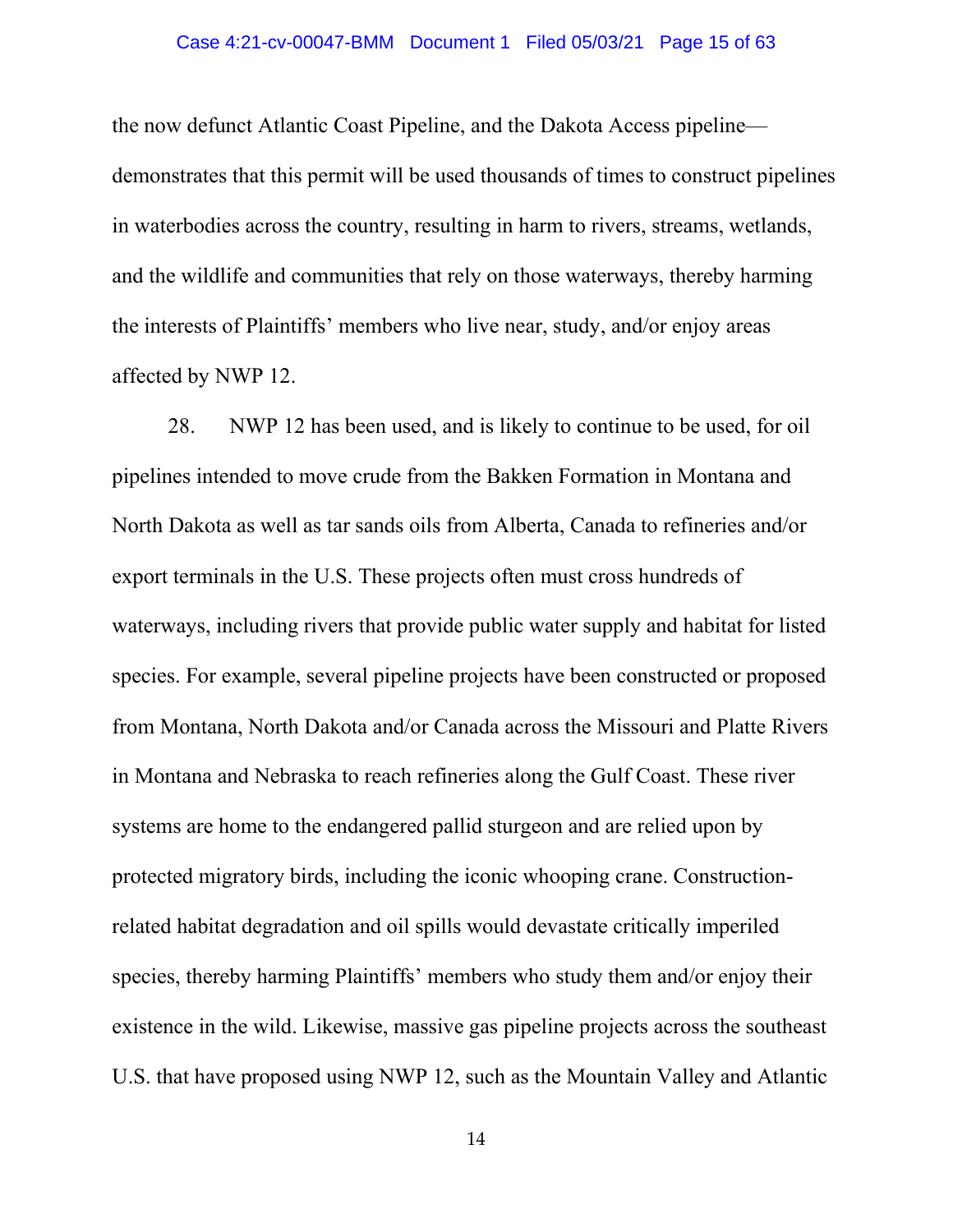#### Case 4:21-cv-00047-BMM Document 1 Filed 05/03/21 Page 16 of 63

Coast pipelines, threaten water supplies and listed species and the habitats they rely on, including the endangered Roanoke logperch and candy darter, which are also studied and enjoyed by Plaintiffs' members.

29. NWP 12 therefore threatens the use, enjoyment, and economic value of property owned by Plaintiffs' members, as well as the waters that members use and enjoy both as a resource and for the habitat they provide for plants and animals. For example, a spill from an NWP 12-approved pipeline on or near a member's land would interfere with use and enjoyment of the area, threaten water supplies, and decrease property values. Similarly, the negative ecological effects of pipeline construction through streams and rivers—such as increased sedimentation, oil spills, and other harm to protected species—would interfere with members' use and enjoyment of those waterways and the wildlife they support.

30. Plaintiffs' members have researched, studied, observed, and sought protection for endangered species that are adversely affected—and whose survival and recovery are threatened—by NWP 12-authorized activities. Plaintiffs' members and staff have visited and observed or sought out threatened and endangered species that are imperiled by NWP 12, and enjoy hiking, fishing, and observing wildlife in wetlands and along rivers and streams that are impacted by NWP 12 activities. Plaintiffs' members intend to continue to visit and observe, or attempt to visit and observe, these species in the near future.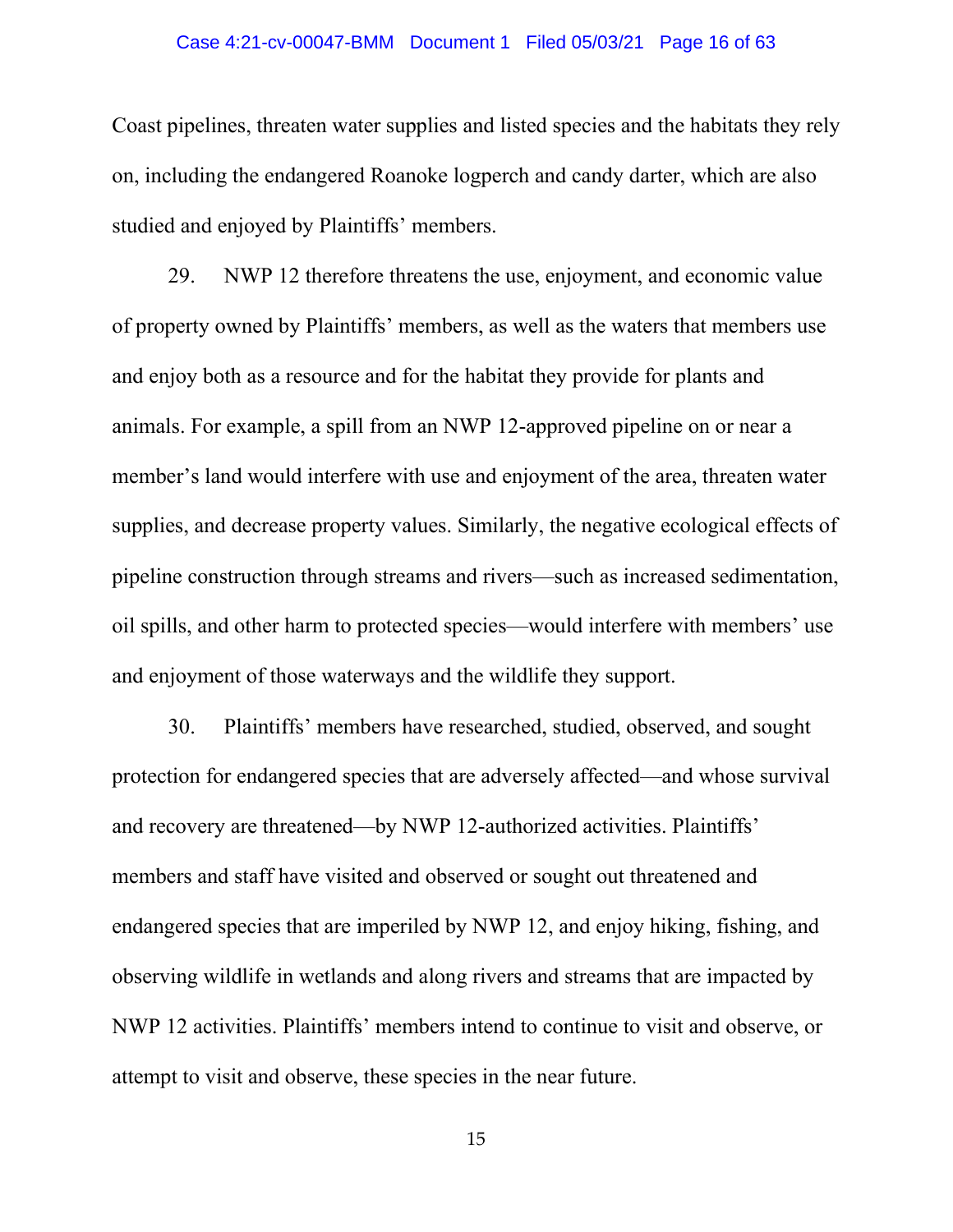#### Case 4:21-cv-00047-BMM Document 1 Filed 05/03/21 Page 17 of 63

31. Plaintiffs' members derive scientific, recreational, spiritual, and aesthetic benefits from imperiled species' existence in the wild. Their interest in maintaining the species inhabiting rivers, streams, and wetlands that may be affected by NWP 12 activities is entirely dependent on the continued existence of healthy, sustainable, and accessible ecosystems and populations. Any activities that "may affect" or destroy, degrade, or diminish these areas, or that kill, injure, harm, harass, or displace populations of listed species, interfere with Plaintiffs' members' use and enjoyment of the areas and species.

32. Plaintiffs' members include scientists who study various threatened and endangered species, and whose interests in studying and enjoying these species and their habitats are entirely dependent on the continued existence of such species. Any action that interferes with and harms these species also harms those members' interests and enjoyment in studying those species. Any loss of individuals or habitat from NWP 12 activities would hamper their ability to undertake such research in the future, thereby harming their academic and aesthetic interests in those species.

33. The Corps' failure to ensure, through ESA consultation, that the NWP 12 program will not jeopardize protected species directly and irreparably injures Plaintiffs' interests in such species. The Corps' failure to comply with the requirements of the ESA delays, avoids, and undermines protections that are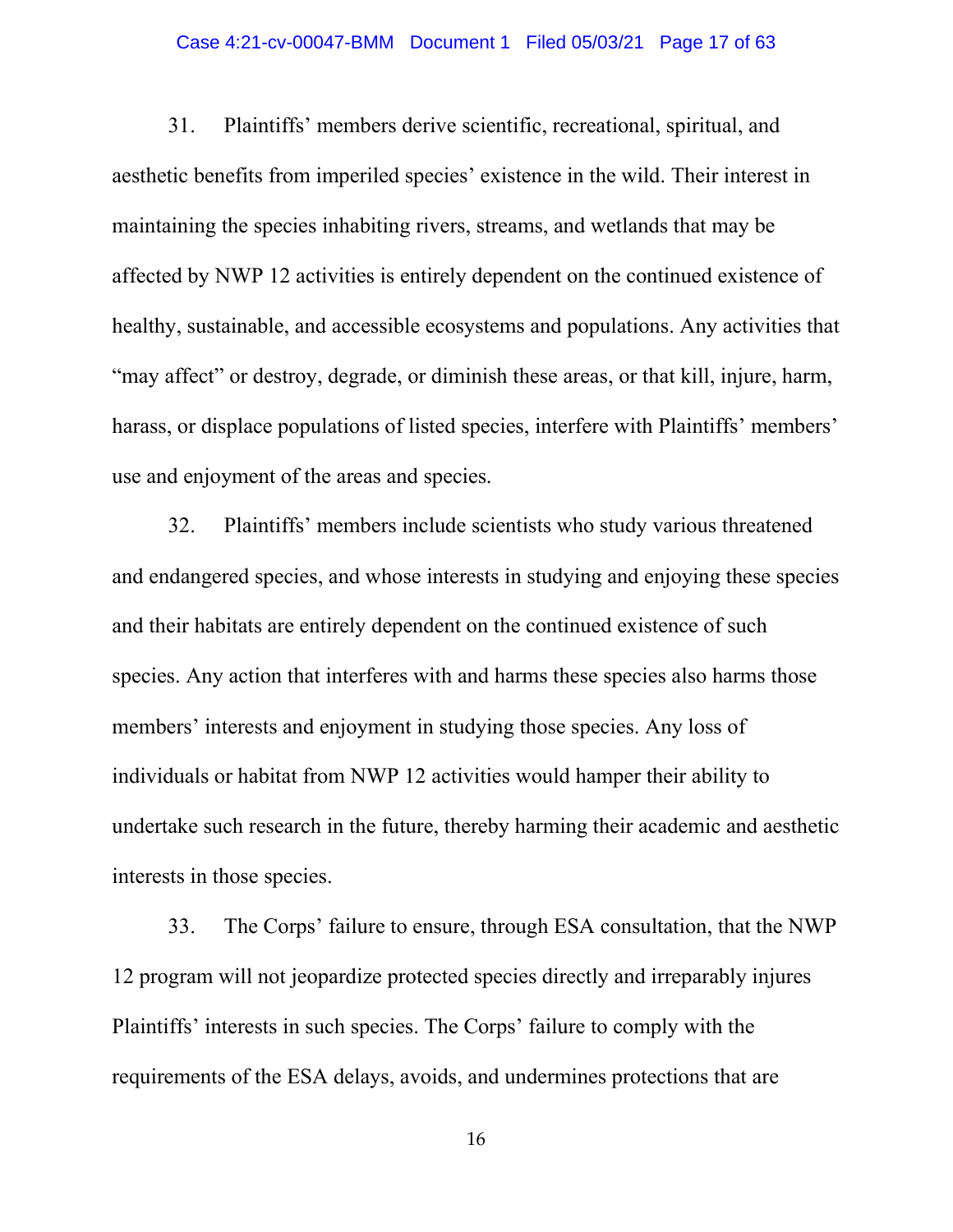#### Case 4:21-cv-00047-BMM Document 1 Filed 05/03/21 Page 18 of 63

necessary to secure Plaintiffs' interests in the existence of listed species and their critical habitat.

34. The Corps' failure to comply with the ESA and its decision to delegate to permit applicants the threshold determination as to whether their use of NWP 12 may even affect a listed species means that Plaintiffs and their members may never even learn about—let alone be in a position to seek to ameliorate—the impacts of NWP 12 projects on listed species and critical habitats of vital interest to Plaintiffs and their members.

35. The Corps' unlawful issuance of NWP 12 also facilitates (and is designed to facilitate) the construction and use of major oil and gas pipelines that contribute to greenhouse gas emissions that cause catastrophic climate change. This will have a significant cumulative effect on greenhouse gas emissions, which were completely ignored by the Corps when it issued NWP 12. Such emissions seriously harm Plaintiffs' members by exacerbating the climate crisis, which increases the risks of, *inter alia*, habitat and property loss, drought, flooding, disease, and wildfires.

36. Plaintiffs have also suffered procedural and informational injuries from Defendants' violations. These injuries are connected to Plaintiffs' substantive recreational, scientific, spiritual, and aesthetic interests. Plaintiffs' members and staff rely on Defendants to comply with the requirements of the ESA, NEPA, and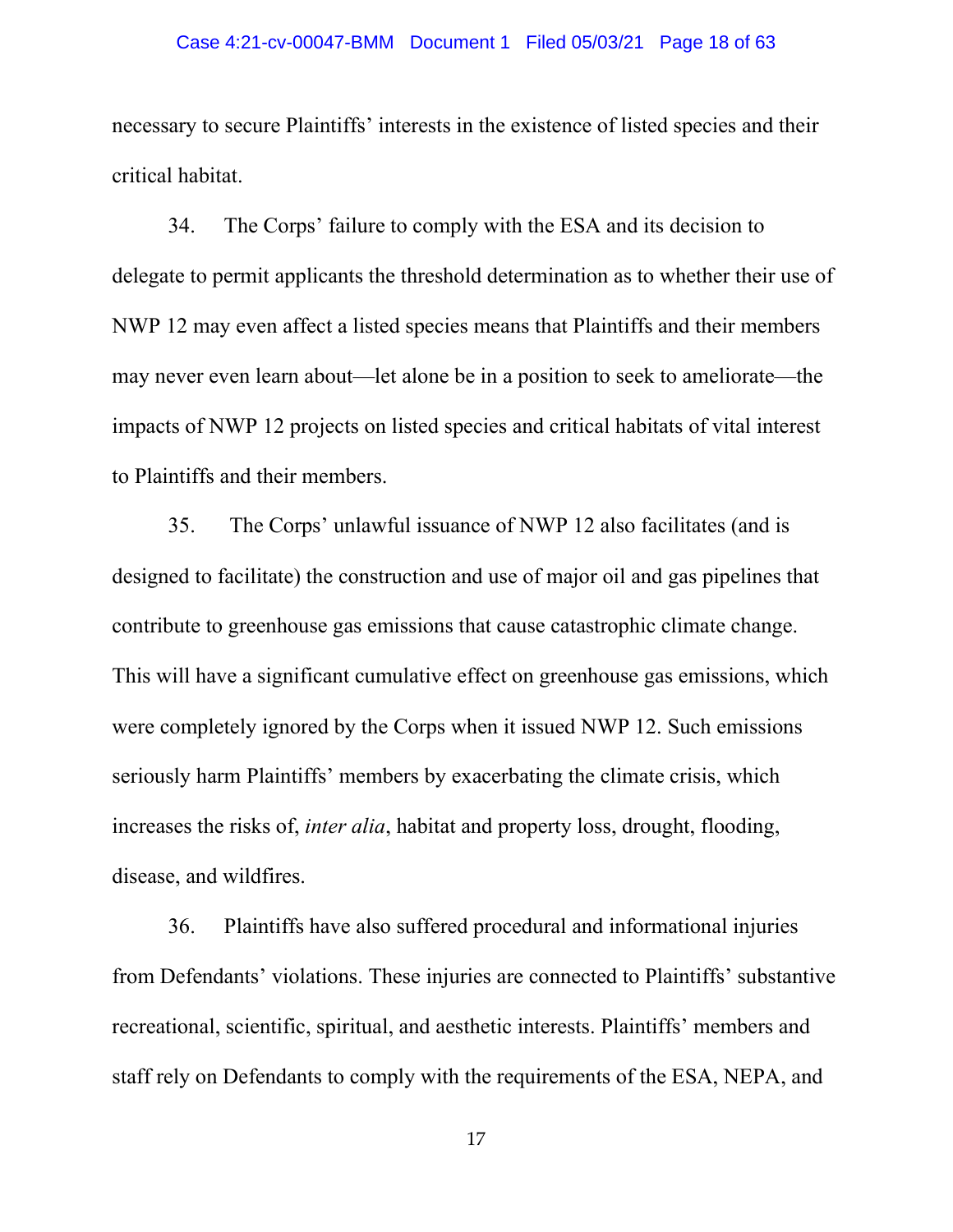the CWA. Plaintiffs rely on these laws to achieve their organizational purposes, including monitoring the impacts of agency actions on the environment and listed species; monitoring legal compliance concerning environmental management; educating members, directors, staff, and the public concerning species management and the state of the environment; and advocating for policies that protect habitats and wildlife.

37. Plaintiffs are also injured through impairment of their fundamental missions to protect the environment and imperiled species, and diversion of resources from other critical tasks that would not have been necessary absent the Corps' actions. Because many NWP 12-authorized activities proceed without any notification to the Corps and even when such notification is provided there is no public notice or opportunity for public engagement, Defendants' failure to comply with the ESA, NEPA, and the CWA has caused, and will continue to cause, Plaintiffs to divert and expend resources and staff—which would have instead been expended on other organizational conservation priorities—to learn about the effects of NWP 12 on the environment and listed species, including through having to repeatedly make Freedom of Information Act requests and review documents obtained from such requests, monitoring the application of NWP 12 to specific projects in other ways (such as by contacting individual Corps offices), and examining NWP 12 projects in an effort to ascertain the effects of NWP 12-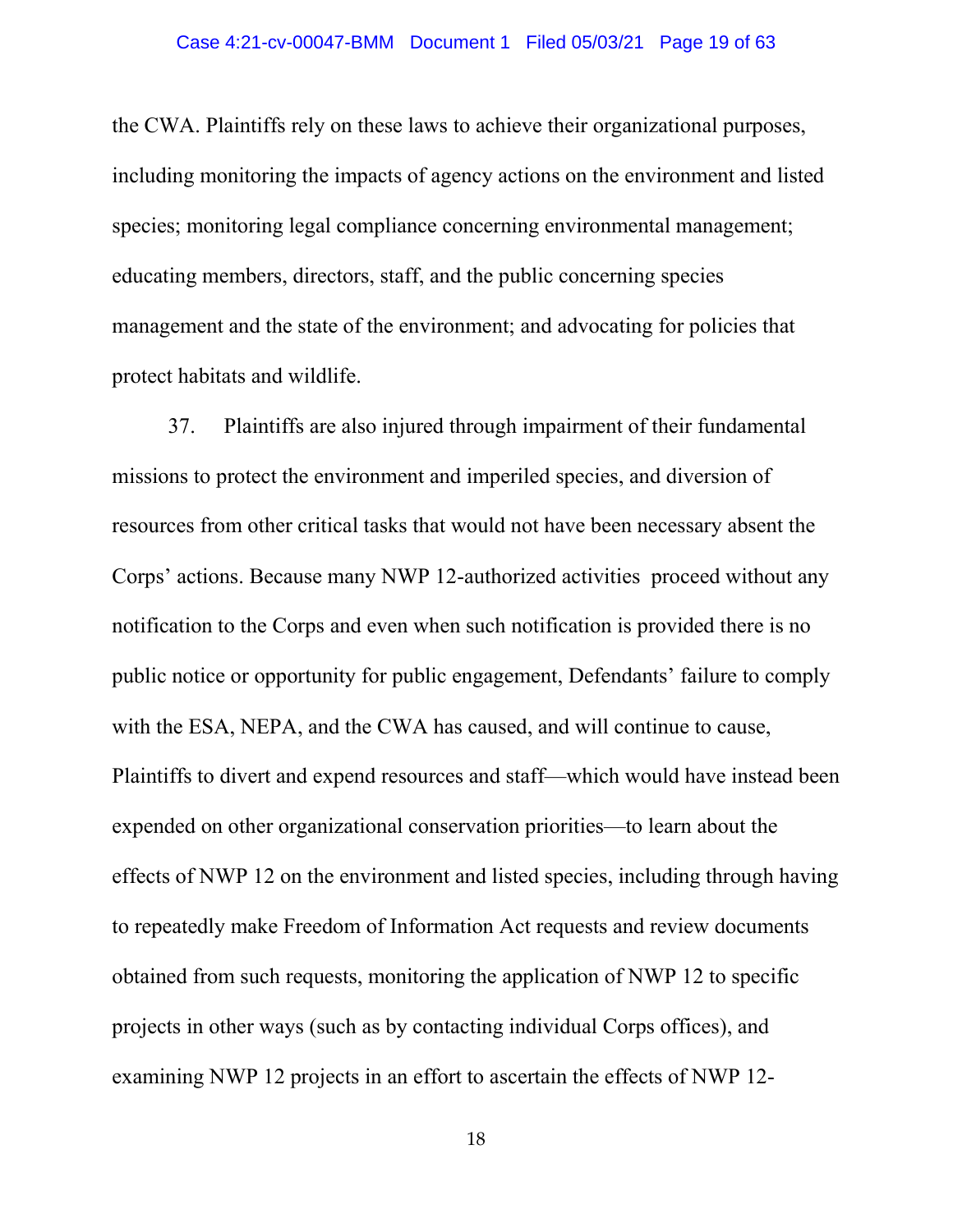#### Case 4:21-cv-00047-BMM Document 1 Filed 05/03/21 Page 20 of 63

authorized projects on specific waterways, habitats, and species in which Plaintiffs and their members have vital interests.

38. Plaintiffs are non-profit conservation organizations with limited resources that can be dedicated to their core mission to protect the environment, imperiled species, and the habitats they rely on. Defendants' actions impede Plaintiffs' ability to carry out their fundamental missions, and directly undercuts decades of successful work by Plaintiffs to enforce environmental laws that protect waterways and listed species.

39. Defendants' actions have also stifled the flow of data on impacts to the environment from pipeline construction that are vital to Plaintiffs' efforts to conserve and protect the environment. The Corps' failure to consult with the Services on NWP 12 and to comply with its NEPA and CWA obligations is therefore harming, and will continue to harm, Plaintiffs by interfering with Plaintiffs' core organizational missions and by requiring them to divert their limited resources and personnel away from other activities in an attempt to fill the gap left by the Corps.

40. The Corps' unlawful issuance of NWP 12 also seriously impairs the Plaintiff organizations' core conservation missions because it authorizes major pipeline projects that otherwise would be required to apply for individual permits, thereby triggering the Corps' affirmative duty to publicly disclose information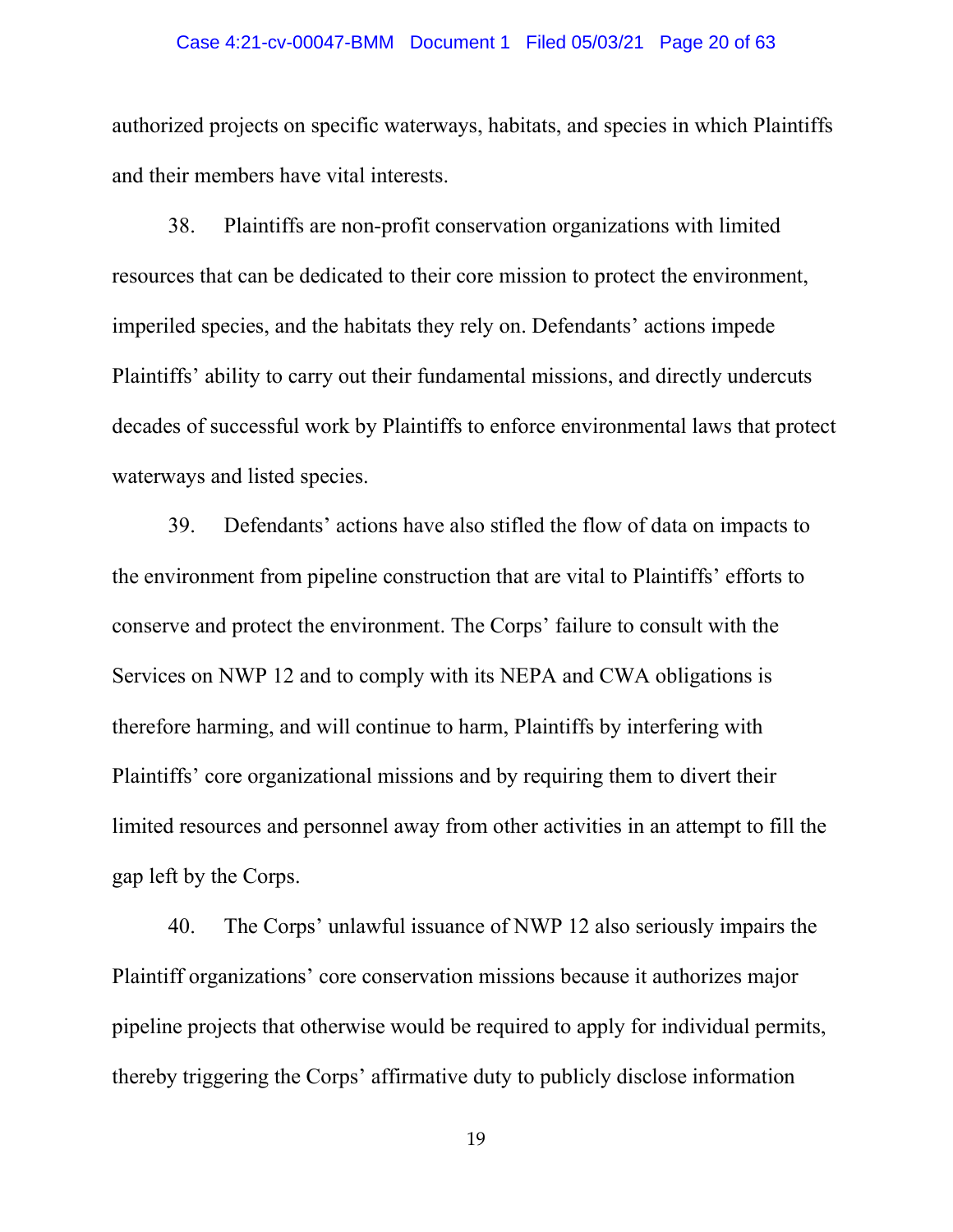#### Case 4:21-cv-00047-BMM Document 1 Filed 05/03/21 Page 21 of 63

regarding such projects and their adverse impacts. The Corps' violations mean that instead of receiving such information in the ordinary course of individual permit processing and having an opportunity for public comment on individual permit applications, Plaintiffs must instead attempt to learn through other means precisely when and where NWP 12 is being invoked, with no assurance of ever being able to uncover such information in a timely and effective manner. This constitutes a serious organizational and informational injury that flows directly from the Corps' unlawful issuance of a nationwide permit covering major oil and gas pipelines that, under the law and based on the record before the Corps, have more than minimal effects on the environment and thus require individual section 404 permits.

41. These are actual, concrete injuries to Plaintiffs, caused by the Corps' failure to comply with the ESA, NEPA, the CWA, and implementing regulations. The interests and organizational purposes of Plaintiffs and members are directly and irreparably injured by Defendants' violations of law as described in this Complaint. Unless this Court grants the requested relief, harm to the environment and protected species will continue to accrue, and the aesthetic, recreational, educational, professional, scientific, spiritual, and conservation interests of Plaintiffs and their staff and members will continue to be adversely affected.

42. The relief Plaintiffs seek in this lawsuit will redress their injuries by requiring the Corps to comply with the ESA, NEPA, and the CWA. This relief will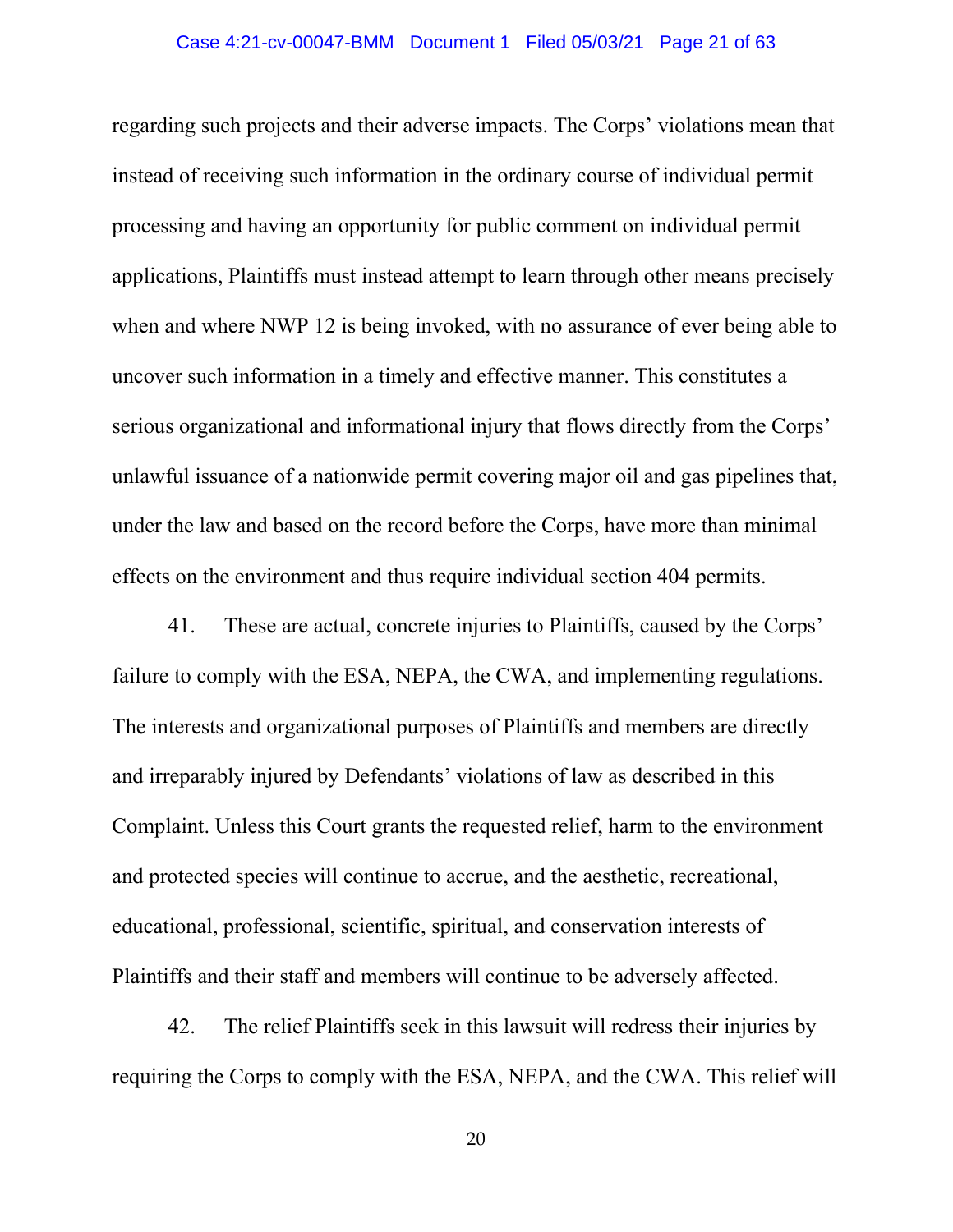ensure that the Corps fully evaluates the direct, indirect, and cumulative impacts of oil and gas pipelines before deciding whether that category of activities qualifies for NWP authorization. This relief will also prevent Plaintiffs from being harmed by NWP 12-authorized activities and give Plaintiffs and their members more comprehensive and complete information by relegating major pipelines to the individual permit process and, at the very least, by requiring the Corps to provide Plaintiffs and their members with more information regarding NWP 12's threats to waterways, protected species, and other valued resources. It will allow Plaintiffs, their members and supporters, and others who are concerned about NWP 12 activities, to participate more effectively in individual permit processes and, at the very least, advocate more effectively for changes to mitigate the adverse impacts of NWP 12 (including but not limited to measures designed to protect wetlands and waterways and reduce the impacts of oil spills). The relief sought by Plaintiffs will also help ensure that listed species will not be jeopardized by the NWP 12 program, as the ESA requires.

### **Defendants**

43. Defendant U.S. Army Corps of Engineers (Corps) is the federal agency charged with administering permits under Section 404 of the CWA for discharge of dredged or fill material into the waters of the United States. The Corps is headquartered in Washington, D.C. and has three regulatory offices in Montana.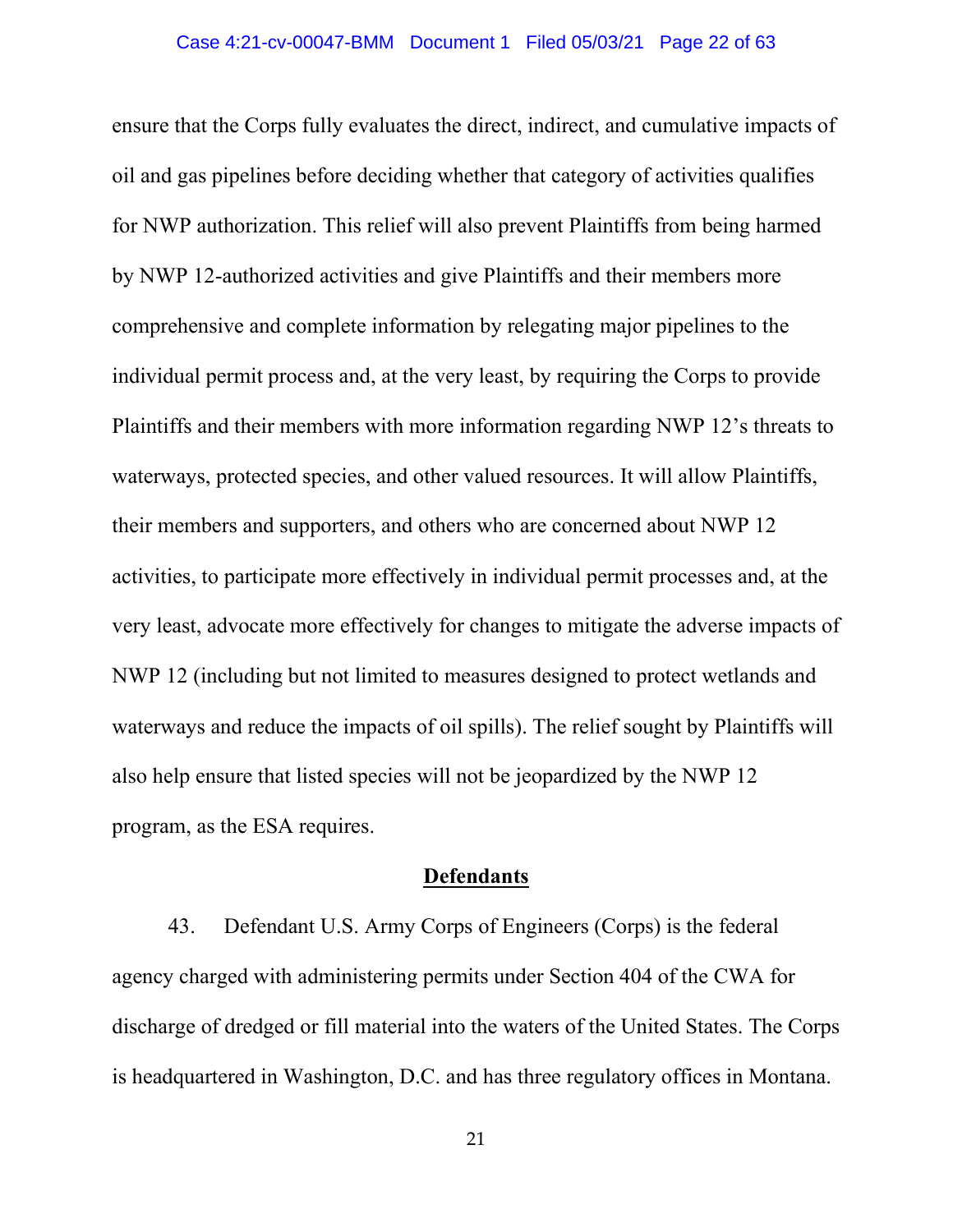44. Defendant Scott A. Spellmon is Chief of Engineers and Commanding General of the U.S. Army Corps of Engineers headquartered in Washington, D.C., and is designated to act for the Secretary of the Army. Plaintiffs bring this action against Lieutenant General Spellmon in his official capacity only. Lieutenant General Spellmon is the federal officer personally responsible for compliance with any injunction that this Court issues.

## **LEGAL BACKGROUND**

#### **The Clean Water Act and NWPs**

45. The CWA was enacted by Congress in 1972 to "restore and maintain the chemical, physical, and biological integrity of the Nation's waters." 33 U.S.C. § 1251(a). To achieve this goal, Section 404 of the CWA prohibits the discharge of any pollutant, including dredged soil or other fill material, into navigable waters unless authorized by a permit. *Id.* §§ 1311, 1344.

46. Section 404 of the CWA gives the Corps primary responsibility for permitting construction activities that involve dredge and fill of U.S. waters. *Id*. § 1344(a), (d). The Corps oversees the Section 404 permit process and must comply with guidelines promulgated by the U.S. Environmental Protection Agency (EPA), which are incorporated into the Corps' own regulations. *Id.* § 1344(b)(1); 33 C.F.R. §§ 320.4(b)(4), 325.2(a)(6). The objective of these "404(b)(1) guidelines," set forth at 40 C.F.R. Part 230, is to prevent unacceptable adverse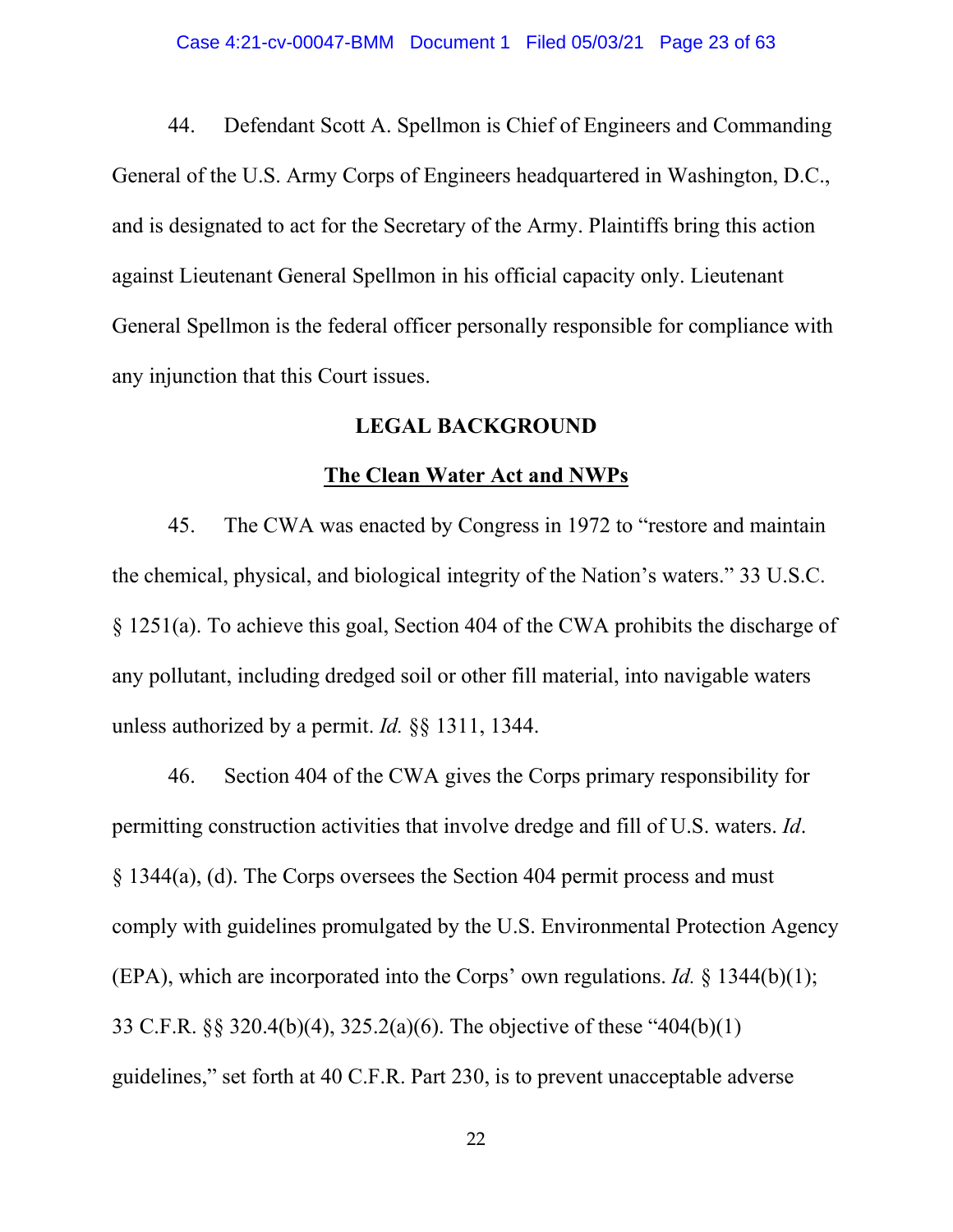#### Case 4:21-cv-00047-BMM Document 1 Filed 05/03/21 Page 24 of 63

impacts to the nation's aquatic ecosystems from the discharge of dredged or fill material. 40 C.F.R. § 230.1(c).

47. CWA Section 404(e) allows the Corps to, "after notice and opportunity for public hearing, issue general permits on a State, regional, or nationwide basis for any category of activities involving discharges of dredged or fill material if the [Corps] determines that the activities in such category are similar in nature, will cause only minimal adverse environmental effects when performed separately, and will have only minimal cumulative adverse effect on the environment." 33 U.S.C. § 1344(e)(1). NWPs can last up to five years, at which point they must be reissued or left to expire. *Id.* § 1344(e)(2); 33 C.F.R. §§ 330.5, 330.6(b). NWPs are "designed to regulate with little, if any, delay or paperwork certain activities having minimal impacts." *Id.* § 330.1(b).

48. The Corps must evaluate the cumulative effects of the activities proposed to be covered by a NWP before it is issued. *See, e.g.*, 33 U.S.C. § 1344(e)(1); 33 C.F.R. § 323.2(h); 33 C.F.R. § 320.4; 40 C.F.R. § 230.7(b).

49. Once an NWP is issued, specific projects that meet the terms and conditions of that NWP may proceed without obtaining an individual Section 404 permit. Projects permitted via an NWP are not subject to public participation, and do not go through the more comprehensive, site-specific environmental- and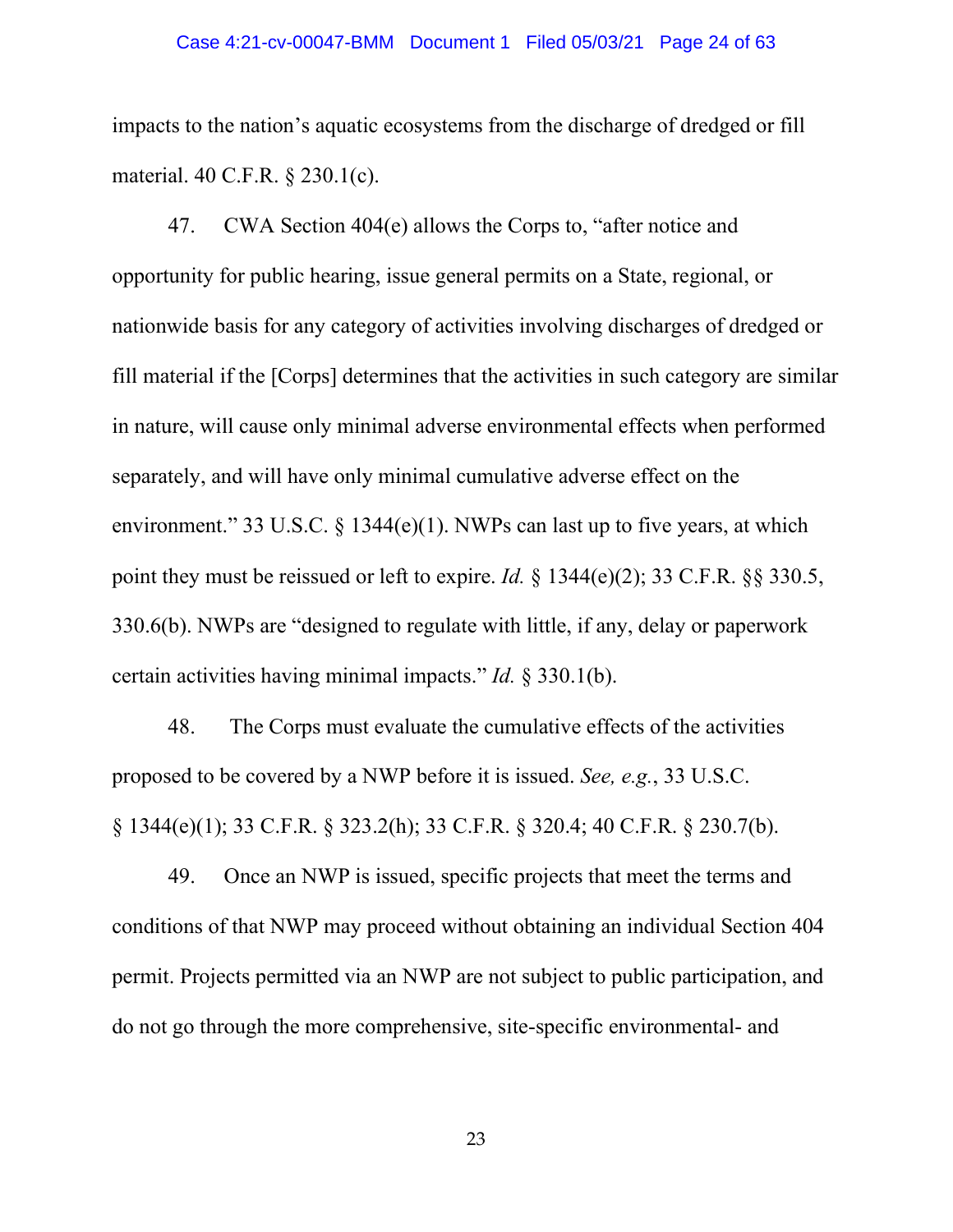public-interest review individual Section 404 permits require. *See* 33 C.F.R.  $§$  323.3(a).

50. In most cases, permittees may proceed with activities authorized by NWPs without notifying the Corps at all. *Id.* § 330.1(e)(1). However, in some cases permittees must notify Corps district engineers of their projects through submission of a preconstruction notification (PCN) and await verification before the project may proceed under the NWP. *Id*. §§ 330.1(e)(1), 330.6(a).

51. If, upon receiving a PCN, the district engineer decides that an activity does not comply with the terms or conditions of an NWP, the district engineer must deny verification and require an individual Section 404 permit. *Id.*  $§$  330.6(a)(2).

52. If the district engineer determines that an activity does comply with the terms and conditions of an NWP, the district engineer will notify the applicant that the project is verified under the NWP. *Id.* § 330.6(a)(3). The district engineer may add conditions on a case-by-case basis to ensure the activity will have only minimal individual and cumulative adverse effects on the environment and will not be contrary to the public interest. *Id.* § 330.6(a)(3)(i).

53. Ordinarily, once a permittee has submitted a PCN for a project under an NWP, it may presume that the project qualifies for the NWP unless otherwise notified by the district engineer within a 45-day period. *Id*. § 330.1(e)(1).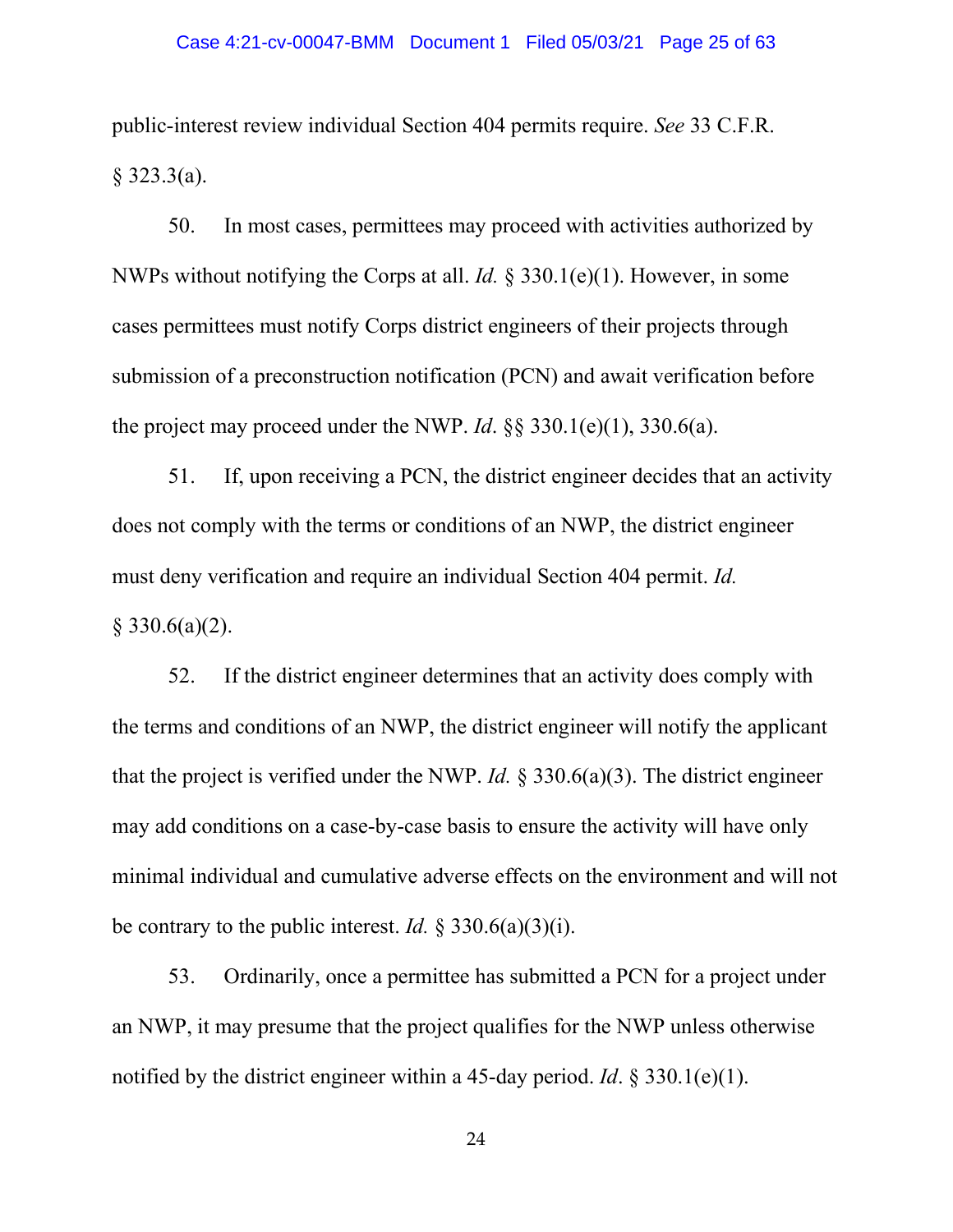#### Case 4:21-cv-00047-BMM Document 1 Filed 05/03/21 Page 26 of 63

54. The Corps does not issue any public notice or allow any opportunity for public involvement when a PCN is submitted or when a project is verified under an NWP. *See id*. § 330.1(e).

55. Corps regulations provide that two or more different NWPs can be combined to authorize a project, but that "the same NWP cannot be used more than once for a single and complete project." *Id*. § 330.6(c).

56. Corps division engineers may prepare supplemental documentation for NWPs, make modifications, and add regional conditions. *Id*. § 330.5(c).

### **The Endangered Species Act**

57. With the ESA, Congress intended endangered species to be afforded the highest of priorities. The ESA's purpose is "to provide a means whereby the ecosystems upon which endangered species and threatened species depend may be conserved, [and] to provide a program for the conservation of such endangered species and threatened species." 16 U.S.C. § 1531(b).

58. The ESA assigns responsibility to implement the statute to the Secretaries of Commerce and Interior, which in turn have delegated responsibility to the National Marine Fisheries Service and the U.S. Fish and Wildlife Service, respectively. 50 C.F.R. § 402.01.

59. To fulfill the substantive purposes of the ESA, federal agencies are required to engage in Section 7 consultation with the Services to "insure that any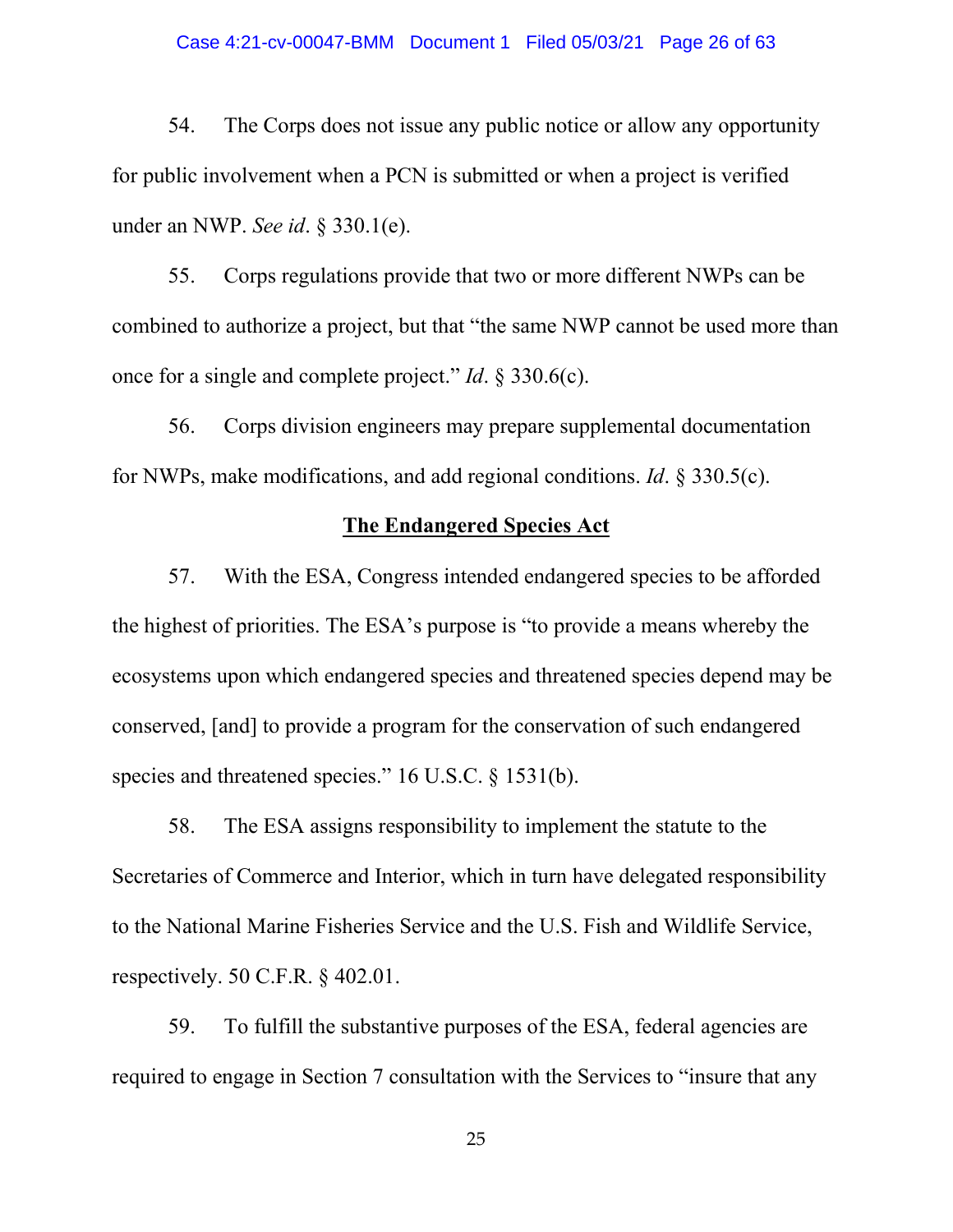#### Case 4:21-cv-00047-BMM Document 1 Filed 05/03/21 Page 27 of 63

action authorized, funded, or carried out by such agency . . . is not likely to jeopardize the continued existence of any endangered species or threatened species or result in the destruction or adverse modification of habitat of such species which is determined . . . to be critical." 16 U.S.C.  $\&$  1536(a)(2). To "jeopardize" means "to engage in an action that reasonably would be expected, directly or indirectly, to reduce appreciably the likelihood of . . . the survival [or] recovery of a listed species in the wild by reducing the reproduction, numbers, or distribution of that species." 50 C.F.R. § 402.02.

60. The ESA's regulatory definition of "action" is broad and includes "all activities or programs of any kind authorized, funded, or carried out, in whole or in part, by Federal agencies in the United States or upon the high seas," such as the promulgation of regulations, the granting of permits, or actions directly or indirectly causing modifications to the land, water, or air. *Id*.

61. Section  $7(a)(2)$  and its implementing regulations set forth a detailed process that must be followed before agencies take or approve actions that may affect threatened or endangered species or critical habitat. In fulfilling the requirements of Section 7(a)(2) and the procedural requirements set forth in 50 C.F.R. Part 402, agencies must "use the best scientific and commercial data available." 16 U.S.C. § 1536(a)(2).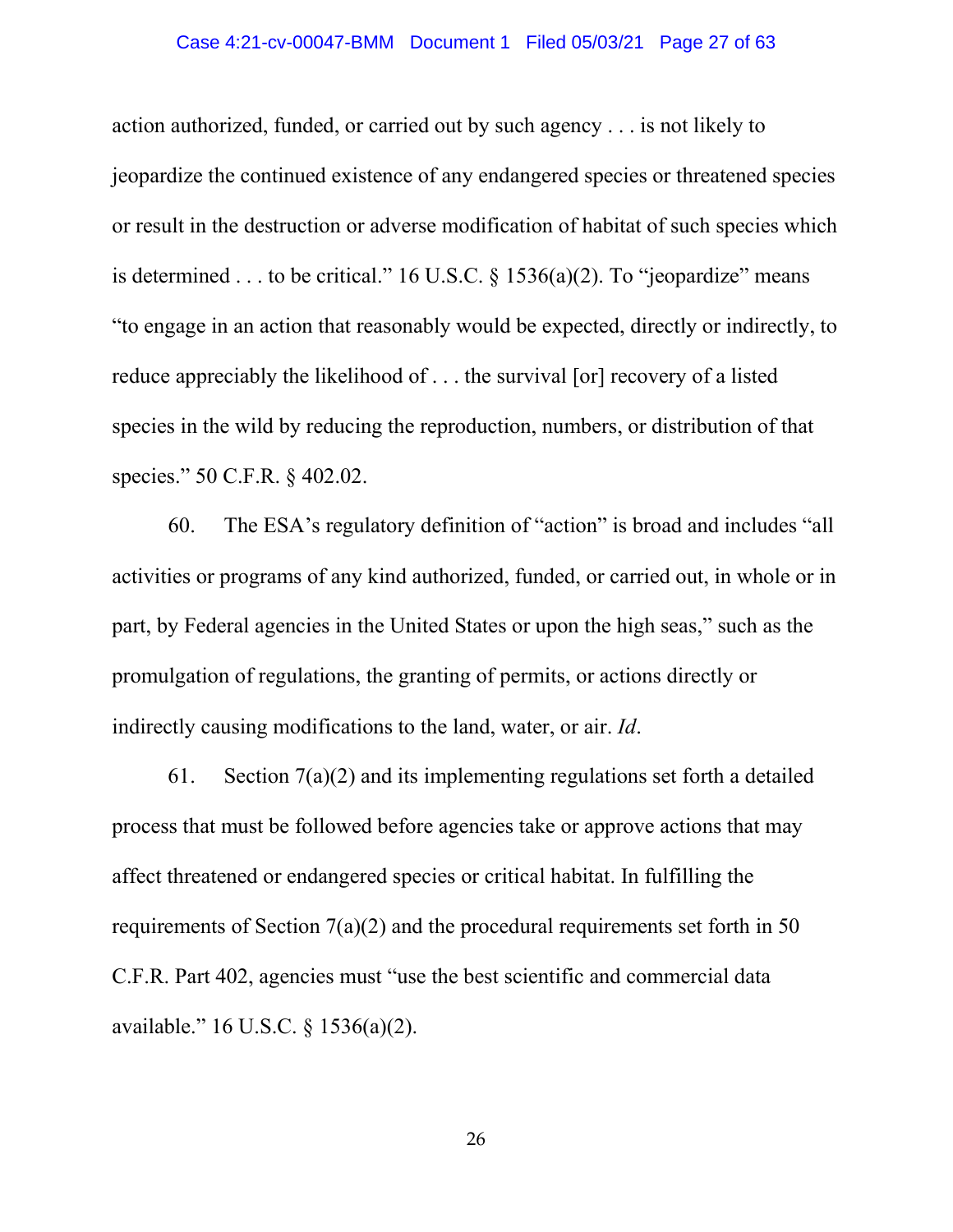#### Case 4:21-cv-00047-BMM Document 1 Filed 05/03/21 Page 28 of 63

62. Each federal agency must "review its actions at the earliest possible time to determine whether any action may affect listed species or critical habitat" in the action area. 50 C.F.R.  $\&$  402.14(a). The term "may affect" is broadly construed to include "[a]ny possible effect, whether beneficial, benign, adverse, or of an undetermined character," and thus is easily triggered. 51 Fed. Reg. 19,926, 19,949 (June 3, 1986). The "action area" includes all areas that would be "affected directly or indirectly by the Federal action and not merely the immediate area involved in the action." 50 C.F.R. § 402.02.

63. The Corps has a duty to determine whether any actions it authorizes require consultation. *See* 50 C.F.R. § 402.14(a). If the action is "likely to adversely affect" listed species or critical habitat, the agency must engage in "formal consultation" with the Services to meet the ESA's substantive "no jeopardy" mandate. *Id.* § 402.14; *see* 16 U.S.C. § 1536(a)(2). The threshold for triggering this formal consultation requirement is very low. *See* 51 Fed. Reg. at 19,949-50.

64. Formal ESA consultation commences with the action agency's written request for consultation and concludes with the Services' issuance of a "biological opinion." 50 C.F.R. § 402.02; *see id.* § 402.14(c), (g)(4). During formal consultation, the Services and the action agency must evaluate the "[e]ffects of the action," including all direct and indirect effects of the proposed action, plus the effects of actions that are interrelated or interdependent, added to all existing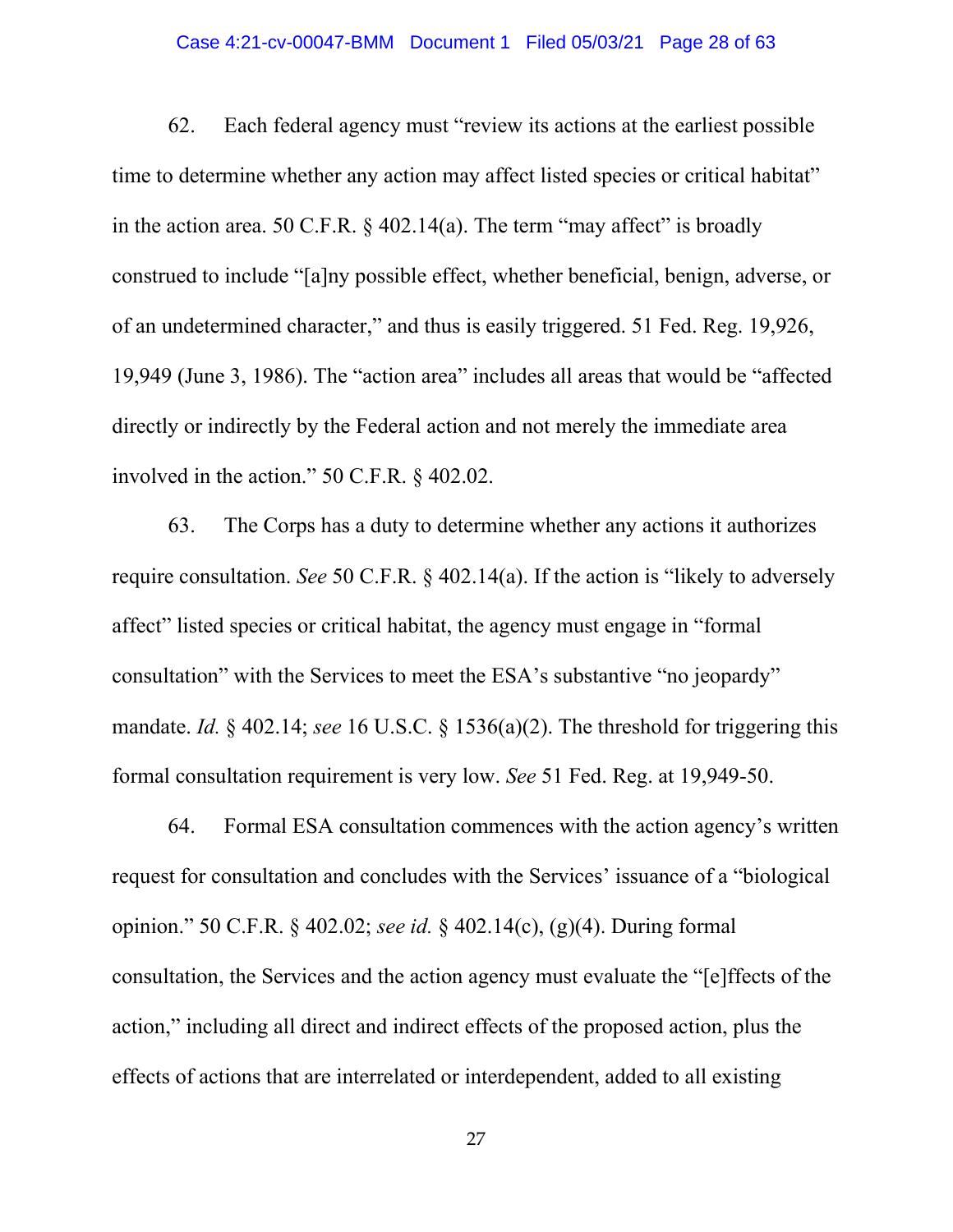#### Case 4:21-cv-00047-BMM Document 1 Filed 05/03/21 Page 29 of 63

environmental conditions—that is, the "environmental baseline." *Id.* §§ 402.02,  $402.14(g)(3)$ . "The environmental baseline includes the past and present impacts of all Federal, State, or private actions and other human activities in the action area . . . ." *Id.* § 402.02*.* The effects of the action must be considered together with "cumulative effects," which are "those effects of future State or private activities, not involving Federal activities, that are reasonably certain to occur within the action area of the Federal action subject to consultation." *Id*.

65. The biological opinion is the heart of the formal consultation process and states the Services' opinion as to whether the effects of the action are "likely to jeopardize the continued existence of listed species or result in the destruction or adverse modification of critical habitat." *Id.* § 402.14(g)(4), (h)(3); *see* 16 U.S.C.  $§ 1536(a)(2), (b)(3)(A).$ 

66. If the Services determine that the action is likely to jeopardize a species, the biological opinion must outline "reasonable and prudent alternatives" to the action, if any exist, that will avoid jeopardy and "which [the agency] believes would not violate [Section 7(a)(2)]." 16 U.S.C. § 1536(b)(3)(A); 50 C.F.R. § 402.14(h)(3). The Services may also "suggest modifications" to the action during the course of consultation "to avoid the likelihood of adverse effects" to the listed species even when not necessary to avoid jeopardy. 50 C.F.R. § 402.13(b).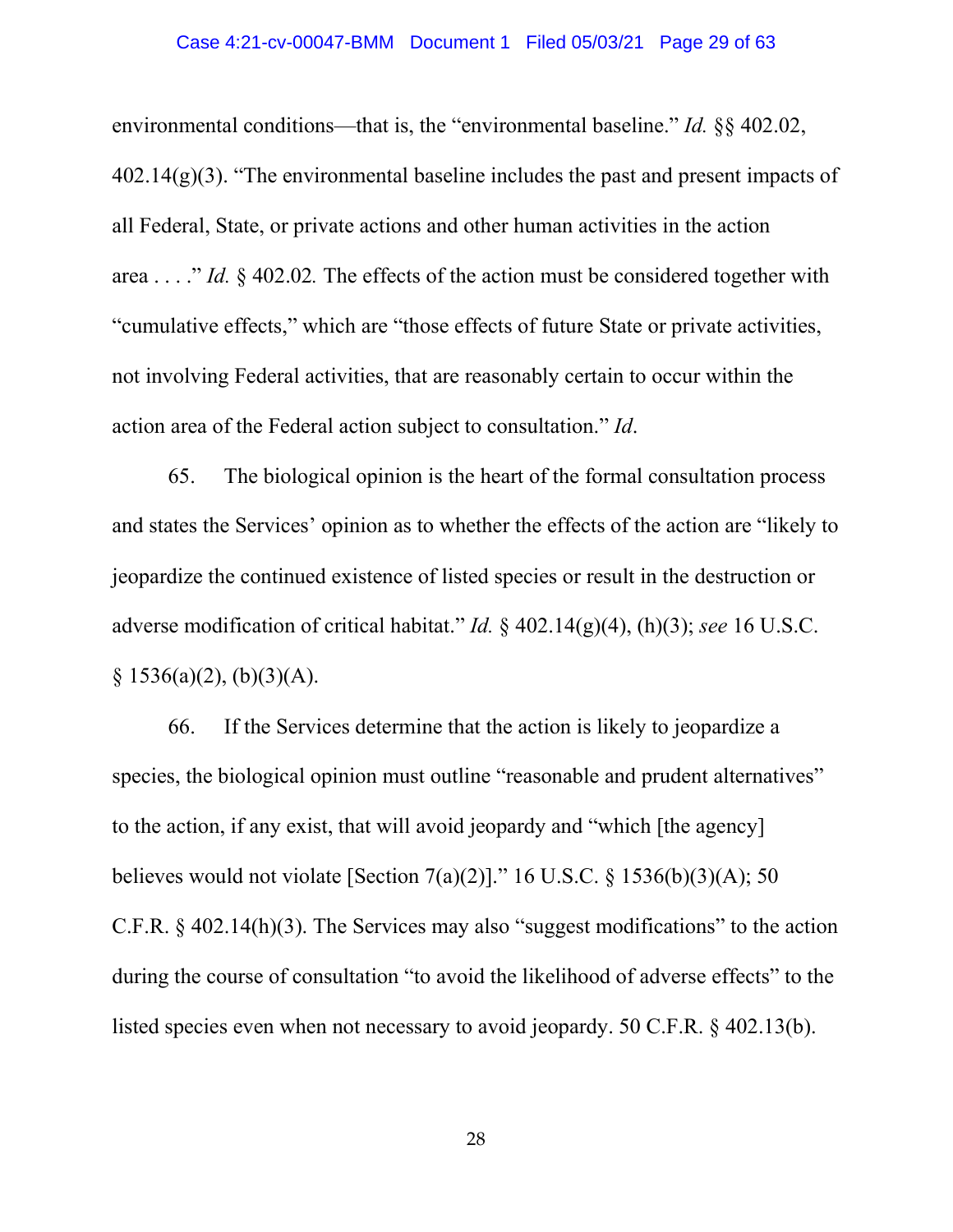#### Case 4:21-cv-00047-BMM Document 1 Filed 05/03/21 Page 30 of 63

67. For Federal programs that may affect listed species, agencies must also engage with the Services in "programmatic consultation" to guide the implementation of such programs by establishing standards, guidelines, or governing criteria to avoid, minimize, or offset the effects of the program on listed species and critical habitat, and to establish protocols to track and respond to the collective impacts of actions taken pursuant to the program. *See* 50 C.F.R. § 402.02.

68. Pursuant to the Services' revised regulations defining "framework programmatic action," programmatic consultations require that any incidental take be subsequently authorized under a project-specific Section 7 consultation. *See* 80 Fed. Reg. 26,832, 26,832, 26,837 (May 11, 2015) (adding definition of "framework programmatic action" to 50 C.F.R. § 402.02 and adding 50 C.F.R. § 402.14(i)(6) to clarify that incidental take statements generally will not be issued at the programmatic level). Such project-specific consultation, however, "does not relieve the Federal agency of the requirements for considering the effects of the action as a whole." *Id.* § 402.14(c)(4).

69. The Services' regulations provide that for programmatic actions, such as the Corps' issuance of NWP 12, programmatic consultations and projectspecific consultations work in tandem, with each playing a vital role in protecting imperiled species. *See* 84 Fed. Reg. 44,976, 44,997 (Aug. 27, 2019) (preamble to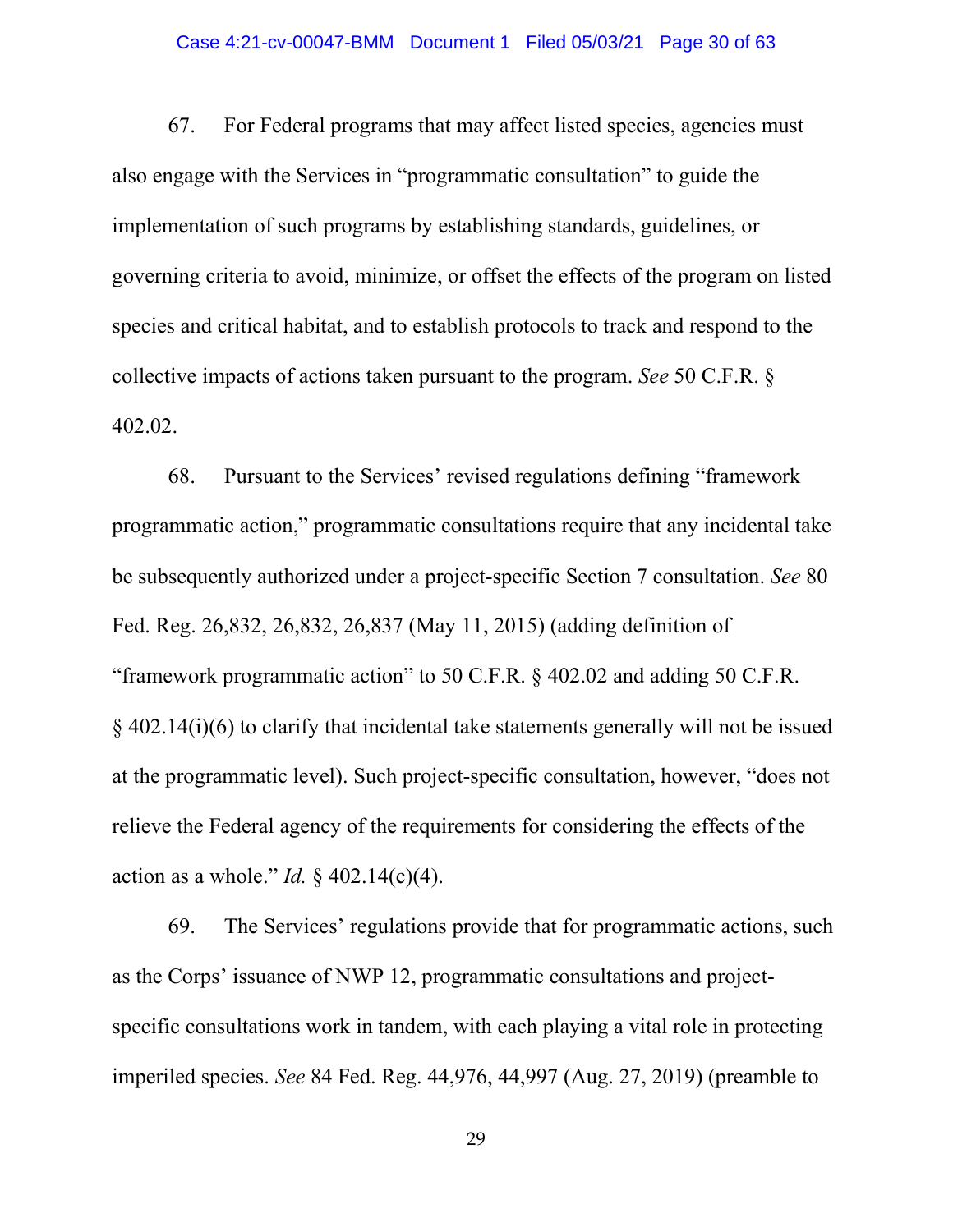Services' 2019 ESA regulations reiterating that, "[a]s explained in the 2015" regulations, the ESA "still requires a programmatic consultation to meet the requirements of section  $7(a)(2)$ [,]" even if "specific projects ... developed in the future . . . are subject to site-specific stepped-down, or tiered consultations where incidental take is addressed").

### **The National Environmental Policy Act**

70. NEPA is "our basic national charter for protection of the environment." 40 C.F.R. § 1500.1(a). NEPA's goals are to (1) "prevent or eliminate damage to the environment and biosphere," (2) "stimulate the health and welfare" of all people, and (3) "encourage productive and enjoyable harmony between [hu]man[kind] and [the] environment." 42 U.S.C. § 4321.

71. In creating NEPA, Congress recognized that "each person should enjoy a healthful environment" and the statute therefore requires that the federal government use all practicable means to "assure for all Americans safe, healthful, productive, and esthetically and culturally pleasing surroundings," and to "attain the widest range of beneficial uses of the environment without degradation, risk to health or safety, or other undesirable and unintended consequences." *Id.* §  $4331(b)$ –(c).

72. To fulfill these purposes, NEPA requires that: (1) agencies take a "hard look" at the environmental impacts of their actions before the actions occur,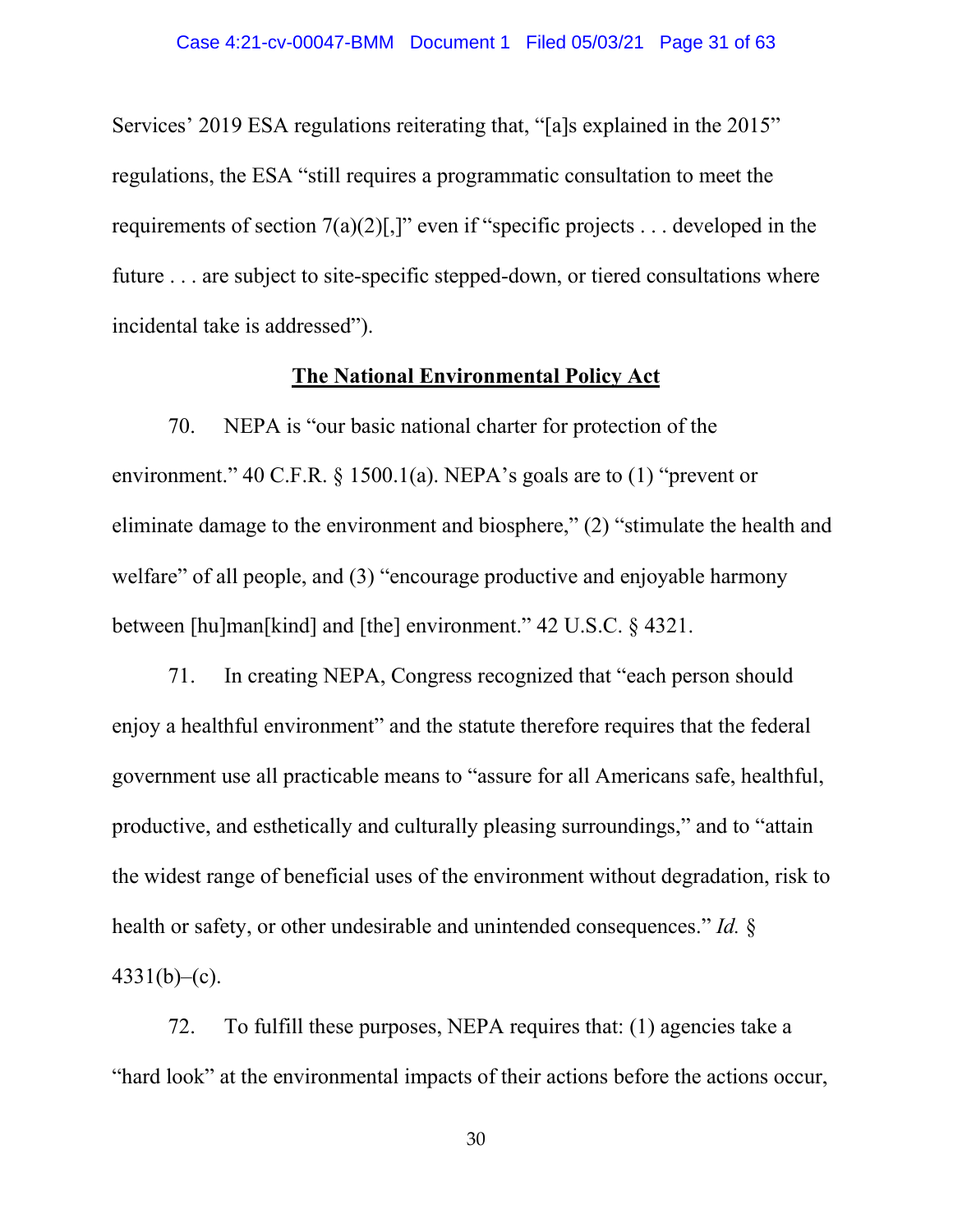thereby ensuring "that the agency, in reaching its decision, will have available, and will carefully consider, detailed information concerning significant environmental impacts," and (2) "the relevant information will be made available to the larger audience that may also play a role in both the decisionmaking process and the implementation of that decision." *Robertson v. Methow Valley Citizens Council*, 490 U.S. 332, 349 (1989). "General statements about 'possible' effects and 'some risk' do not constitute a 'hard look' absent a justification regarding why more definitive information could not be provided." *Neighbors of Cuddy Mountain v. U.S. Forest Serv.*, 137 F.3d 1372, 1380 (9th Cir. 1998).

73. NEPA seeks to ensure "that environmental information is available to public officials and citizens before decisions are made and before actions are taken" and to "help public officials make decisions that are based on understanding of environmental consequences, and take actions that protect, restore, and enhance the environment." 40 C.F.R. § 1500.1(b), (c). When the federal government acts before fulfilling its NEPA obligations, courts may set the action aside until the government complies with NEPA.

74. The purpose of the NEPA process is to inform federal agency decision-makers and the public of the "reasonable alternatives" that would "avoid or minimize adverse impacts or enhance the quality of the human environment." *Id.* § 1502.1. This analysis of alternatives is the "heart" of NEPA. The agency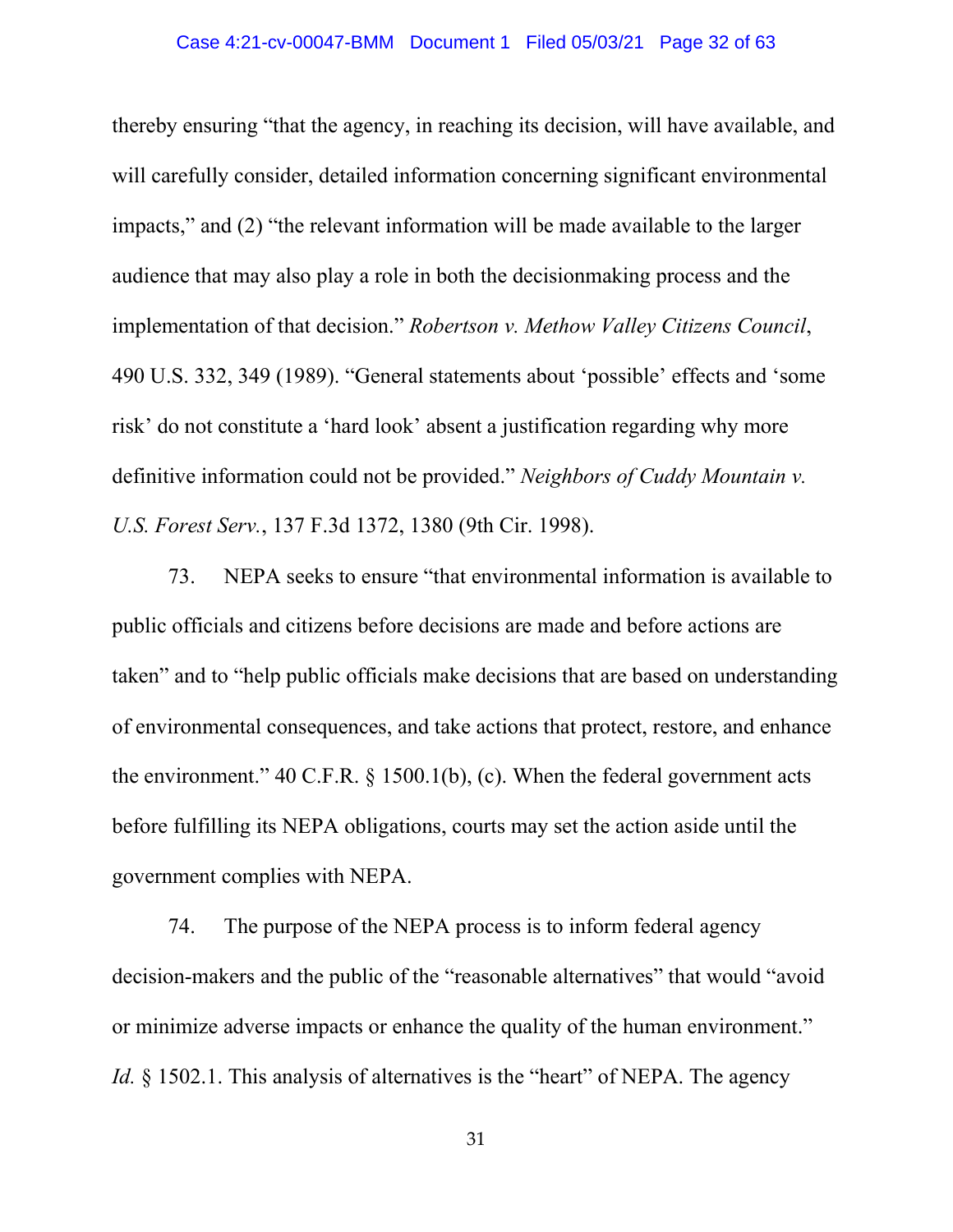#### Case 4:21-cv-00047-BMM Document 1 Filed 05/03/21 Page 33 of 63

should "present the environmental impacts of the proposal and the alternatives in comparative form, thus sharply defining the issues and providing a clear basis for choice among options." *Id.* § 1502.14.

75. To accomplish this, NEPA requires all federal agencies to prepare a "detailed statement" for any "major Federal actions significantly affecting the quality of the human environment." 42 U.S.C.  $\S$  4332(2)(C). This statement—the environmental impact statement (EIS)—must describe the environmental impacts of the proposed action. *Id.* § 4332(2)(C)(i), (ii). The EIS is an "action-forcing device" that ensures NEPA's goals "are infused into the ongoing programs and actions" of the federal government. 40 C.F.R. § 1502.1.

76. To determine whether a proposed action significantly affects the environment, and whether an EIS is required, the lead federal agency may first prepare an environmental assessment (EA). *Id*. §§ 1501.5.

77. The lead agency must take a hard look at the relevant environmental concerns and alternatives to the proposed action, and must consider short and longterm effects, both beneficial and adverse effects, effects on public health and safety, and effects that would violate Federal, State, Tribal, or local law protecting the environment. 40 C.F.R. § 1501.3.

78. If the agency determines, after preparing the EA, that the proposed action does not require preparation of an EIS, it must then prepare a finding of no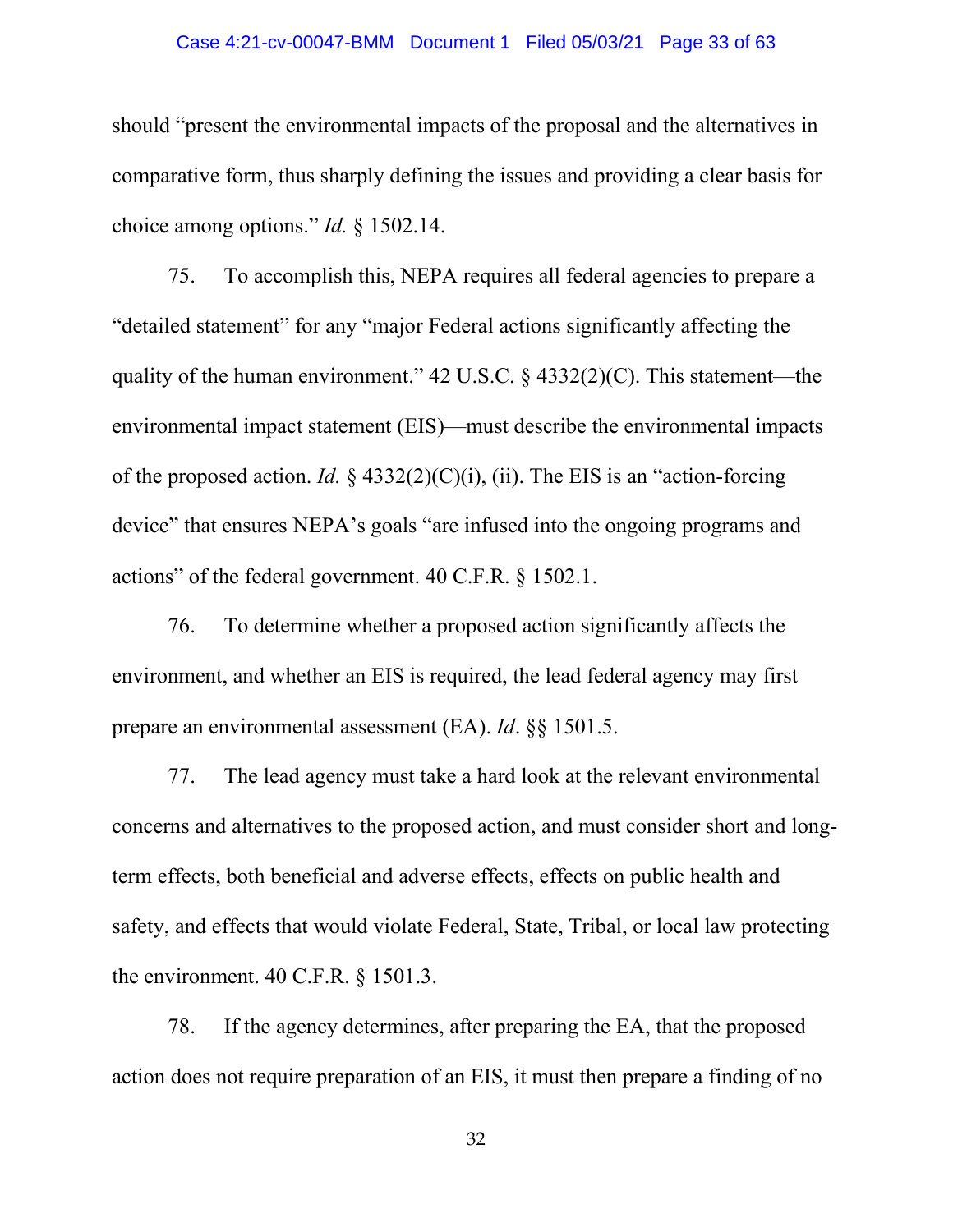significant impact (FONSI) detailing why the action "will not have a significant effect on the human environment." 40 C.F.R. § 1501.6; *Ctr. for Biological Diversity v. Nat'l Highway Traffic Safety Admin.*, 538 F.3d 1172, 1185 (9th Cir. 2008) (describing procedure). If the EA indicates that the federal action "may" significantly affect the quality of the human environment, the agency must prepare an EIS. *See, e.g.*, *Anderson v. Evans*, 371 F.3d 475, 488 (9th Cir. 2004).

79. In making the determination of whether to prepare an EIS, the agency must "consider every significant aspect of the environmental impact of a proposed action." *Baltimore Gas & Elec. Co. v. Nat. Res. Def. Council, Inc.*, 462 U.S. 87, 97 (1983). "A determination that significant effects on the human environment will in fact occur is not essential. If substantial questions are raised whether a project may have a significant effect upon the human environment, an EIS must be prepared." *Found. for N. Am. Wild Sheep v. U.S. Dep't of Agric*., 681 F.2d 1172, 1178 (9th Cir. 1982) (internal citation omitted).

80. The Council on Environmental Quality (CEQ) is an agency created by NEPA and housed within the Executive Office of the President. 42 U.S.C. § 4342. CEQ has promulgated general regulations implementing NEPA. 40 C.F.R. §§ 1500-1508.

81. Last year, CEQ amended its 1978 regulations implementing NEPA, effective September 14, 2020. *See* Update to the Regulations Implementing the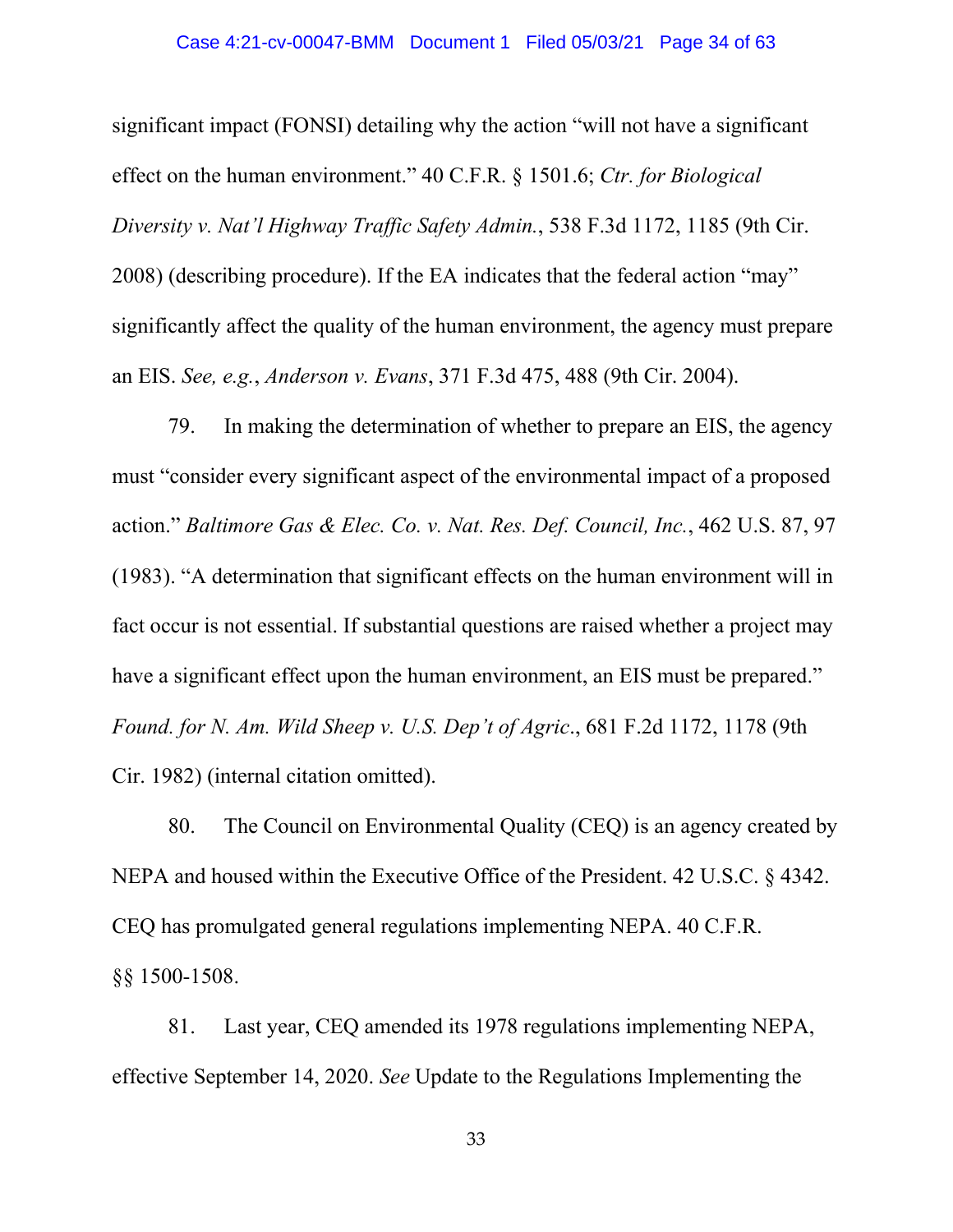Procedural Provisions of the National Environmental Policy Act, 85 Fed. Reg. 43,304, 43,304 (July 16, 2020). There are already four lawsuits challenging the new regulations.3

82. While the 2020 CEQ regulations remove the requirement to consider indirect and cumulative impacts in an EA or EIS, the Corps' reliance on these regulations to avoid consideration of important environmental impacts of NWP 12 violates NEPA. *See* 42 U.S.C. § 4332(2)(C) (requiring an evaluation of "*any*  adverse environmental effects which cannot be avoided should the proposal be implemented," which must examine "the environmental impact of the proposed action" "*to the fullest extent possible*") (emphasis added); 42 U.S.C. § 4332(2)(F) (requiring agencies to consider the "worldwide and long-range character of environmental problems"); *Kleppe v. Sierra Club*, 427 U.S. 390, 409-10 (1976) (noting that Congress's mandate that agencies use "all practicable means" to "assure consideration of the environmental impact of their actions in decisionmaking," requires consideration of cumulative effects) (citations omitted); *City of Davis v. Coleman,* 521 F.2d 661, 676–77 (9th Cir. 1975) (outlining the statutory obligation to consider the indirect effects of agency actions).

<sup>3</sup> *See California v. Council on Env't Quality*, No. 3:20-cv-06057 (N.D. Cal. Aug. 28, 2020); *Env't Just. Health All. v. Council on Env't Quality*, No 1:20-cv-06143 (S.D.N.Y. Aug. 6, 2020); *Wild Va. v. Council on Env't Quality*, No. 3:20-cv-00045-NKM (W.D. Va. July 29, 2020); *Alaska Cmty. Action on Toxics v. Council on Env't Quality*, No. 3:20-cv-05199 (N.D. Cal. July 29, 2020).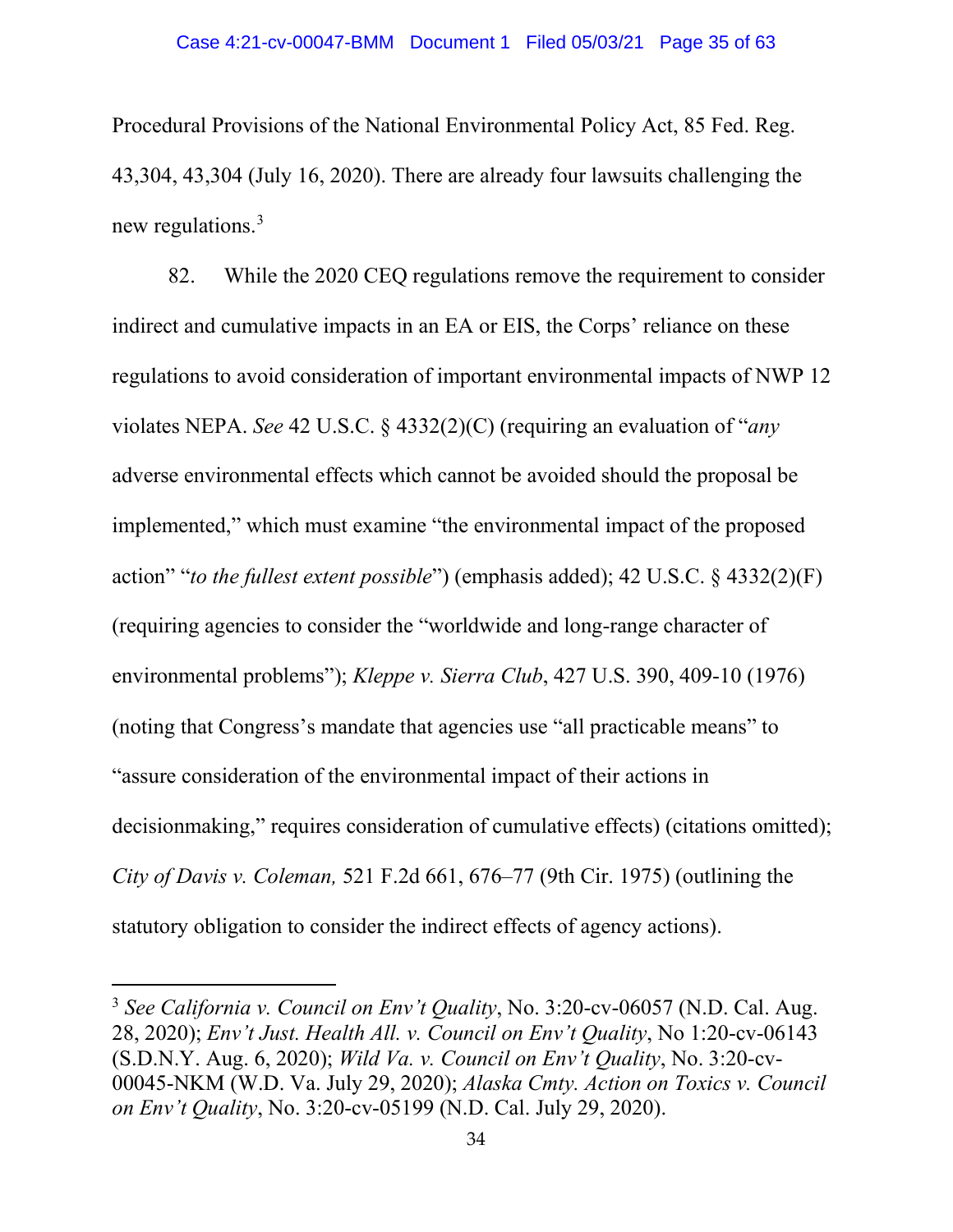#### Case 4:21-cv-00047-BMM Document 1 Filed 05/03/21 Page 36 of 63

83. Indirect and cumulative effects are critical components of environmental impacts and in many cases, they are the most important issues of concern to the public and other stakeholders.

84. "A meaningful cumulative impact analysis must identify (1) the area in which the effects of the proposed project will be felt; (2) the impacts that are expected in that area from the proposed project; (3) other actions—past, present, and proposed, and reasonably foreseeable—that have had or are expected to have impacts in the same area; (4) the impacts or expected impacts from these other actions; and (5) the overall impact that can be expected if the individual impacts are allowed to accumulate." *Del. Riverkeeper Network v. Fed. Energy Regul. Comm'n*, 753 F.3d 1304, 1319 (D.C. Cir. 2014) (quoting *Grand Canyon Trust v. F.A.A.*, 290 F.3d 339, 345 (D.C. Cir. 2002)).

85. Cumulative impact analyses are insufficient when they discuss only the direct effects of the project at issue on a small area and merely contemplate other projects but have no quantified assessment of their combined impacts. *Bark v. United States Forest Serv.*, 958 F.3d 865, 872 (9th Cir. 2020).

86. Allowing the Corps to forgo consideration of cumulative and indirect effects will have profound adverse effects on the environment, particularly on the global climate, which is a prime example of indirect effects aggregated into cumulative effects. "The impact of greenhouse gas emissions on climate change is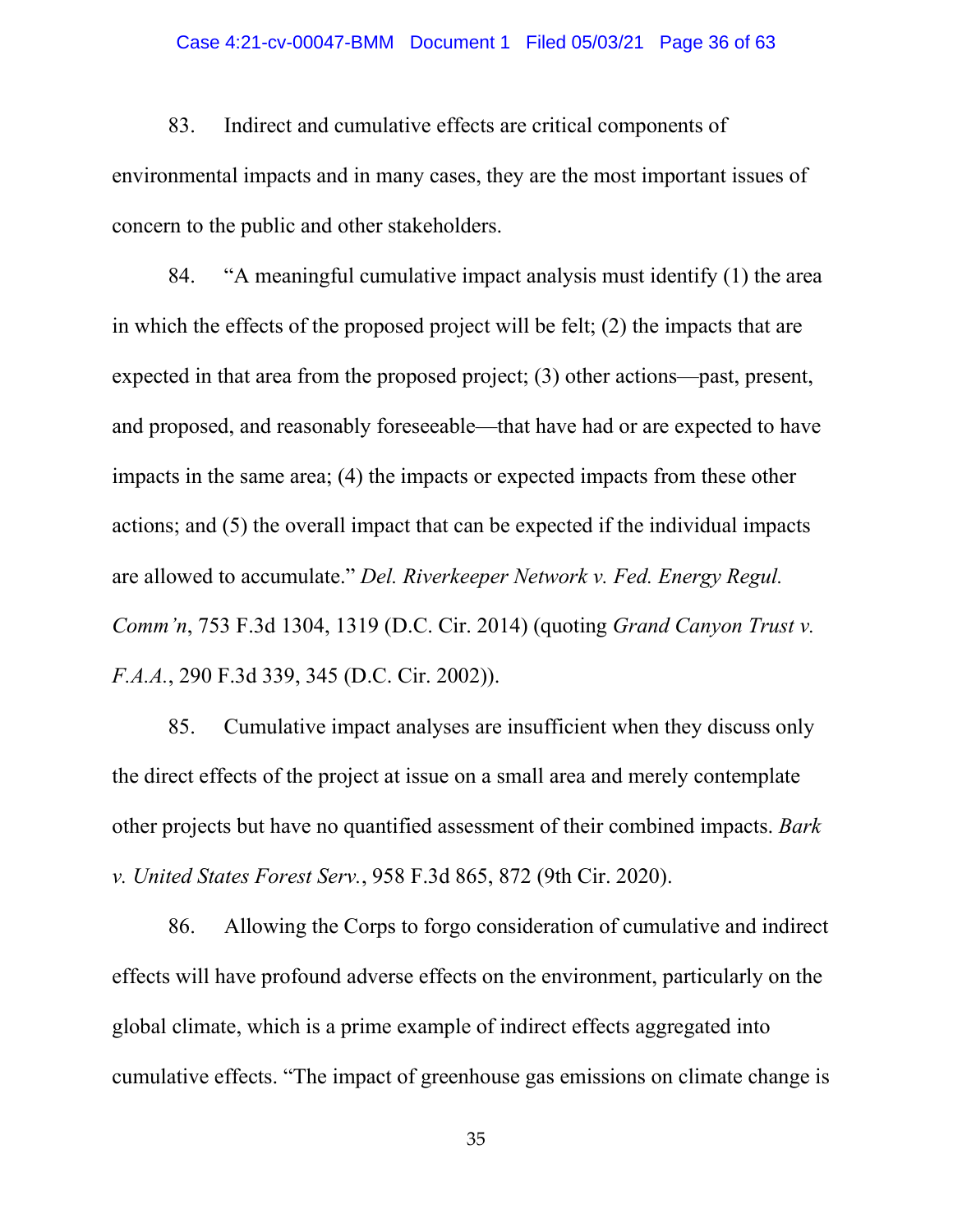precisely the kind of cumulative impacts analysis that NEPA requires agencies to conduct." *Ctr. for Biological Diversity v. NHTSA*, 508 F.3d 508, 550 (9th Cir. 2007).

87. NEPA requires a quantification of the incremental impacts that the proposed project's emissions will have on climate change or on the environment more generally in light of other past, present, and reasonably foreseeable actions. *See Ctr. for Biological Diversity v. NHTSA*, 538 F.3d 1172, 1216 (9th Cir. 2008). NEPA requires analysis of the "*actual* environmental effects resulting from those emissions." *Id.*

88. NEPA also requires consideration of separate components of a single project in a single NEPA review. 40 C.F.R. § 1501.9(e). NEPA regulations state that connected actions should be considered in a single EIS, defining them as action that "cannot or will not proceed unless other actions are taken previously or simultaneously," and "are interdependent parts of a larger action and depend on the larger action for their justification." *Id.*

89. NEPA requires federal agencies to analyze both the probability of a given harm occurring and the consequences of that harm if it does occur. *New York v. Nuclear Regulatory Comm'n*, 681 F.3d 471, 482 (D.C. Cir. 2012). Agencies cannot avoid their responsibility to consider future effects by claiming they are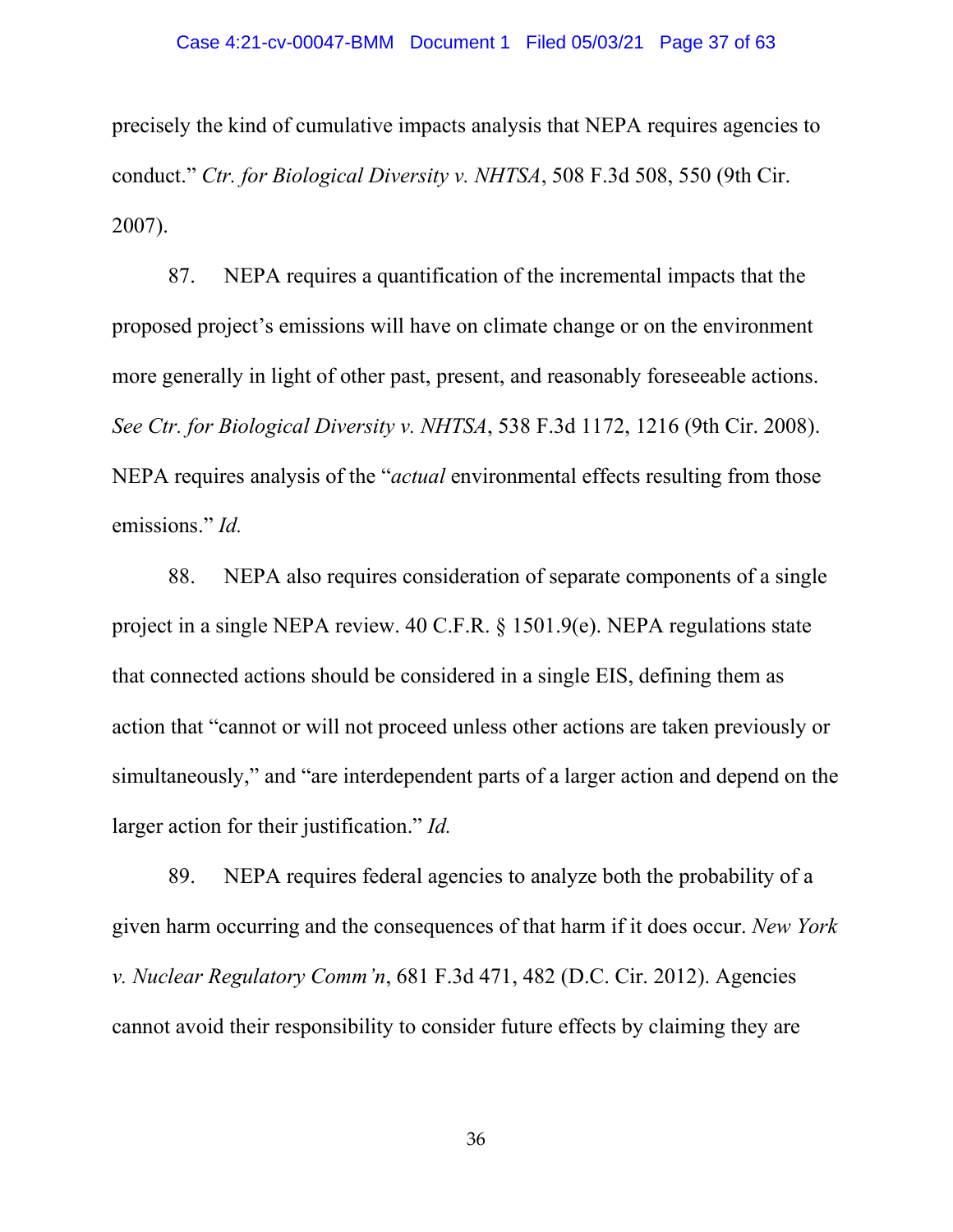uncertain, because NEPA requires some element of predictive behavior. *N. Plains Res. Council, Inc. v. Surface Transp. Bd*., 668 F.3d 1067, 1078-79 (9th Cir. 2011).

90. For fossil fuel pipeline projects, federal courts have found that NEPA requires analysis of the risk that an oil spill will occur and an assessment of the potential impacts of a spill on particular resources and into Corps jurisdictional waterways. *See, e.g., Standing Rock Sioux Tribe v. United States Army Corps of Engineers*, 985 F.3d 1032 (D.C. Cir. 2021) (EA inadequate because it did not adequately assess the risks and potential impacts of a pipeline oil spill; *Ocean Advocates v. U.S. Army Corps of Eng'rs*, 402 F.3d 846, 867-68 (9th Cir. 2005) (Corps was required to analyze effects of increased tanker traffic, and attendant risks of oil spills, before issuing Section 404 permit for dock extension).

91. The Corps' regulations explain that the scope of a NEPA analysis includes the impacts of the specific activity requiring a Corps permit and those portions of the entire project over which the district engineer has sufficient control and responsibility to warrant Federal review. 33 C.F.R. § Pt. 325, App. B(7)(b)(1). The Corps' regulations provide that the NEPA analysis should include direct, indirect, and cumulative impacts. *Id.* App. B(7)(b)(3).

92. NEPA requires agencies to take a hard look at the effects of agency action on the "human environment," which is broadly defined to mean "comprehensively the natural and physical environment and the relationship of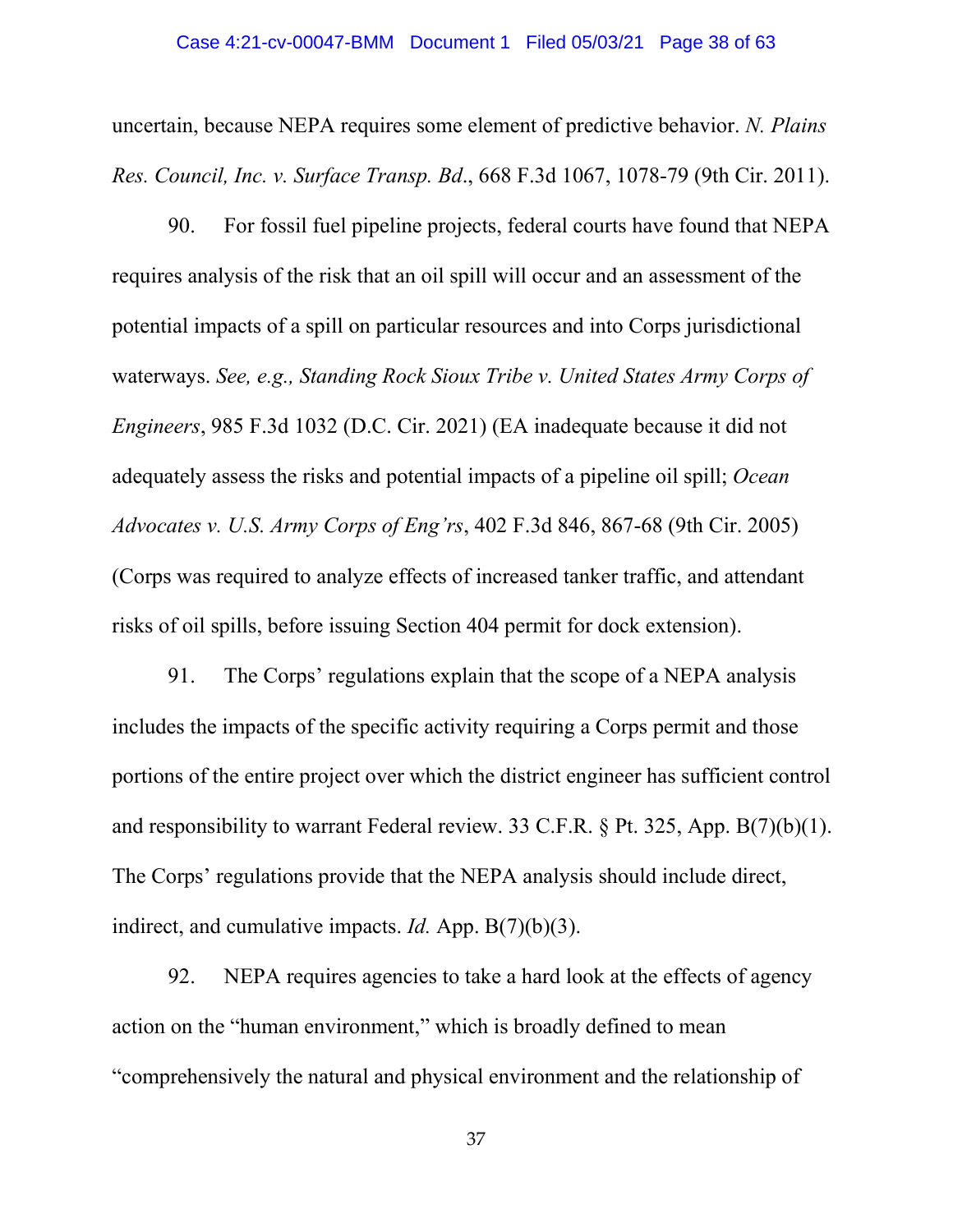#### Case 4:21-cv-00047-BMM Document 1 Filed 05/03/21 Page 39 of 63

present and future generations of Americans with that environment." 40 C.F.R. § 1508.1(m) (2020). This encompasses environmental justice concerns. *See generally Sierra Club v. Fed. Energy Regulatory Comm'n*, 867 F.3d 1357, 1368 (D.C. Cir. 2017) ("As always with NEPA, an agency is not required to select the course of action that best serves environmental justice, only to take a 'hard look' at environmental justice issues.").

93. The CEQ regulations require federal agencies to provide an opportunity for public participation. *See* 40 C.F.R. § 1506.6 (the agency must "[m]ake diligent efforts to involve the public" in preparing environmental documents, give "public notice of . . . the availability of environmental documents so as to inform those persons . . . who may be interested or affected," and "[s]olicit appropriate information from the public").

### **The Administrative Procedure Act**

94. The APA provides for judicial review of agency actions such as those at issue here and provides the standard of review for ESA citizen suit claims. A reviewing court shall "hold unlawful and set aside" any Corps actions found to be "arbitrary, capricious, an abuse of discretion, or otherwise not in accordance with law." 5 U.S.C. § 706(2)(A).

### **FACTUAL BACKGROUND**

### **The Corps' Reissuance of NWP 12**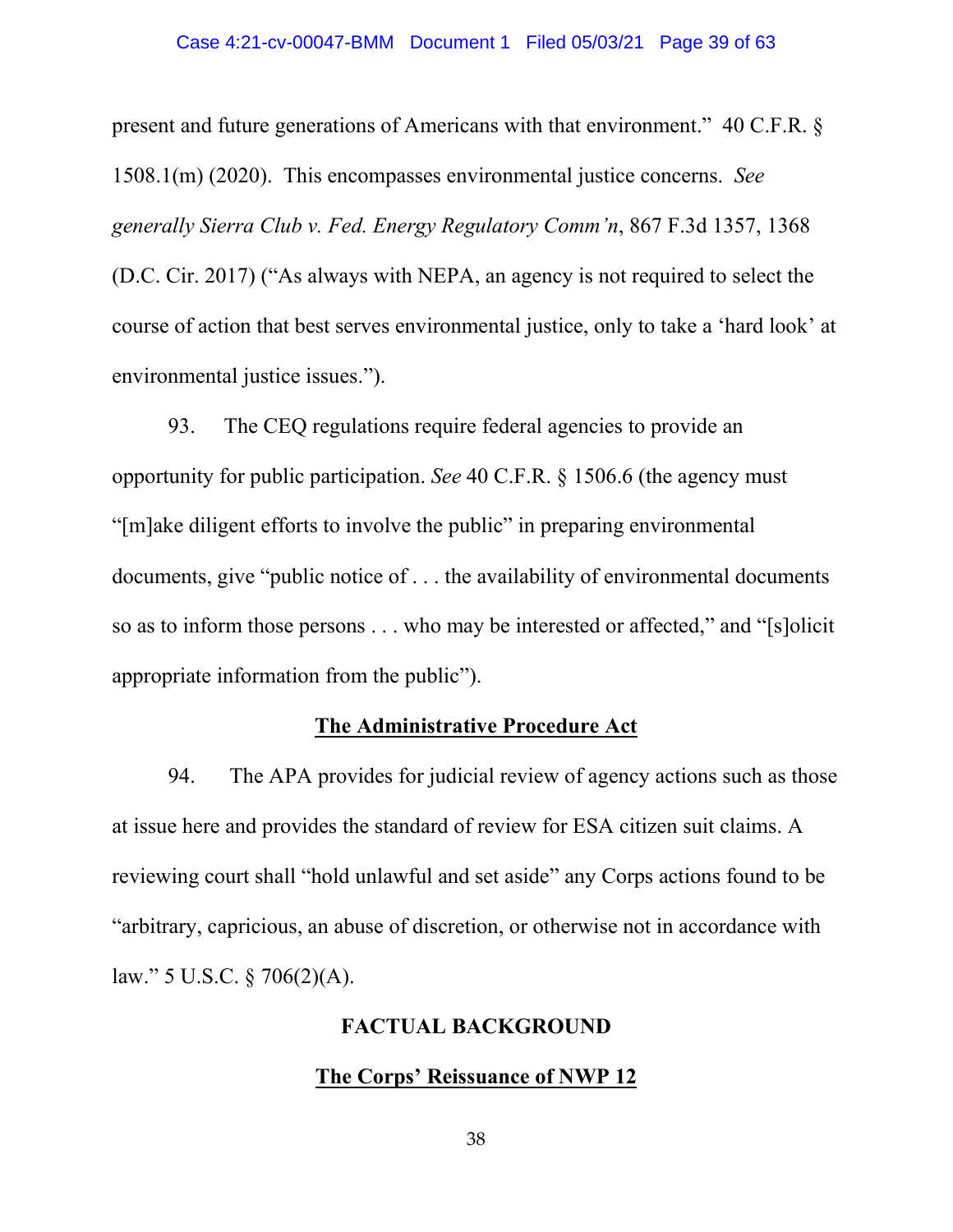#### Case 4:21-cv-00047-BMM Document 1 Filed 05/03/21 Page 40 of 63

95. This Court previously held that the Corps violated the ESA by failing to programmatically consult with the Services on the issuance of the 2017 iteration of NWP 12, declared the permit unlawful and remanded it to the Corps for compliance with the ESA. *Northern Plains Resource Council et al. v. U.S. Army Corps of Engineers*, No. 4:19-cv-00044 (D. Mont.), appeal pending, No. 20-35412 (9th Cir.). The Court declined to rule on Plaintiffs' NEPA and CWA claims; however, it intimated that the Corps should reevaluate its compliance with these statutes, stating that the Court "anticipates that the ESA Section 7(a)(2) consultation will inform" the Corps' NEPA and CWA assessments of NWP 12's environmental effects. *Northern Plains Resource Council et al. v. U.S. Army Corps of Engineers*, 454 F. Supp. 3d 985, 994-6 (D. Mont., Apr. 15, 2020).

96. Following that decision, the Corps did not undertake any ESA consultation with the Services on the 2017 NWP 12. It also did not address its compliance with NEPA or the CWA, as the Court indicated was necessary.

97. On September 15, 2020, the Corps published a proposal to reauthorize the Nationwide Permit program, well before the 2017 iteration of the NWPs was set to expire in March of 2022. 85 Fed. Reg. 57,298. The Corps also proposed to reissue the general conditions and definitions for all NWPs, with some modifications. *Id*.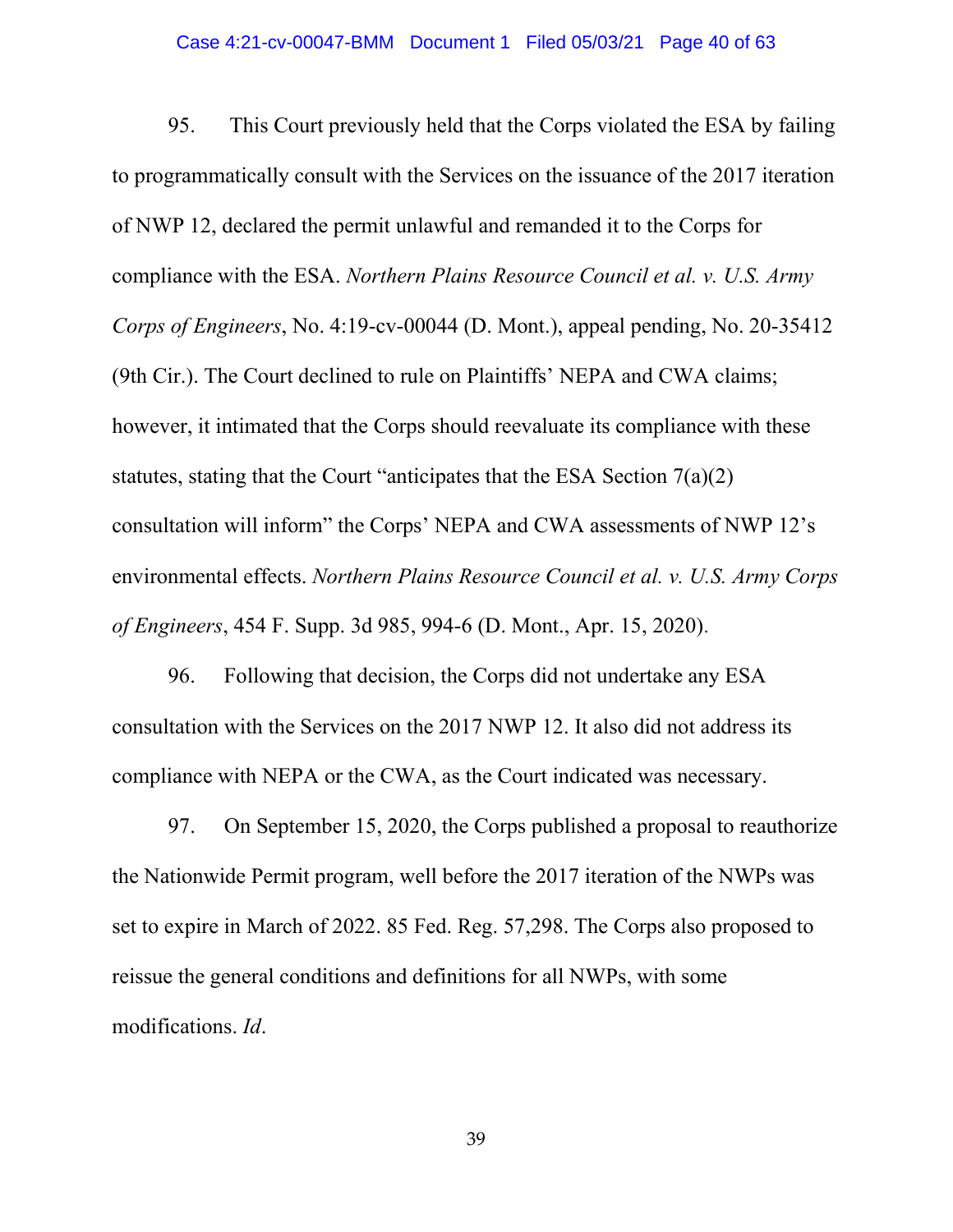#### Case 4:21-cv-00047-BMM Document 1 Filed 05/03/21 Page 41 of 63

98. On November 16, 2020, Plaintiffs in this matter, among many others, submitted comments to the Corps regarding the proposed NWPs. Plaintiffs' comments outlined violations of the ESA, NEPA, and the CWA regarding the NWPs, including NWP 12. These violations are substantially the same as the legal violations at issue in the litigation over the 2017 NWP 12, since the Corps did not take any action to remedy those claims for the new permit.

99. On January 13, 2021—just days before President Trump left office the Corps published a final decision ("Final Decision") reissuing 12 of the existing NWPs and issuing four new NWPs. 86 Fed. Reg. 2,744.

100. The Final Decision included the reissuance of NWP 12, which authorizes discharges of dredged or fill material into waters of the United States associated with the construction, maintenance, or repair of oil and gas pipelines, provided the activity does not result in the loss of greater than ½-acre of waters of the United States.

101. The 2021 NWP 12 is substantially the same as the previous version of the permit, with very few changes. Perhaps the most notable change is that NWP 12 is now limited to oil and gas pipelines, while previous versions authorized a much broader category of linear utility projects.

102. Although the use of NWP 12 is limited to oil and gas pipelines with up to a half-acre of loss of U.S. waters for each "single and complete project," the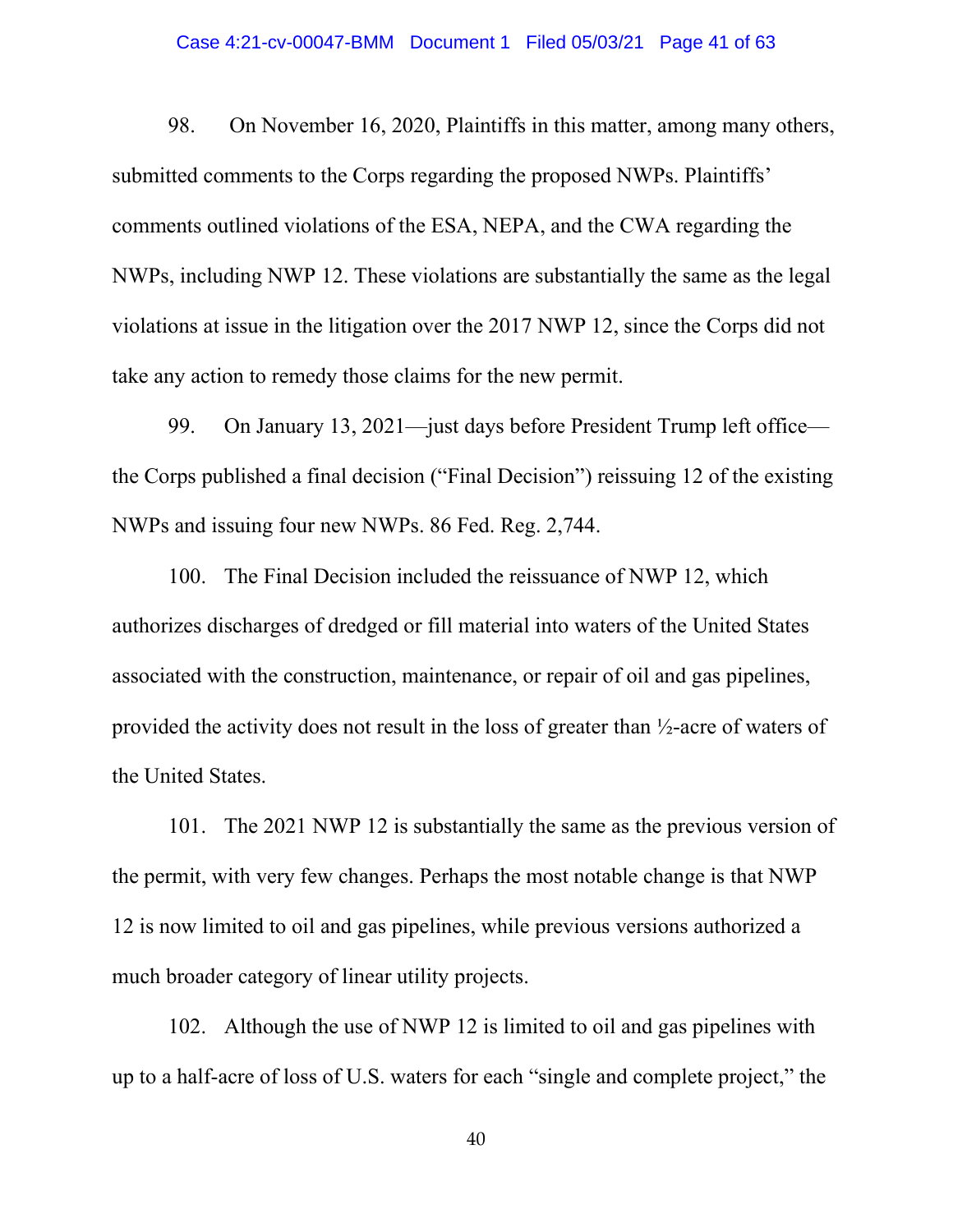#### Case 4:21-cv-00047-BMM Document 1 Filed 05/03/21 Page 42 of 63

Corps defines that term as "that portion of the total linear project . . . that includes *all crossings of a single water of the United States (i.e., a single waterbody) at a specific location*." *Id.* at 2877 (emphasis added). In other words, NWP 12 allows pipeline projects to use NWP 12 separately at each location where the project crosses a river, stream, or wetland. By contrast, non-linear projects can invoke NWP 12 only once for the overall project, unless the separate components of the project would have "independent utility" (i.e., if the components could function as stand-alone projects). *Id.* at 2876.

103. NWP 12 thus allows the Corps to treat numerous water crossings along a proposed pipeline project—which often number in the hundreds or thousands—as "single and complete projects" that each qualify separately under NWP 12. There is no limit to the number of times that a single pipeline project can use NWP 12, nor is there a maximum number of acres of water that a pipeline project can impact while still being authorized under NWP 12. Because the Corps treats each crossing separately, it does not use the total amount of loss attributable to a project to determine whether the half-acre threshold has been met.

104. The Corps rationalizes this practice by claiming that water crossings on a linear pipeline are usually at "separate and distant" locations and/or separate watersheds along a pipeline route such that cumulative effects are dissipated. *See id.* at 2777.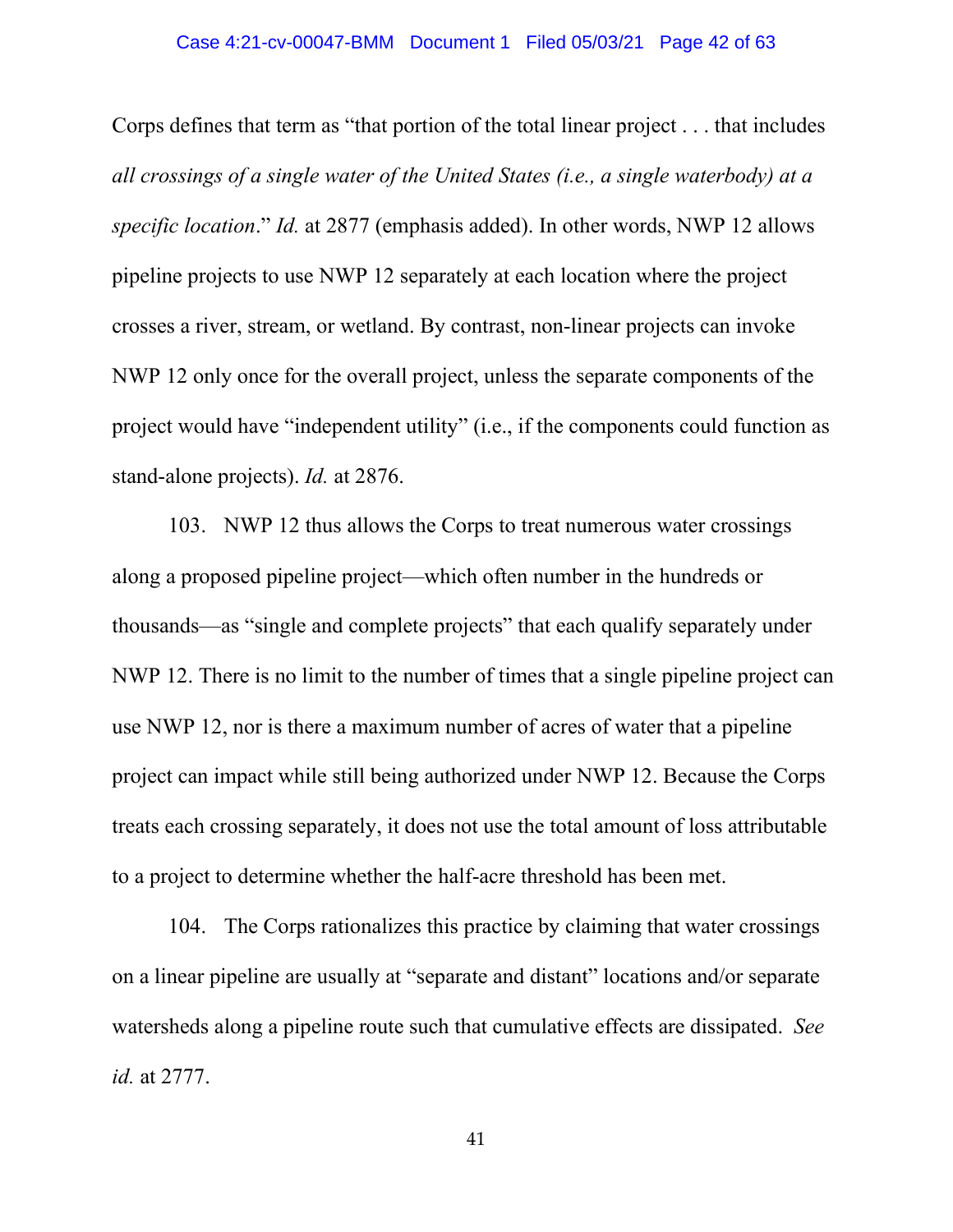#### Case 4:21-cv-00047-BMM Document 1 Filed 05/03/21 Page 43 of 63

105. However, NWP 12 does not actually require that multiple crossings along a linear project be "separate and distant" or in separate watersheds: it does not define the phrase "separate and distant" or impose any spacing requirements, and it does not require district engineers to make a "separate and distant" finding. In fact, projects permitted by NWP 12 often have ten or more water crossings per mile and dozens of water crossings on the same waterbody and/or watershed.

106. The Corps further claims that district engineers, upon receipt of a PCN for an NWP 12 project, will conduct a project-level review to ensure that all water crossings "will cause only minimal adverse environmental effects when performed separately, and will have only minimal cumulative adverse effect on the environment," as required by 33 U.S.C. § 1344(e)(1). *Id*. at 2745; *see also id.* at 2762 ("If, for a particular PCN, the district engineer determines that the individual and cumulative adverse environmental effects would be more than minimal, he or she will exercise discretionary authority and require an individual permit.").

107. However, NWP 12 requires a permittee to submit a PCN *only if* the proposed project meets certain criteria. *See, e.g.*, *id*. at 2860-1, 2868-9. If none of these criteria is met, a project proponent may commence with the activity under NWP 12 without notifying the Corps or the public at all.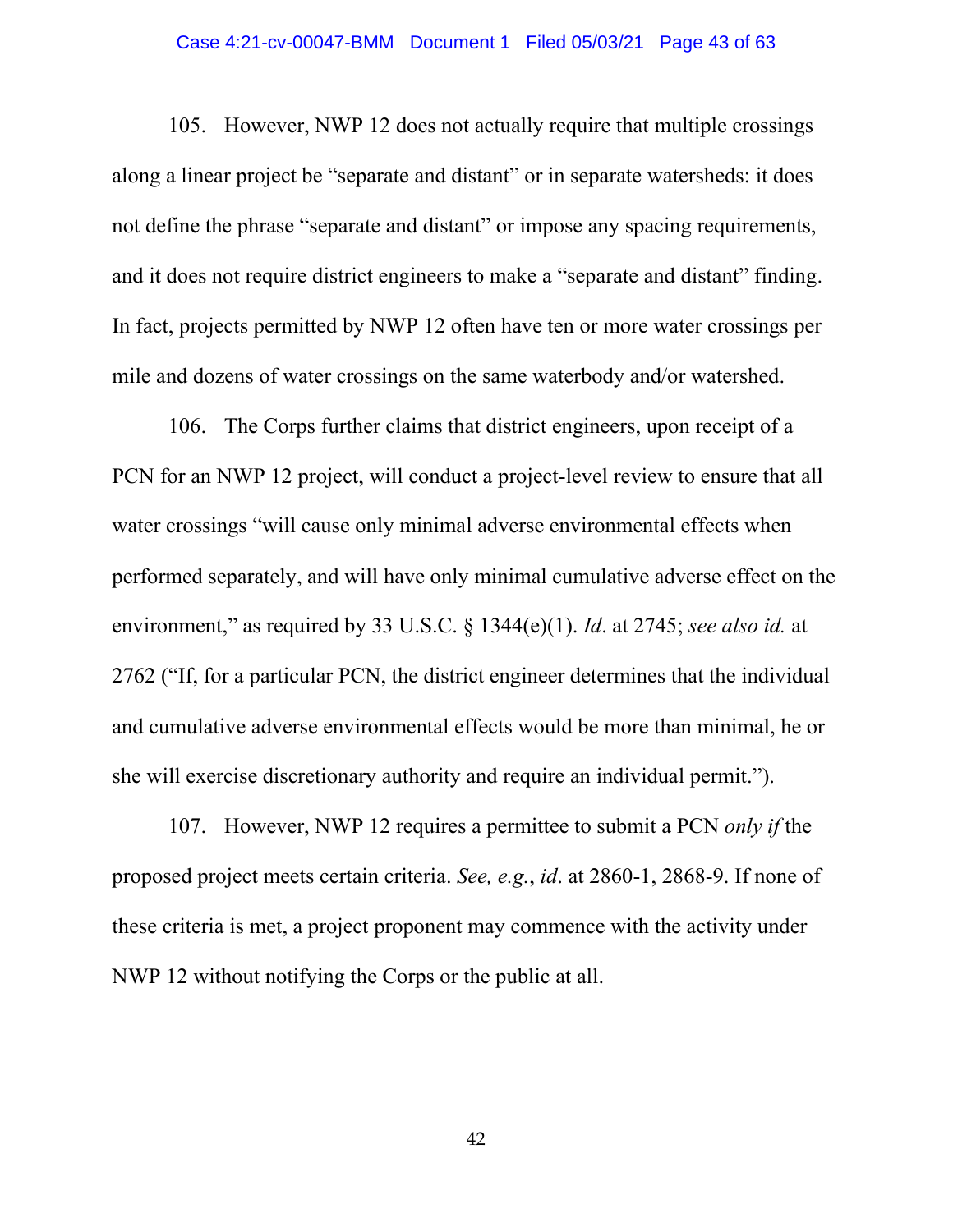108. In fact, many project applicants proceed under NWP 12 without ever submitting a PCN or notifying the Corps, and thus the Corps district engineers lack the opportunity to evaluate the environmental effects of those projects at all.

## **The Corps' Failure to Comply with the ESA**

109. Pipelines constructed in U.S. waters pursuant to NWP 12 "may affect," and are "likely to adversely affect," species listed under the ESA and/or destroy or adversely modify designated critical habitat, including through construction-related habitat loss and degradation as well as leaks and spills of oil into Corps' jurisdictional waterways, with disastrous impacts on aquatic resources.

110. In its Decision Document for NWP 12, the Corps acknowledged the potential for harm to the environment and species that rely on areas affected by NWP 12-authorized activities, including from inadvertent returns of drilling fluids; fragmentation of terrestrial and aquatic ecosystems; leaks and spills of petroleum products; conversion of wetlands resulting in loss of wetland functions as well as permanent loss of wetland habitat and alteration of natural drainage patterns; and adverse effects on water quality from increases in sediments and pollutants in the water that impair the quality of fish and wildlife habitat by modifying or eliminating areas used for nesting, foraging, resting, and reproduction.

111. Pipeline construction and operation can also cause (and has caused) immediate and irreparable impacts to ecosystem functions of streams and adjacent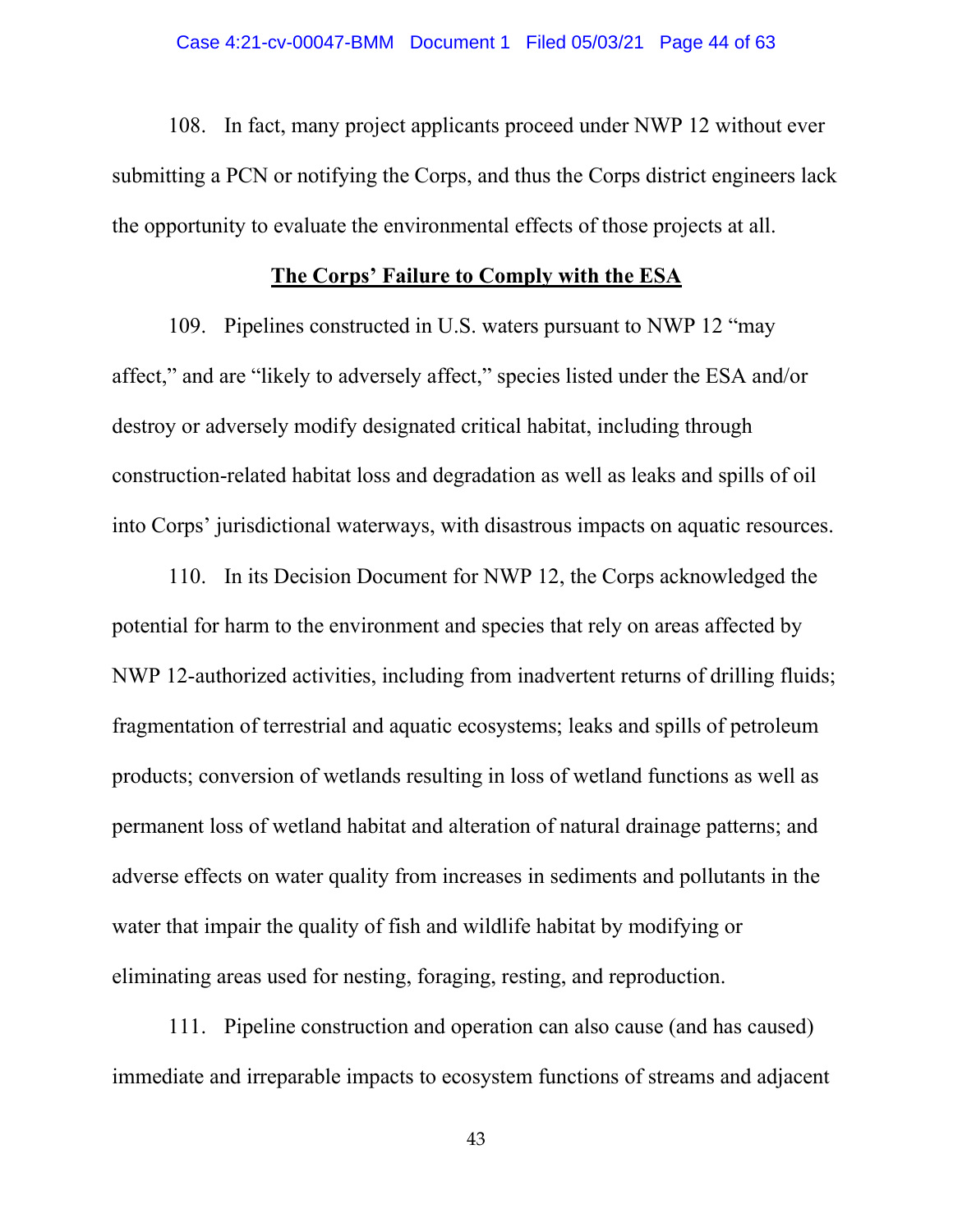#### Case 4:21-cv-00047-BMM Document 1 Filed 05/03/21 Page 45 of 63

wetlands through several means, including by: spreading invasive species; damaging soils; degrading water quality and harming fish; causing cumulative impacts to bank stability and floodplain vegetation leading to erosion, sedimentation, release of toxic substances, and reduced biodiversity and productivity; converting forested wetlands to scrub wetlands; and causing cumulative adverse impacts from forest fragmentation, habitat loss, erosion, and sedimentation, and soil nutrient loss. These impacts adversely affect hundreds of listed species that rely on rivers, streams, and wetland habitats and other aquatic resources across the country.

112. The Corps did not undertake any ESA Section 7 consultation with the Services regarding its reissuance of NWP 12 in 2021 to determine whether the NWP 12 program may jeopardize listed species or adversely modify critical habitat. Instead, the Corps concluded that programmatic consultation is not required because all NWP 12 projects that "may affect" listed species are subject to project-specific consultation pursuant to NWP General Condition 18, and therefore the Corps' issuance of NWP 12 has "no effect" on listed species. 86 Fed. Reg. at 2844-9, 2869.

113. However, this is inconsistent with the Services' regulations, which require programmatic consultation even when project-specific review will subsequently occur. *See* 84 Fed. Reg. at 44,997 (noting the ESA still requires a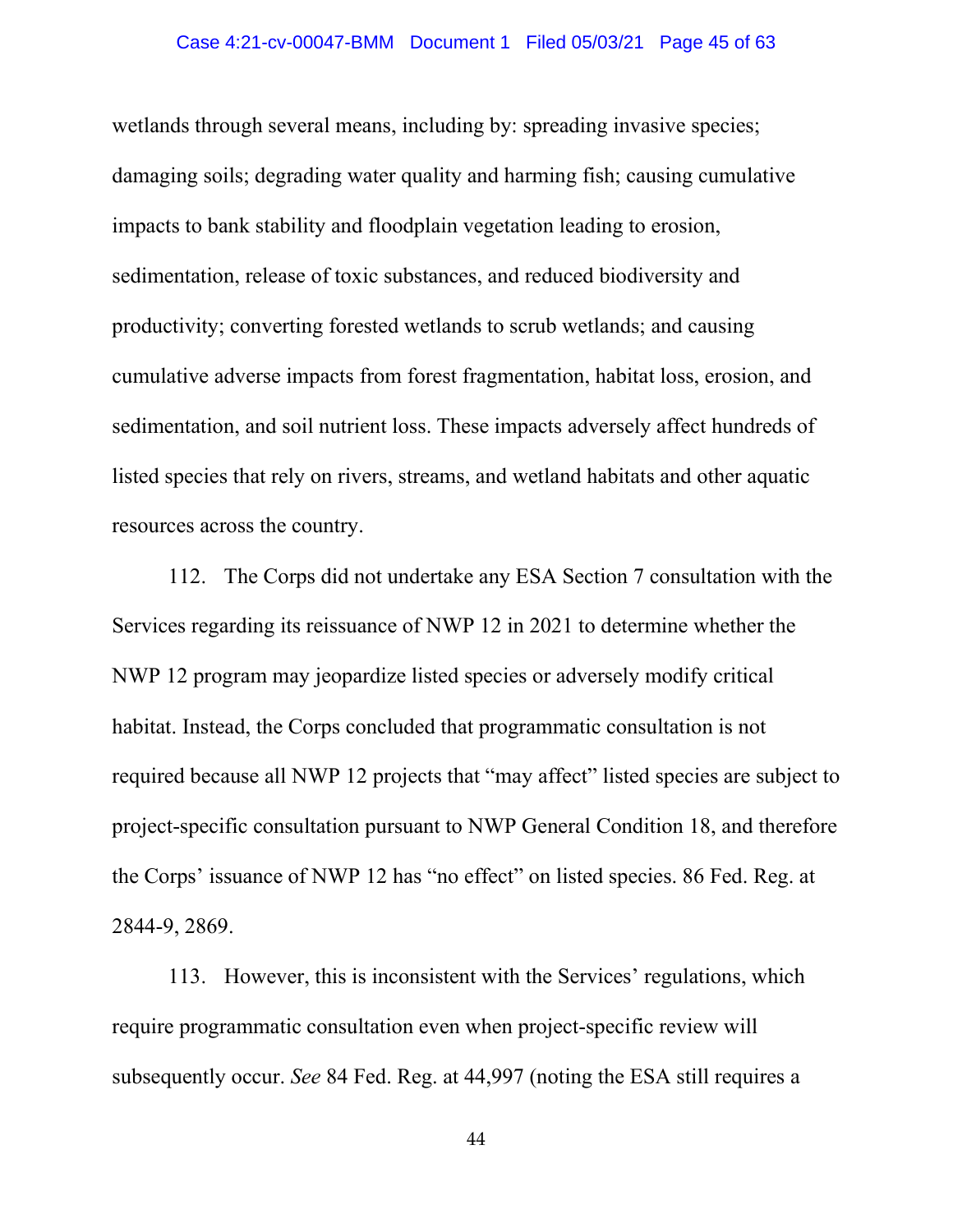#### Case 4:21-cv-00047-BMM Document 1 Filed 05/03/21 Page 46 of 63

programmatic consultation even if specific projects developed in the future are subject to site-specific consultations).

114. The project-specific consultations triggered by NWP General Condition 18 cannot ensure that the NWP 12 program as a whole—including the collective impacts of thousands of activities permitted under NWP 12—will not result in jeopardy to listed species or adverse modification of critical habitat. Programmatic consultation is necessary to allow the Services to analyze the aggregate impacts of multiple projects under the NWP 12 program and to ensure that appropriate program-wide criteria and safeguards are in place for tracking, avoiding, minimizing, and mitigating such impacts.

115. The Services specifically stated that the NWP program required programmatic review when they issued the 2015 regulations defining framework programmatic consultations. *See* 80 Fed. Reg. at 26,835 ("Examples of Federal programs that provide such a framework include . . . the U.S. Army Corps of Engineers' Nationwide Permit Program.").

116. The Corps relies on permittees to submit PCNs pursuant to NWP General Condition 18 when the permittees themselves acknowledge that their activities "might" affect listed species. *See* NWP 12 Decision Document at 16. This delegates the initial effects determination to the permittee. The PCN requirement set forth in General Condition 18 cannot ensure that the Corps will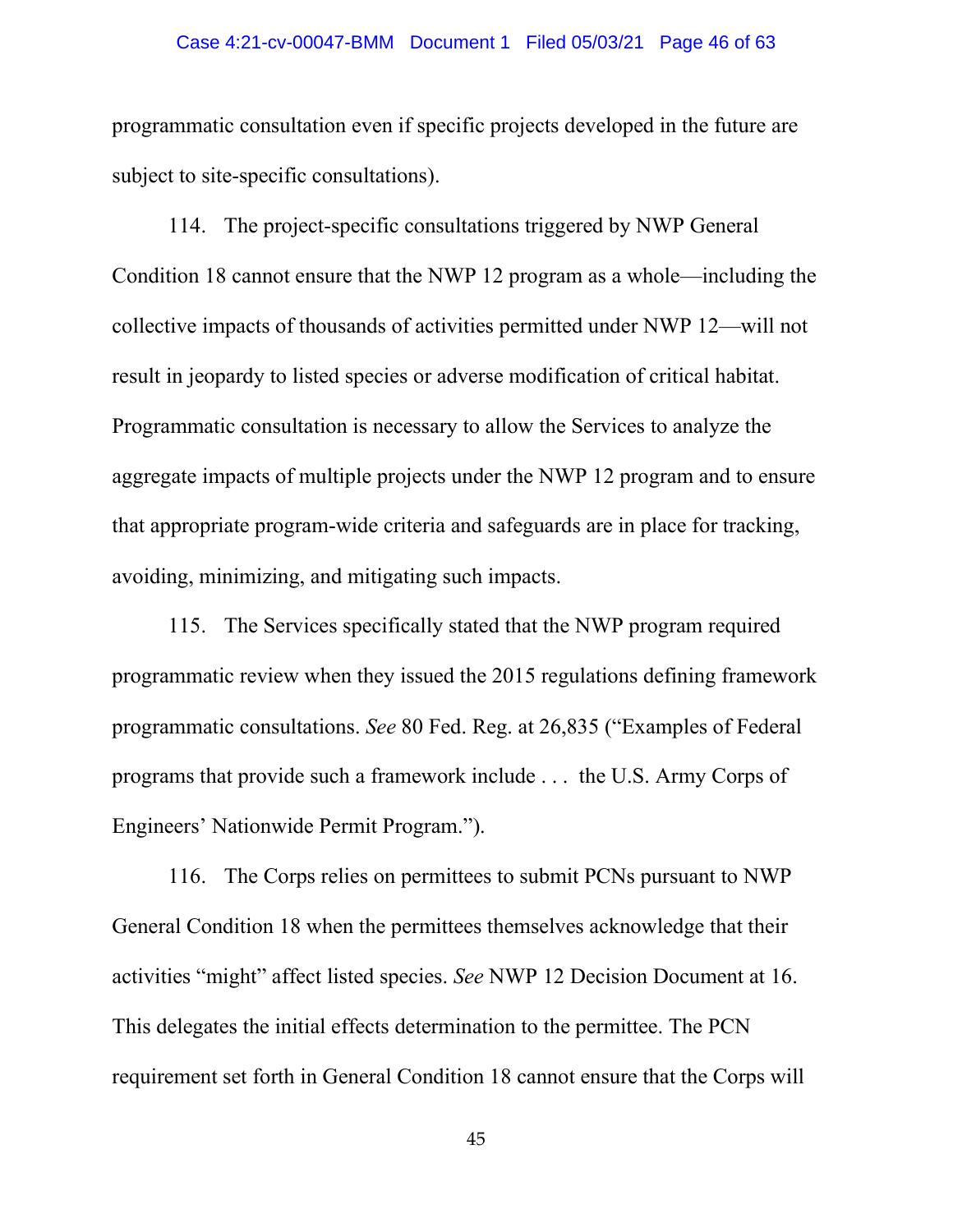engage in project-specific Section 7 consultation for all projects utilizing NWP 12 that may affect listed species because there is no guarantee that a project applicant will submit a PCN for every water crossing that "might" affect a listed species.

## **The Corps' Failure to Comply with NEPA**

117. The Corps' reissuance of NWP 12 is a major federal action that requires compliance with NEPA. *See* 42 U.S.C. § 4332(2)(C). The Corps issued an EA and FONSI for its reissuance of NWP 12 dated January 4, 2021 (the NWP 12 Decision Document).

118. The NWP 12 EA is the Corps' only NEPA document for an estimated 9,560 uses of NWP 12 per year nationwide. The Corps will not prepare any further NEPA analysis for individual projects that are permitted, verified, or authorized by NWP 12. *See, e.g.*, 86 Fed. Reg. at 2778 ("Corps Headquarters fulfills the requirements of NEPA when it finalizes the environmental assessment in its national decision document for the issuance or reissuance of an NWP. An NWP verification issued by a district engineer does not require separate NEPA documentation."). In fact, for oil pipelines there is no guarantee that any other federal agency will conduct any project-level NEPA review because there is no federal statute governing oil pipeline permitting.

119. The NWP 12 EA is narrowly limited to discussing the impacts of discharges of fill material into waterways. It does not discuss the full range of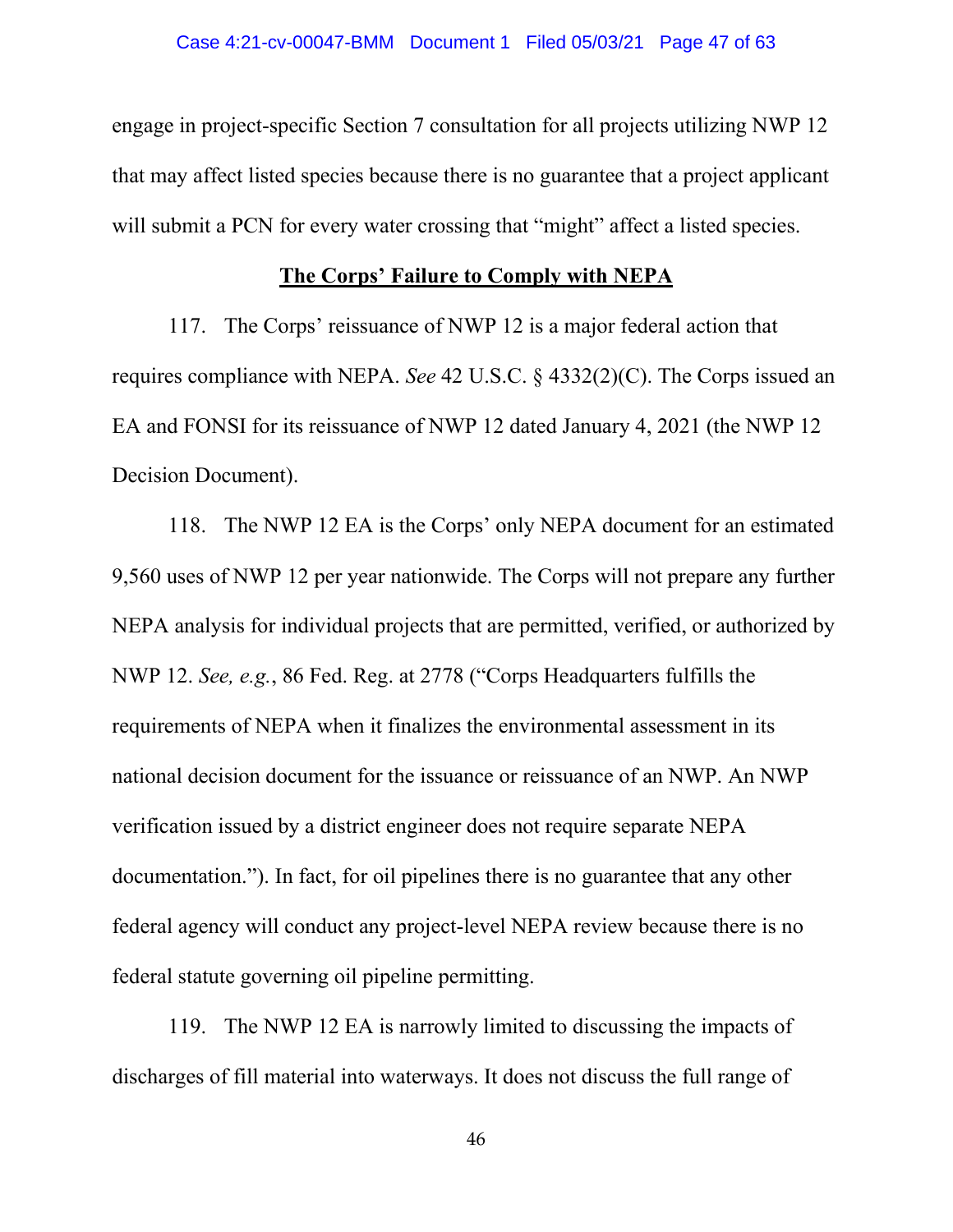direct, indirect, and cumulative impacts associated with oil pipelines or other utility projects permitted by NWP 12.

120. For example, the NWP 12 EA does not evaluate the risks or impacts of pipeline leaks and spills into waterways, nor does it discuss the various types of gas and oil transported by pipelines permitted by NWP 12 or their respective characteristics, impacts, or spill response requirements. Instead, the Corps' NWP

12 EA simply states:

The Corps does not have the authority to take actions to prevent or control potential leaks or spills that may occur during the construction or operation of oil or natural gas pipelines. Since the Corps does not regulate the release of oil, natural gas, or products derived from oil or natural gas, it is not required to perform a detailed analysis of the effects of those possible future leaks or spills because those leaks or spills are not an effect of the Corps' proposed action.

NWP 12 Decision Document at 8.

121. The NWP 12 EA acknowledges that oil and gas pipeline crossings constructed with "horizontal directional drilling" (or HDD) technology presents a risk of "frac-outs," or "inadvertent returns of drilling fluids to waters of the United States," which occur when pressurized fluids and drilling lubricants escape the active drilling bore, migrate up through the soils or bedrock, and are released to the surface at or near the construction site or in the waterbody. However, the NWP 12 EA fails to evaluate those risks or impacts, instead simply concluding: "The Corps does not have jurisdiction over inadvertent returns, leaks, or spills that may occur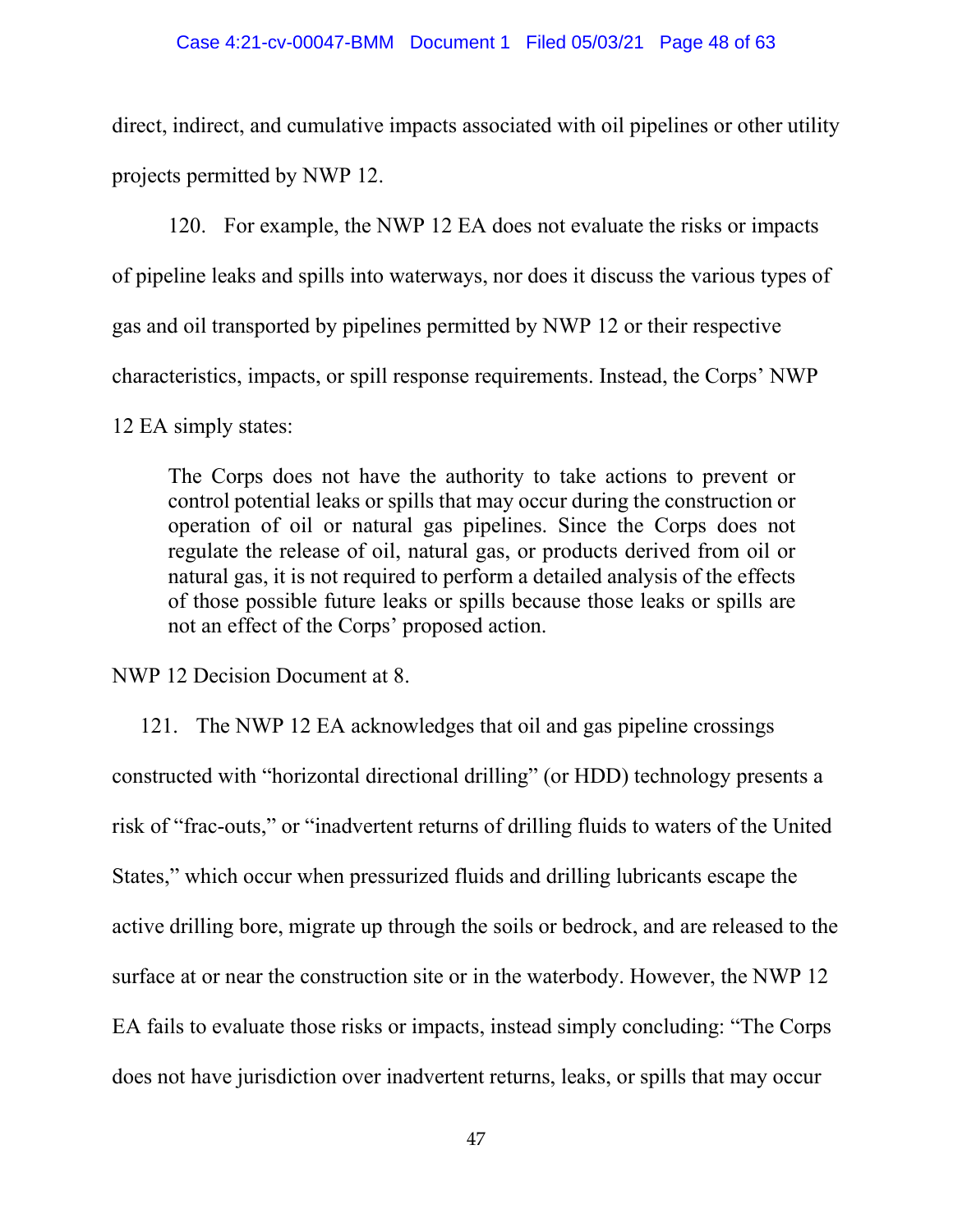during horizontal directional drilling to install or replace oil or natural gas pipelines." NWP 12 Decision Document at 12.

122. The NWP 12 EA also fails to evaluate the climate change impacts associated with NWP 12, including the potential for increased greenhouse gas emissions caused by pipeline construction and/or the lifecycle emissions associated with the gas and oil transported by NWP 12 projects. Instead, the NWP 12 EA states:

The Corps does not have the authority to regulate the operation of any oil or natural gas pipeline, or the emissions that result from combustion of oil or natural gas, or from the industrial processes that derive other products from oil or natural gas. Therefore, under the current NEPA regulations, the Corps is not required to evaluate those upstream and downstream impacts, including potential impacts on the planet's climate.

*Id.* at 9-10. *See also id.* at 91 ("The Corps does not have the authority to control the burning of fossil fuels or the adverse environmental effects that are caused by burning those fossil fuels to produce energy.").

123. The NWP 12 EA also does not evaluate the impacts associated with the permanent conversion of forested wetlands to lesser quality wetlands associated with pipeline rights of way. However, the EA does acknowledge that forested wetland will be permanently converted. *See, e.g.*, NWP 12 Decision Document at 92 ("The construction of oil or natural gas pipeline rights-of-way through forested wetlands may result in the conversion of forested wetlands to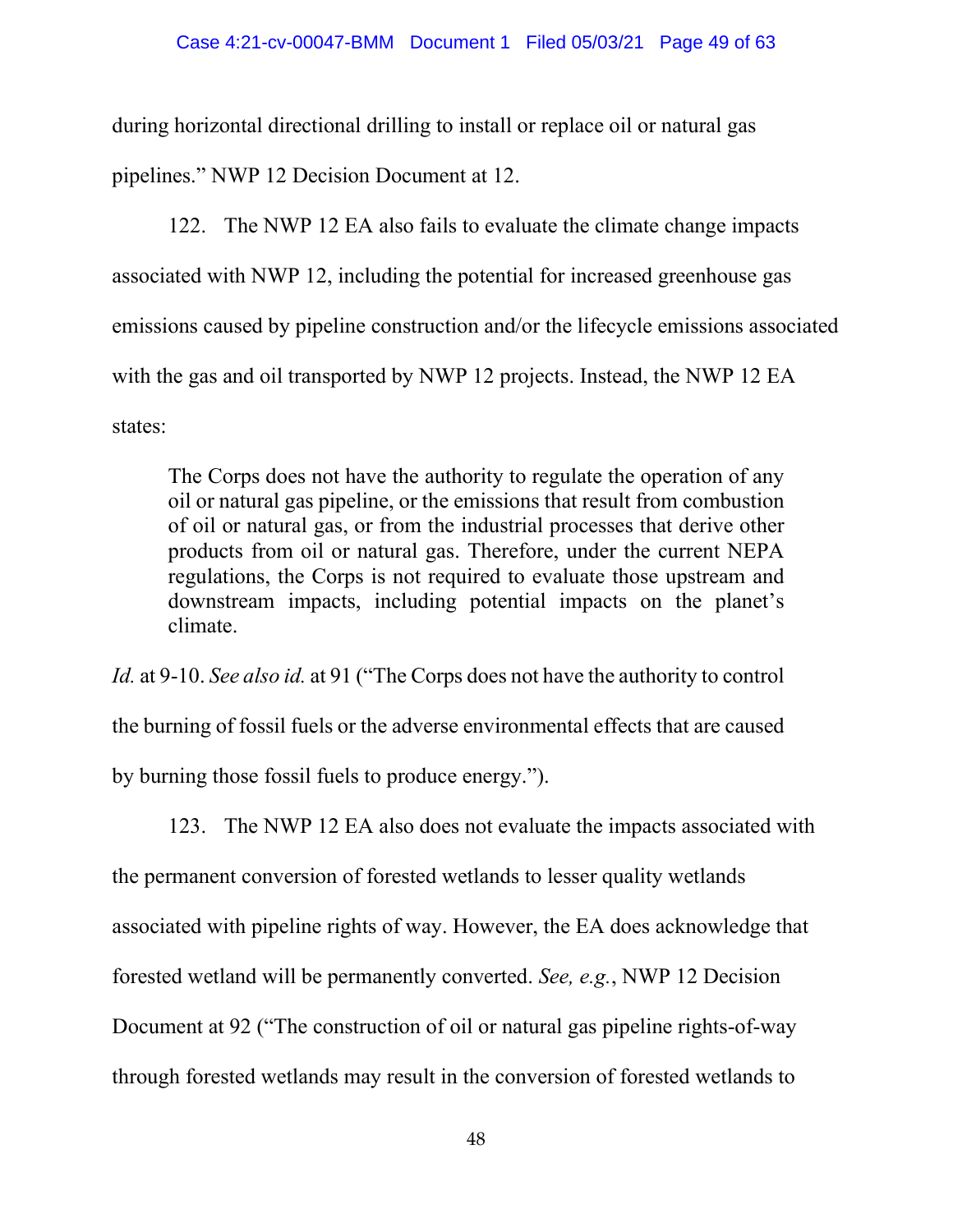#### Case 4:21-cv-00047-BMM Document 1 Filed 05/03/21 Page 50 of 63

scrub-shrub or emergent wetlands. Those conversions may be permanent to maintain the oil or natural gas pipeline in good, operational order. The conversion of wetlands to other types of wetlands may result in the loss of certain wetland functions, or the reduction in the level of wetland functions being performed by the converted wetland.").

124. The NWP 12 EA purports to contain a cumulative effects analysis, but that analysis includes only a summary of historic and current causes of wetlands depletion in the United States; discusses U.S. waters and species or habitat loss generally; and estimates the total acreage and condition of wetlands in the United States. The NWP 12 EA does not discuss any cumulative impacts specifically associated with the construction, maintenance, operation, or repair of oil or gas pipelines; the cumulative effects associated with the creation and permanent maintenance of pipeline rights-of-way such as forest fragmentation, habitat loss, erosion and sedimentation, soil nutrient loss, aesthetic impairment, etc.; or the cumulative effects from using NWP 12 hundreds or even thousands of times, often in close proximity, to approve massive pipeline projects. In fact, the cumulative effects analysis in the NWP 12 EA is the same boilerplate language contained verbatim in the decision documents for each of the other NWPs.

125. The NWP 12 EA fails to evaluate the environmental justice implications of Nationwide Permit 12 activities. Instead, the Corps summarily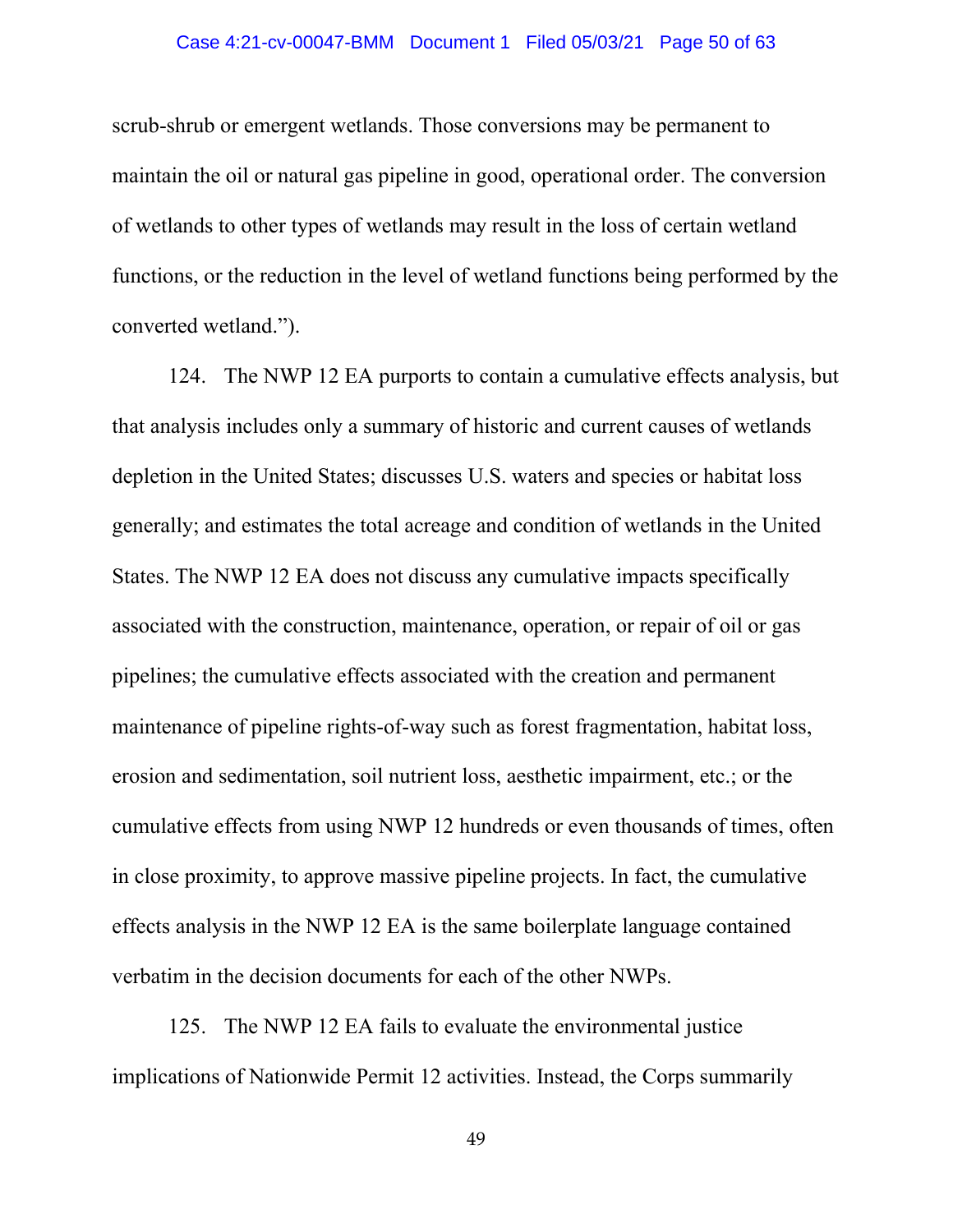concludes that the NWPs as a whole "are not expected to have any discriminatory effect or disproportionate negative impact on any community or group, and therefore are not expected to cause any disproportionately high and adverse impacts to minority or low-income communities." 86 Fed. Reg. 2744, 2859 (January 13, 2021).

126. Rather than evaluate the full host of direct, indirect, and cumulative impacts associated with pipelines and other activities permitted by NWP 12, the NWP 12 EA appears to defer much of its analysis to the project level. For example, the EA states:

During their reviews of PCNs, district engineers document their conclusions as to whether the proposed activity will result in no more than minimal adverse environmental effects, or whether it is necessary to exercise discretionary authority and require an individual permit for the proposed activity. This documentation includes the district engineer's consideration of cumulative effects.

NWP 12 Decision Document at 17. However, the Corps division or district

engineer performs no further NEPA analysis when projects proceed under NWP

12, even upon issuance of verifications for specific projects.

127. The Corps asserts that its limited analysis of the environmental

impacts of the NWPs in the Decision Documents is consistent with the 2020 CEQ

regulations which "altered how cumulative effects are considered under NEPA."

86 Fed. Reg. 2842.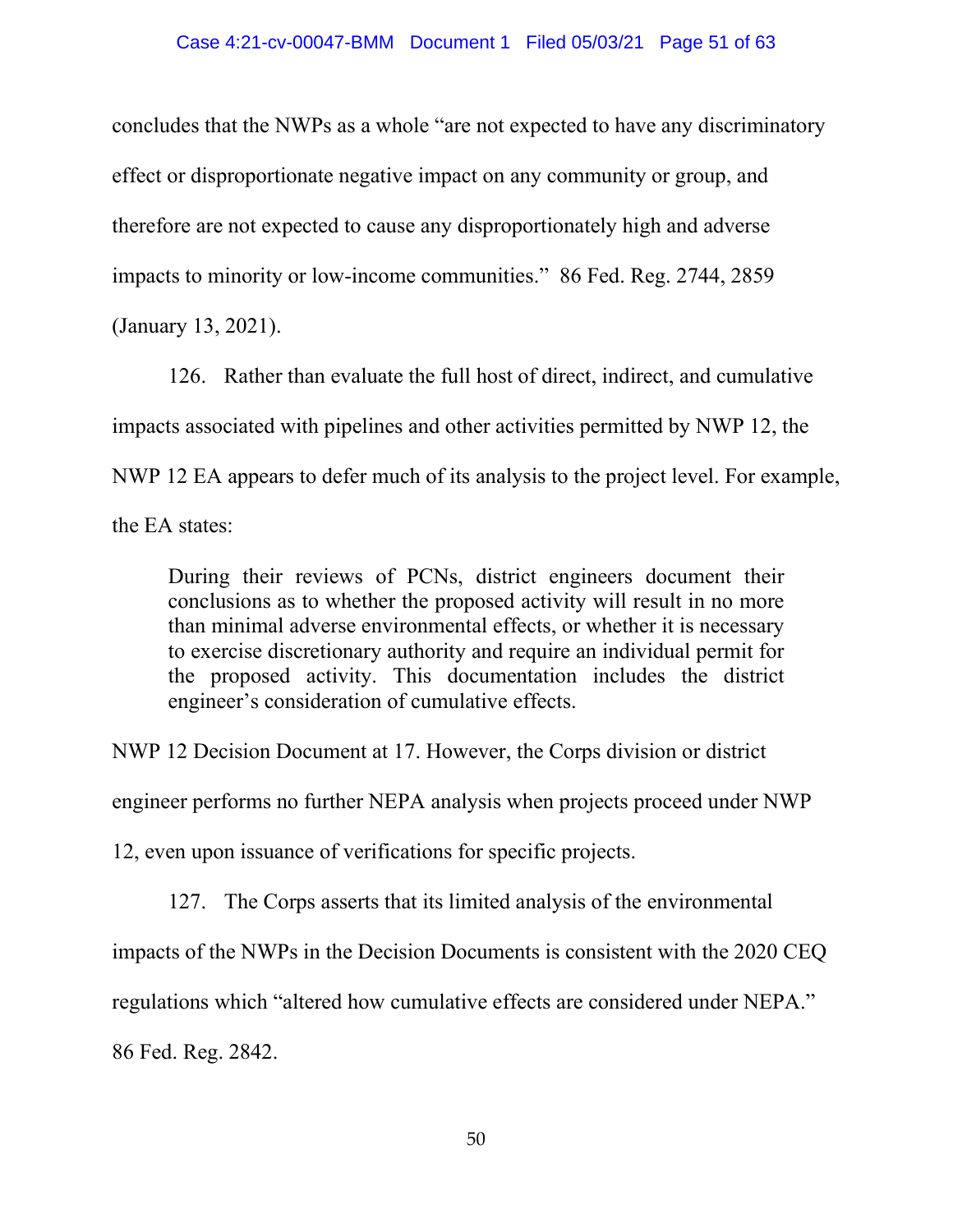#### Case 4:21-cv-00047-BMM Document 1 Filed 05/03/21 Page 52 of 63

128. However, the Corps' reliance on the 2020 CEQ NEPA regulations to ignore specific impacts of NWP 12 violates NEPA. <sup>4</sup> NEPA specifically requires an evaluation of "*any* adverse environment effects which cannot be avoided should the proposal be implemented," 42 U.S.C.  $\S$  4332(2)(C) (emphasis added), which cannot be accomplished if the agency ignores the cumulative effects of its actions, particularly in the context of a nationwide permit that will be used thousands of times each year for major oil and gas pipeline projects across the country.

129. Furthermore, NEPA requires the Corps to evaluate the cumulative effects of NWP 12 activities where, as here, a cumulative effects determination is an essential precondition to the Corps' issuance of a NWP pursuant to the CWA. *See, e.g.*, 33 U.S.C. § 1344(e)(1); 33 C.F.R. § 323.2(h); 33 C.F.R. § 320.4; 40 C.F.R. § 230.7(b).

### **FIRST CLAIM FOR RELIEF**

# **The Corps' reissuance of NWP 12 violated the Endangered Species Act, 16 U.S.C. §§ 1531-1544, and applicable regulations**

130. Plaintiffs reallege, as if fully set forth herein, each and every allegation contained in the preceding paragraphs.

<sup>&</sup>lt;sup>4</sup> As set forth above, the 2020 CEQ regulations are subject to several challenges and could soon be vacated by a court or rescinded by the Biden administration.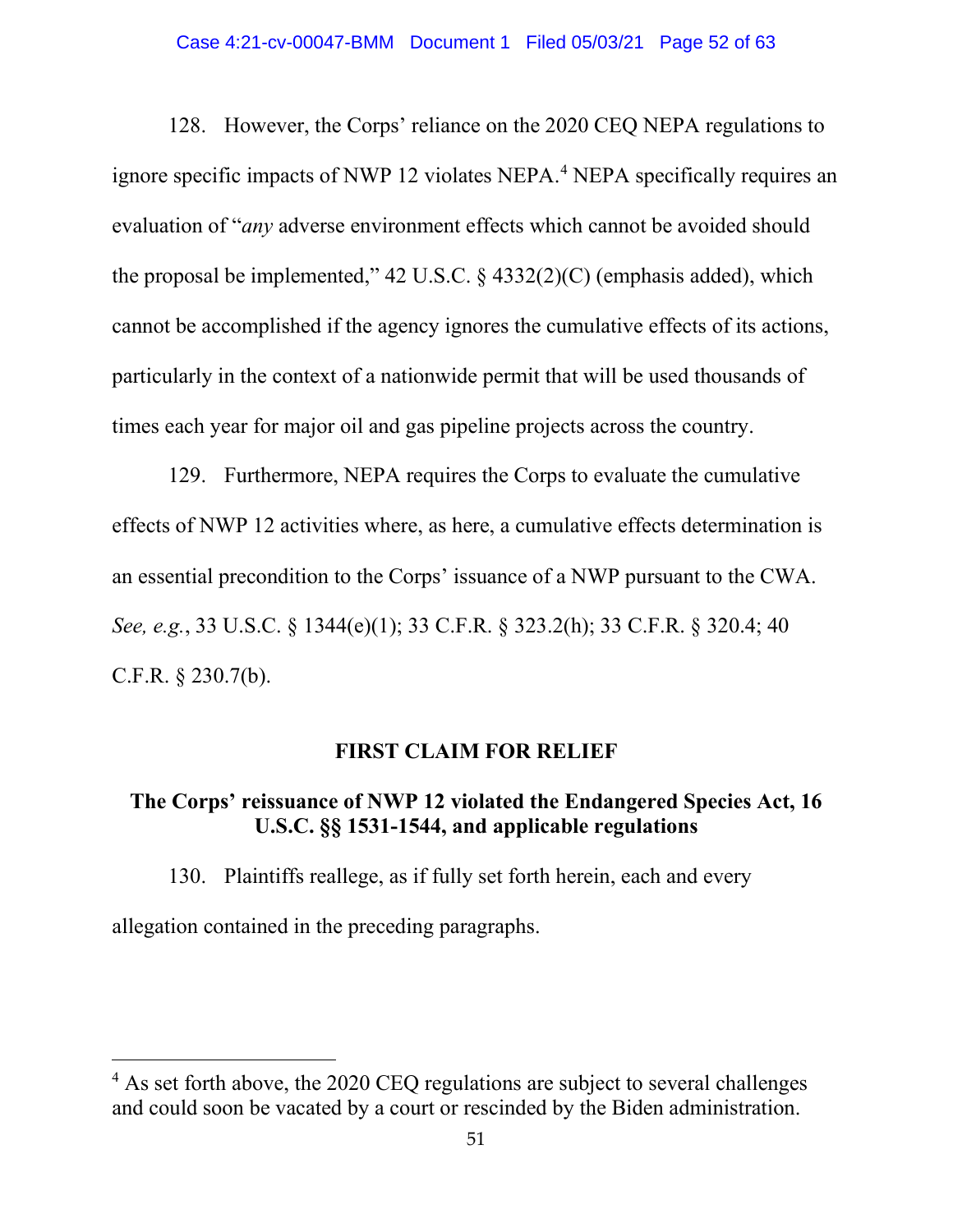#### Case 4:21-cv-00047-BMM Document 1 Filed 05/03/21 Page 53 of 63

131. The Corps has a duty pursuant to ESA Section  $7(a)(2)$  to ensure that its actions are not likely to jeopardize the continued existence of endangered and threatened species or result in the destruction or adverse modification of such species critical habitat. 16 U.S.C. § 1536(a)(2).

132. NWP 12 allows activities that result in direct harm to listed species from habitat loss and fragmentation, sedimentation and contamination of waters relied on by listed species, as well as indirect impacts associated with oil spills and climate change.

133. The Corps' reissuance of NWP 12 was therefore an agency action that "may affect" listed species, and the Corps was required to undertake programmatic ESA Section 7 consultation to ensure that activities authorized and undertaken pursuant to the NWP 12 program will not jeopardize the continued existence of listed species or result in adverse modification of designated critical habitat. *Id*.

134. The ESA requires that the Corps consider the collective, nationalscale programmatic impacts of NWP 12 on listed species. Programmatic consultation is necessary to analyze the additive effects of NWP 12-authorized activities on listed species, in order to avoid piecemeal destruction of habitat that may jeopardize species in violation of ESA Section 7. In fact, when the Services issued the 2015 regulations defining framework programmatic consultations, they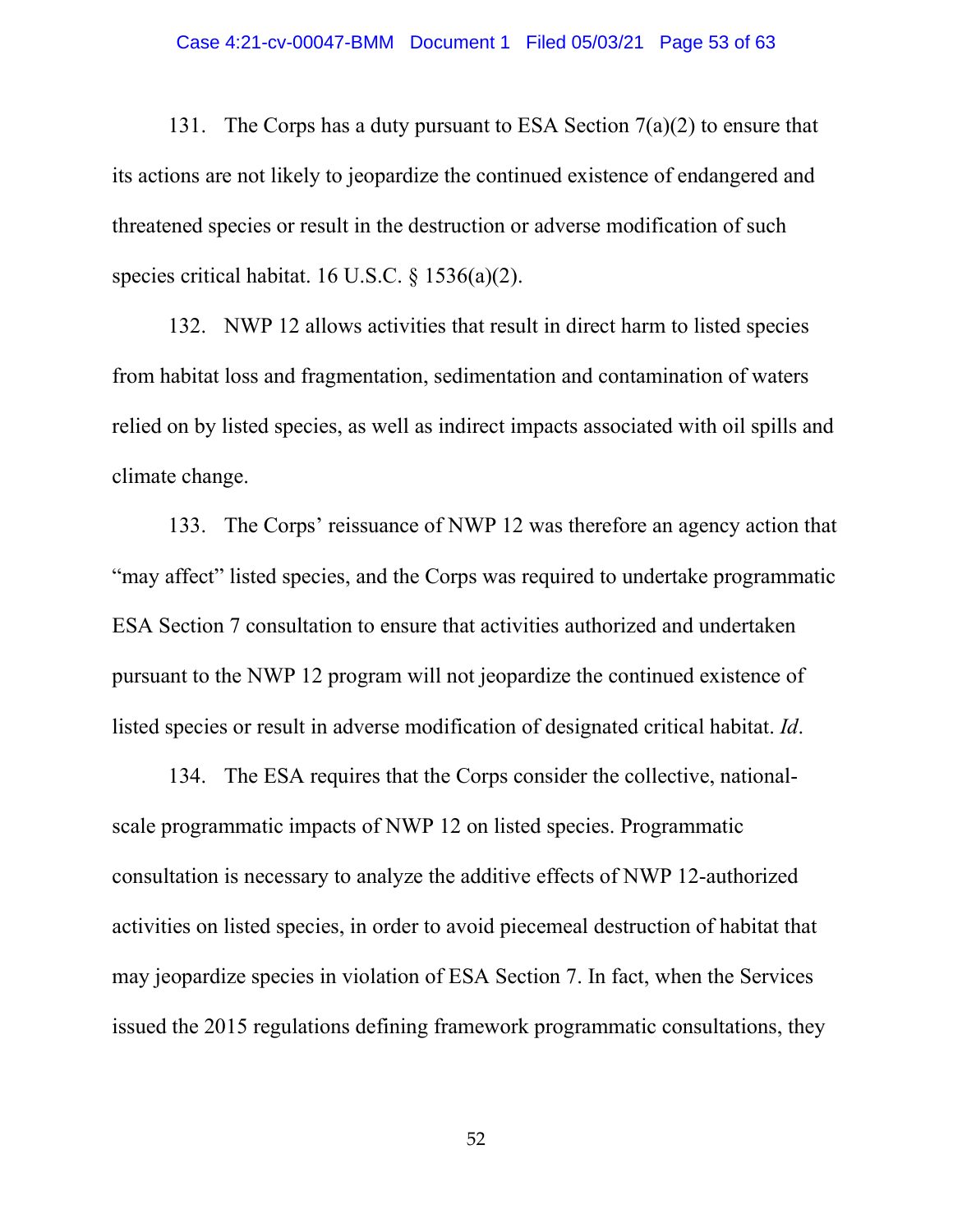#### Case 4:21-cv-00047-BMM Document 1 Filed 05/03/21 Page 54 of 63

used the Corps' NWP program as a specific example of a federal program where programmatic consultation would be required. 80 Fed. Reg. at 26,835.

135. Programmatic consultation on NWP 12 is necessary to afford the Services the opportunity to identify where NWP 12 may be problematic for listed species or critical habitat, and to provide reasonable and prudent measures to minimize take, such as measures to ensure that the Corps gathers and analyzes sufficient data to prevent jeopardy to listed species, and to ensure that incidental take does not occur at unsustainable levels.

136. The Corps' reliance on future project-specific consultations to support its "no effect" determination for NWP 12 is inconsistent with the applicable regulations, which require programmatic review of NWP 12 as well as projectspecific consultations. *See* 50 C.F.R. § 402.14(c) (project-specific consultation "does not relieve the Federal agency of the requirements for considering the effects of the action as a whole"); 84 Fed. Reg. 44,976, 44,997 (Aug. 27, 2019) (the ESA "still requires a programmatic consultation to meet the requirements of section  $7(a)(2)$ [,]" even if "specific projects ... developed in the future ... are subject to site-specific stepped-down, or tiered consultations where incidental take is addressed").

137. The Corps has not even ensured that project-specific consultation will occur for every NWP 12-authorized project that "may affect" listed species. The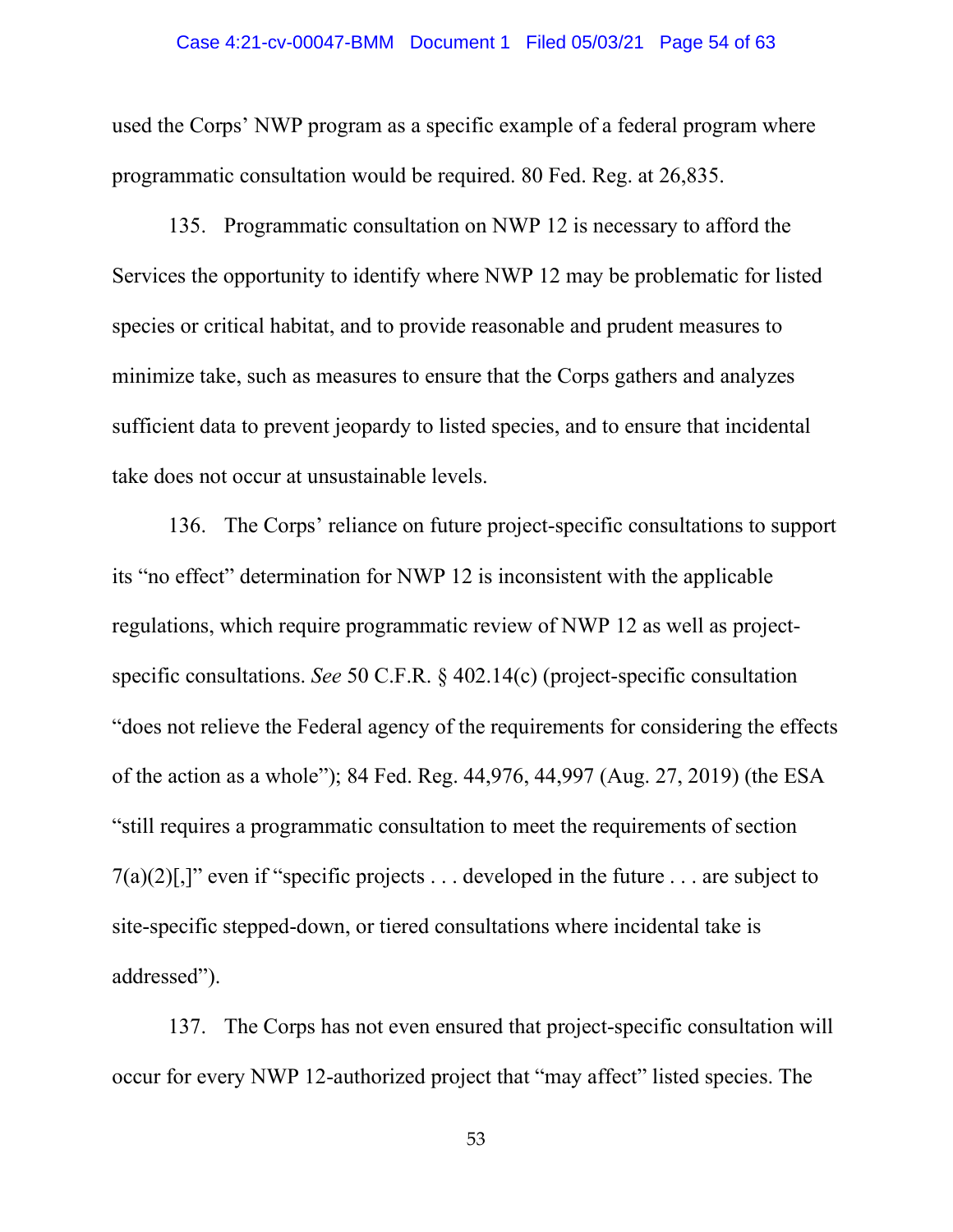#### Case 4:21-cv-00047-BMM Document 1 Filed 05/03/21 Page 55 of 63

Corps relies on project proponents to submit a PCN where listed species "might be" affected so that the Corps can determine whether project-specific consultation is necessary. However, this impermissibly turns the initial effect determination over to non-federal applicants, whereas ESA Section 7(a)(2) requires federal agencies to make that determination. *See* 50 C.F.R. § 402.14(a). The Corps' reliance on permittees means that if those parties fail to notify the Corps for any reason, the agency will have no awareness that impacts to listed species were possible and thus no basis for consulting, in violation of the ESA.

138. Regardless, the project-specific consultations contemplated by NWP General Condition 18 cannot satisfy the Corps' ESA Section 7 duty to consult on NWP as a whole. Project-specific consultations cannot ensure that the aggregate impacts from the program will not jeopardize listed species or adversely modify critical habitat, and the Corps' NWP 12 scheme for ESA compliance therefore improperly curtails consultation on the NWP's full effects, in violation of the ESA. 50 C.F.R. § 402.14(c)(4) & (g)(3), (4).

139. The Corps' failure to undertake and complete programmatic ESA Section 7 consultation with the Services on the issuance of NWP 12 constitutes a failure to ensure, as mandated by the ESA, that the NWP 12 program is not likely to jeopardize the existence of listed species or result in destruction or adverse modification of critical habitat, in violation of Section 7 of the ESA, 16 U.S.C.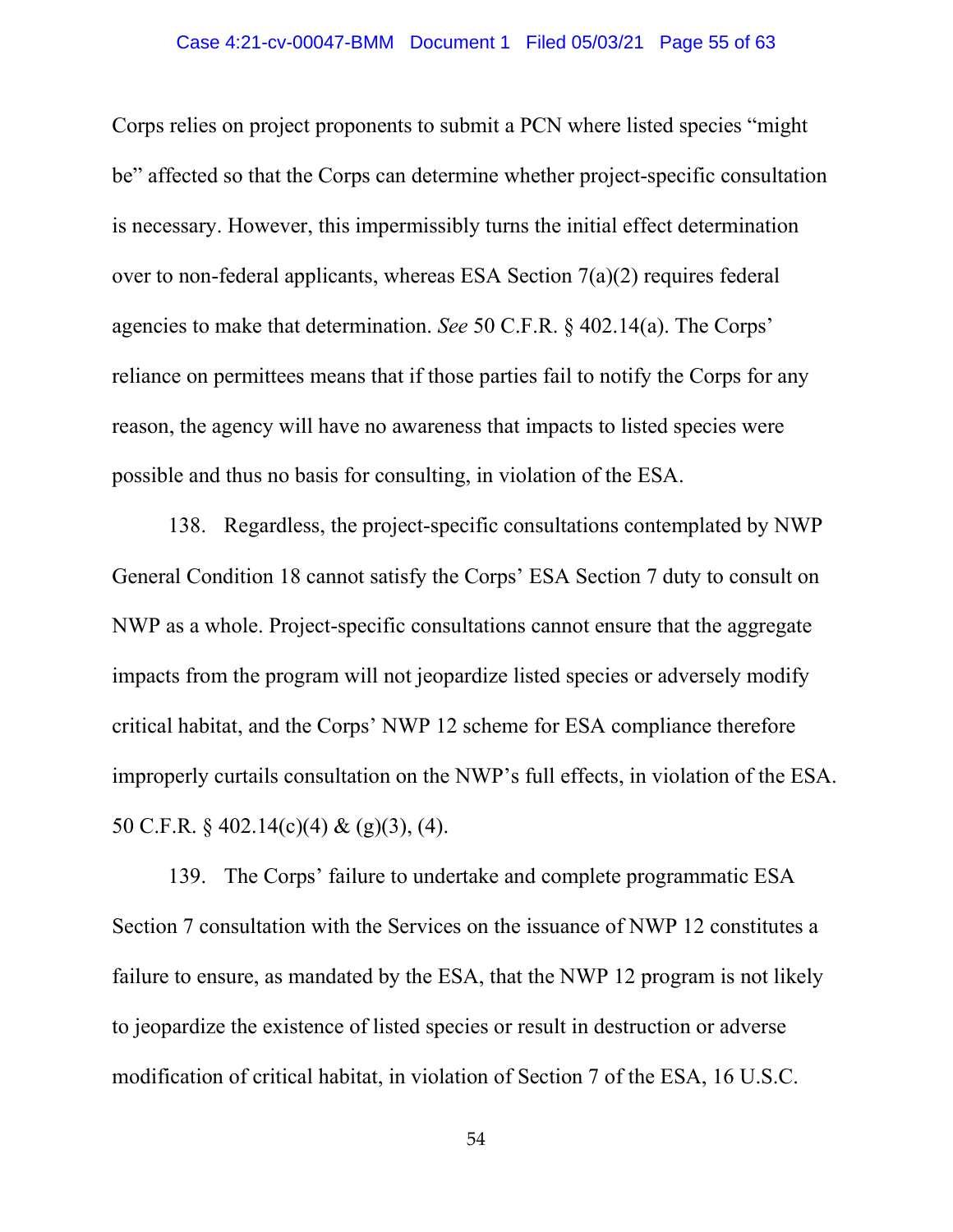§ 1536, and the ESA's implementing regulations. Such action is arbitrary,

capricious, an abuse of discretion and otherwise not in accordance with law within

the meaning of the APA.  $5$  U.S.C.  $\frac{6}{5}$  706(2).

### **SECOND CLAIM FOR RELIEF**

# **The Corps' reissuance of NWP 12 violated the National Environmental Policy Act, 42 U.S.C. §§ 4321 et seq., applicable regulations, and the Administrative Procedure Act, 5 U.S.C. §§ 701-706**

140. Plaintiffs reallege, as if fully set forth herein, each and every allegation contained in the preceding paragraphs.

141. The Corps' reissuance of NWP 12 was a major federal action that requires compliance with NEPA. *See* 42 U.S.C. § 4332(2)(C).

142. The Corps issued an EA/FONSI for its reissuance of NWP 12, which constitutes the Corps' only NEPA document for an estimated 9,560 activities per year using NWP 12. The Corps will not prepare any further NEPA analysis for individual projects that are permitted or authorized by NWP 12.

143. The Corps' EA violated NEPA by failing to take the requisite hard look at the significant environmental effects of reissuing NWP 12 (i.e., the impacts of projects permitted or authorized by NWP 12). *See*, *e.g*., 40 C.F.R. §§ 1502.1, 1502.16(a), (b), 1501.9(e). Among other things, the NWP 12 EA failed to adequately analyze: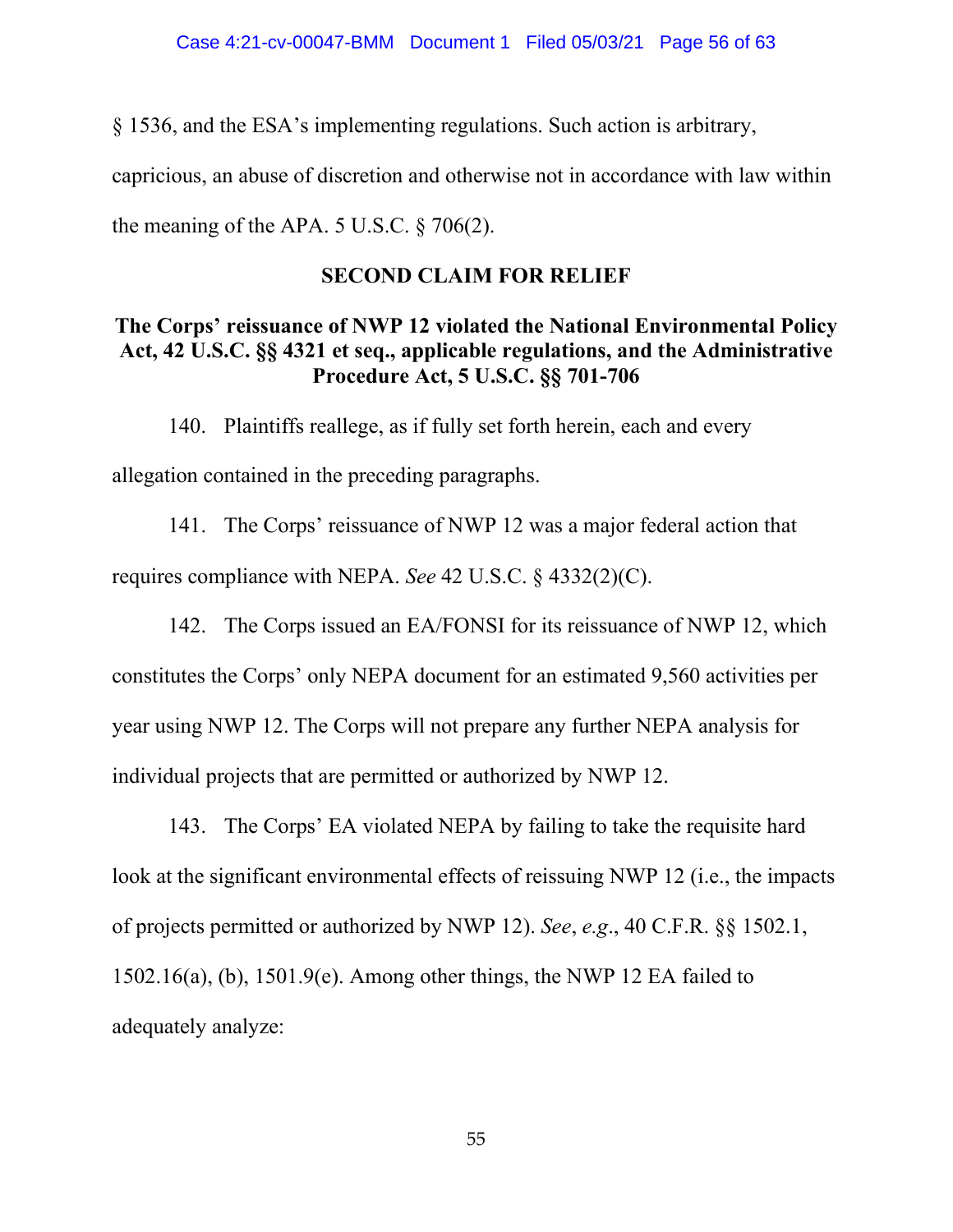#### Case 4:21-cv-00047-BMM Document 1 Filed 05/03/21 Page 57 of 63

a. The risks and impacts of gas leaks and crude oil spills from pipelines approved by NWP 12, including but not limited to spills into Corps jurisdictional waterways and an examination of the various types of crude oil products transported by NWP 12 projects and their respective properties, characteristics, environmental impacts, or spill response requirements;

b. The environmental impacts associated with the construction and maintenance of pipeline rights of way, both within and outside of Corps jurisdictional waterways, including but not limited to the permanent conversion of forested wetlands to lower quality wetlands, forest fragmentation, habitat loss, erosion and sedimentation, soil nutrient loss, and aesthetic impairment;

c. The risks and environmental impacts associated with frac-outs, or inadvertent returns, leaks, or spills of drilling fluids during installation of oil and gas pipelines using horizontal directional drilling;

d. The climate change impacts of NWP 12, including but not limited to the potential for increased lifecycle greenhouse gas emissions resulting from oil and gas pipelines approved by NWP 12;

e. The cumulative impacts of NWP 12, including the effects of multiple uses of NWP 12 for the same pipeline within particular watersheds,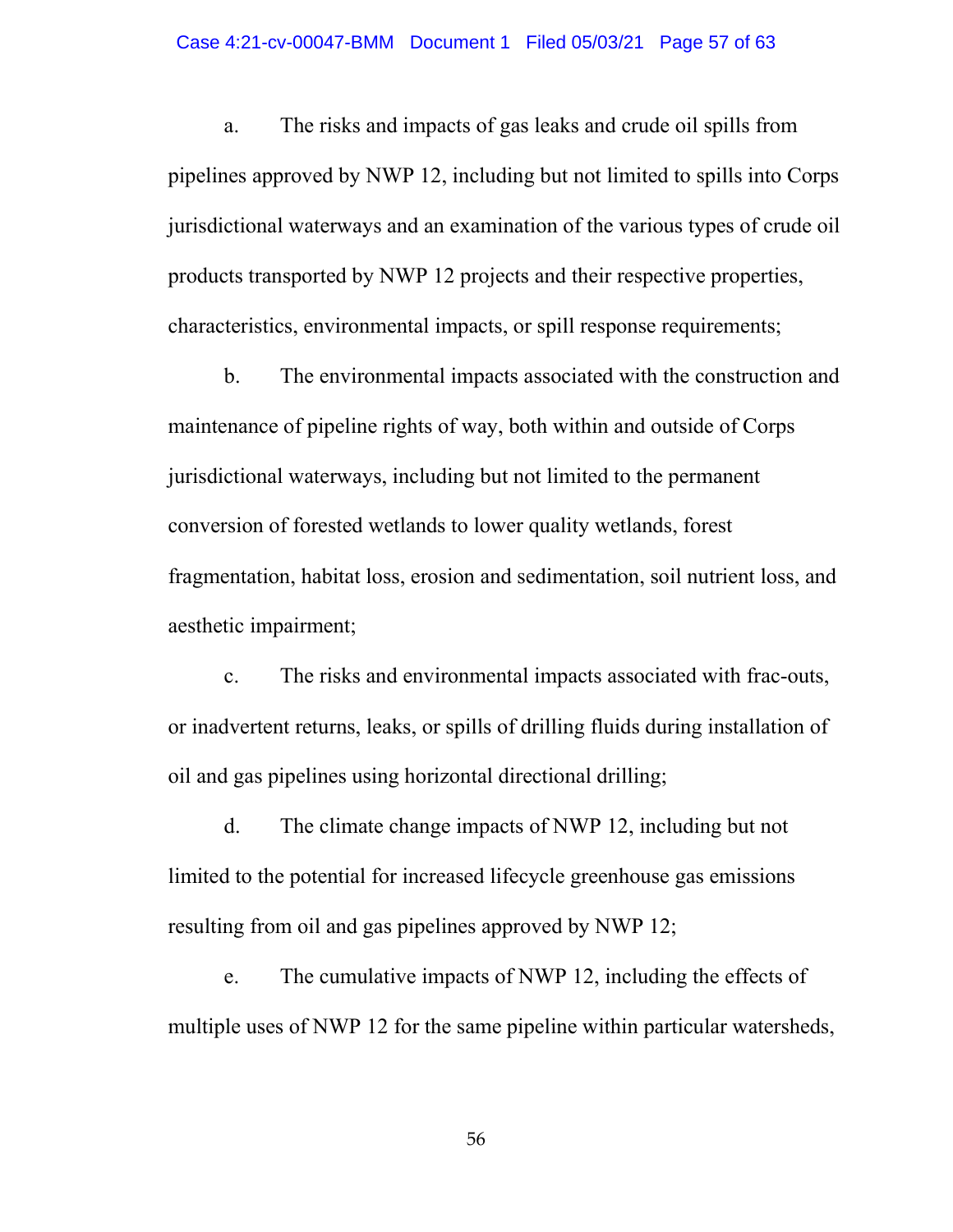regions, or other sensitive areas; and the impacts of other past, future, and reasonably foreseeable projects; and

f. The environmental justice impacts of NWP 12.

144. The Corps' reliance on the changes made to the CEQ NEPA regulations in 2020 to avoid an analysis of the full range of impacts of NWP 12 including the indirect and cumulative impacts described above—violates NEPA. Absent an analysis of *all* the environmental impacts of NWP 12—including indirect and cumulative impacts discussed herein—the Corps did not, and could not, take the "hard look" at NWP 12 "to the fullest extent possible," as NEPA requires. *See* 42 U.S.C. § 4332(2)(C). Therefore, the Corps' failure to include an analysis of those impacts is arbitrary and capricious.

145. Furthermore, the Corps' FONSI for NWP 12 was itself arbitrary and capricious, since the agency failed to make a convincing case that the impacts of issuing NWP 12 are not significant. The environmental impacts associated with the Corps' reissuance of NWP 12 are "significant," 40 C.F.R. § 1501.3(b), and thus by preparing an EA/FONSI rather than an EIS for its NWP 12 reissuance, the Corps violated NEPA, 42 U.S.C. § 4332(2)(C), and its implementing regulations.

146. For the reasons set forth above, the Corps' reissuance of NWP 12 violated NEPA. It was arbitrary and capricious, an abuse of discretion, or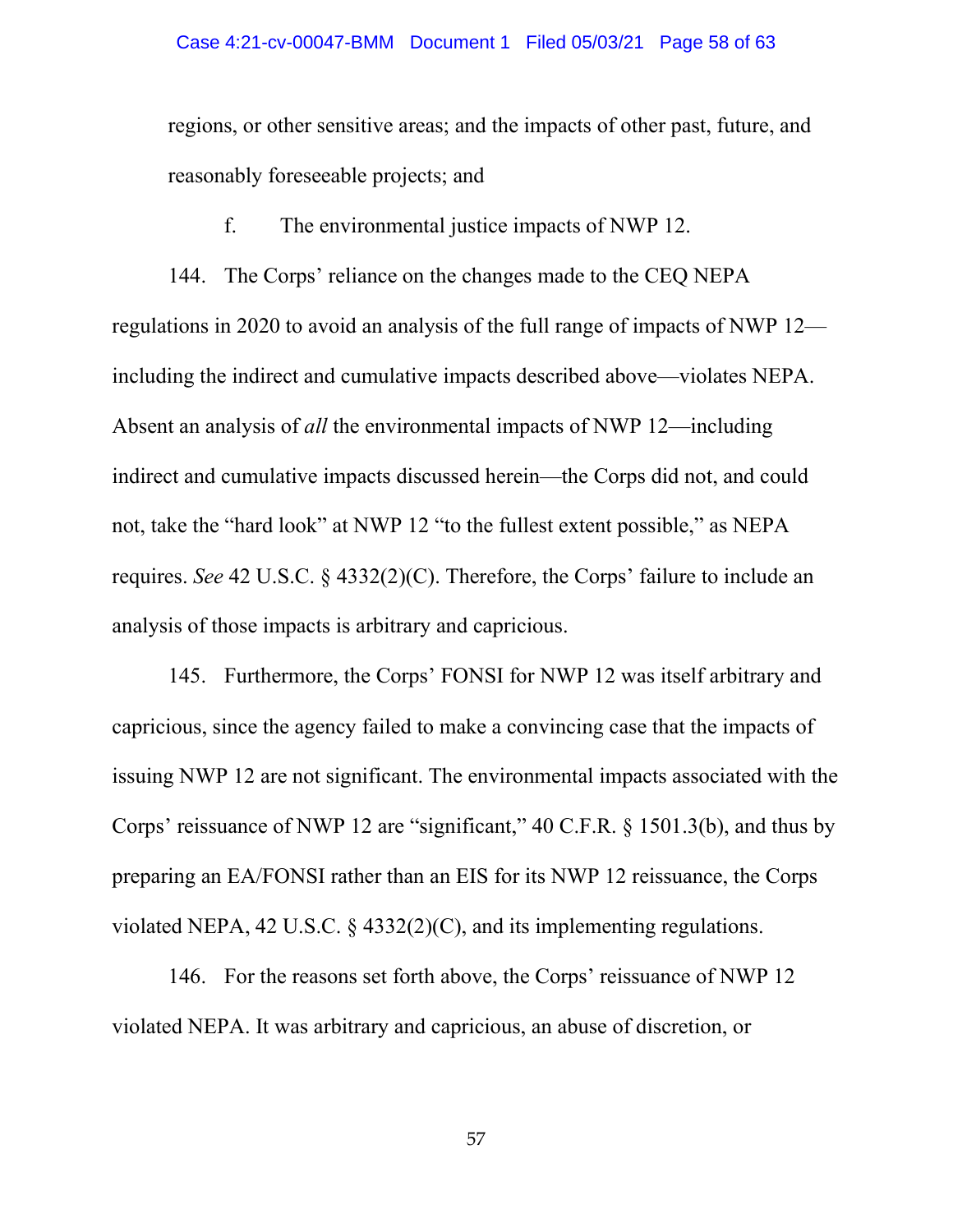otherwise not in accordance with law, and contrary to the APA. *See* 5 U.S.C. §  $706(2)(A)$ .

### **THIRD CLAIM FOR RELIEF**

# **The Corps' reissuance of NWP 12 violated the Clean Water Act, 33 U.S.C. § 1344(e), applicable regulations, and the Administrative Procedure Act, 5 U.S.C. §§ 701-706**

147. Plaintiffs reallege, as if fully set forth herein, each and every allegation contained in the preceding paragraphs.

148. Section 404(e) of the CWA allows the Corps to issue NWPs only for categories of projects that the agency determines "are similar in nature, will cause only minimal adverse environmental effects when performed separately, and will have only minimal cumulative adverse effect on the environment." 33 U.S.C.  $§ 1344(e)(1).$ 

149. NWP 12 permits or authorizes the construction and operation of pipelines and associated facilities that do not result in the loss of greater than a half-acre of waters of the United States "for each single and complete project." 86 Fed. Reg. at 2860. However, the Corps defines "single and complete linear project" as "that portion of the total linear project . . . that includes all crossings of a single water of the United States *(i.e., a single waterbody) at a specific location*." *Id*. at 2877 (emphasis added). The effect of this definition is to artificially treat each water crossing along a proposed pipeline project, which often number in the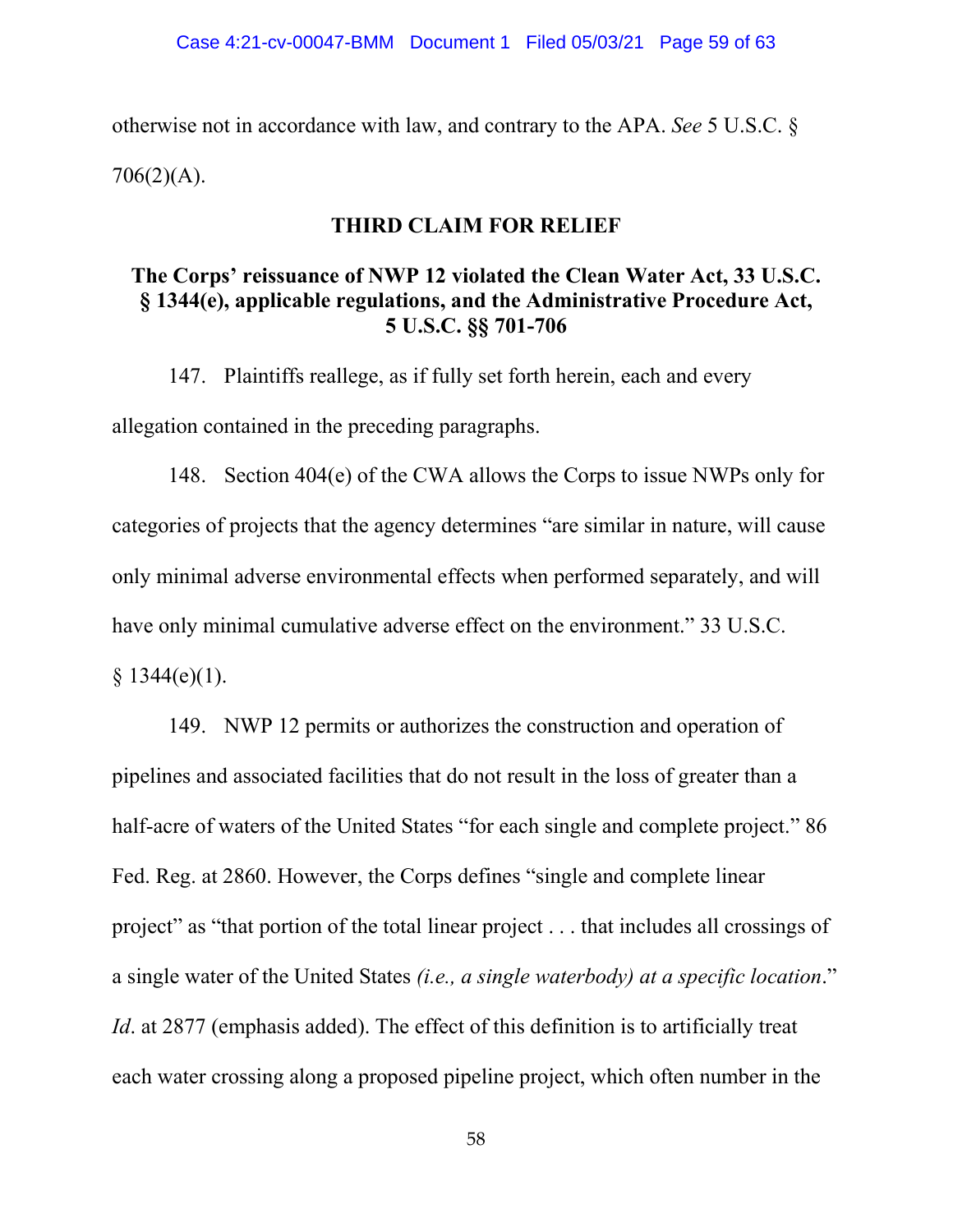hundreds or thousands, as a "single and complete project" that qualifies separately under NWP 12.

150. There is no limit to the number of times that a single pipeline project can use NWP 12, nor is there a total maximum number of acres of waters of the United States that a pipeline project can impact while still being authorized under NWP 12.

151. NWP 12 relies on the discretion of division and district engineers to ensure, on a project-by-project basis, that the activities will have no more than minimal effects. However, this project-level review by Corps district or division engineers fails to ensure projects permitted by NWP 12 will have only minimal adverse environmental effects because for many projects that proceed under NWP 12, an applicant is not required to submit a PCN or notify the Corps at all, and thus the Corps does not have an opportunity to evaluate the adverse environmental effects of those projects.

152. For those projects where a PCN is required, project-level review by Corps district or division engineers still fails to ensure that the multiple water crossings for projects permitted by NWP 12 will have only minimal adverse environmental effects, either individually or cumulatively, because the Corps never considers the cumulative effects of multiple water crossings for pipeline projects.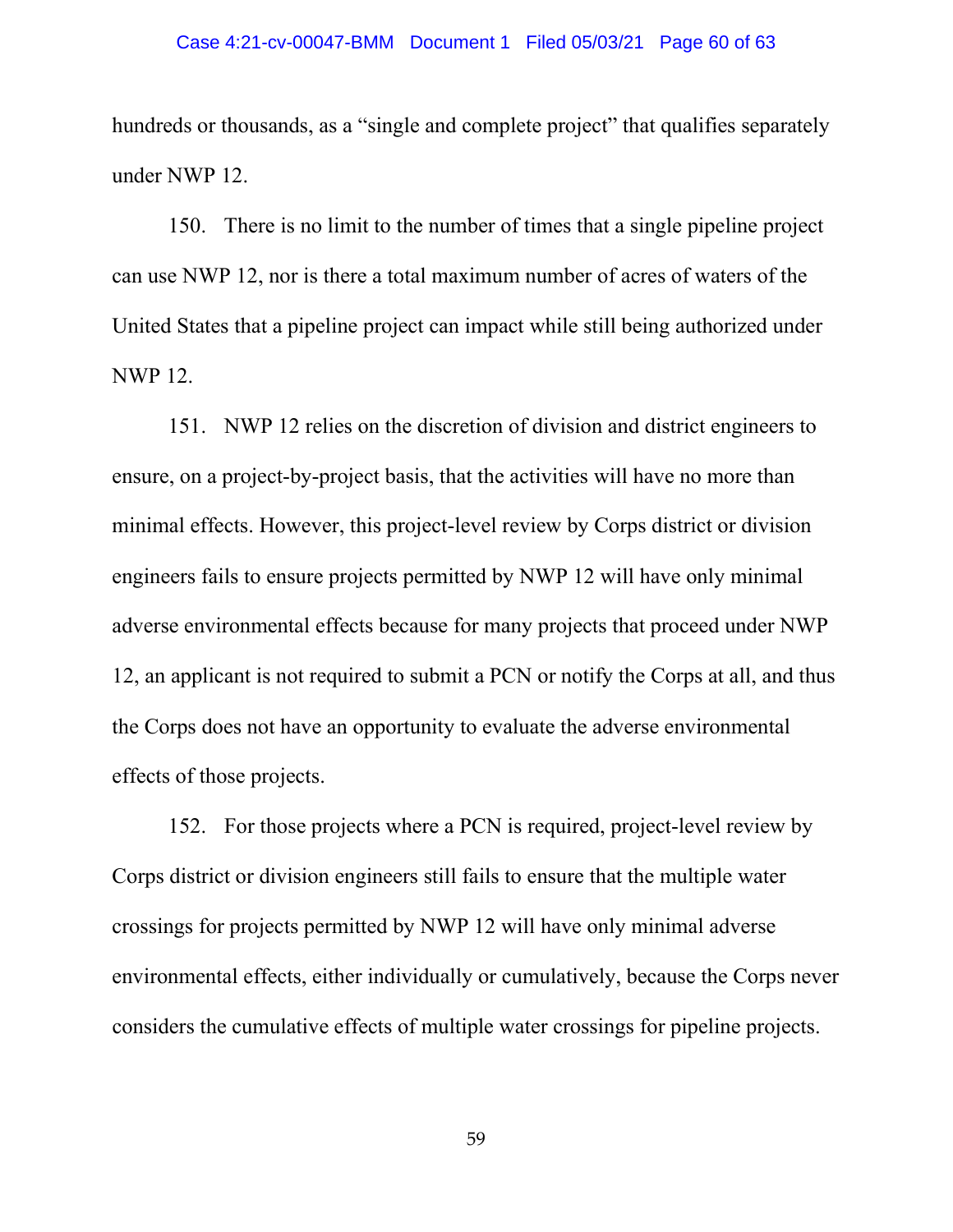153. In short, NWP 12 permits pipeline projects to use the NWP numerous times along a pipeline or utility route—even if there are high concentrations of water crossings in specific areas—with no mechanism to ensure impacts would be minimal. Thus, the Corps failed to ensure that projects authorized by NWP 12 "will cause only minimal adverse environmental effects when performed separately, and will have only minimal cumulative adverse effect on the environment" as required by 33 U.S.C. § 1344(e)(1) and Corps regulations. *See, e.g.,* 33 C.F.R. § 320.4; 40 C.F.R. § 230.7.

### **PRAYER FOR RELIEF**

WHEREFORE, Plaintiffs respectfully request that this Court:

- a) Declare the Corps' issuance of NWP 12 in violation of the Endangered Species Act, the National Environmental Policy Act, the Clean Water Act, the Administrative Procedure Act, and applicable regulations;
- b) Remand NWP 12 to the Corps for compliance with the National Environmental Policy Act, the Clean Water Act, and the Endangered Species Act;
- c) Vacate NWP 12, in whole or in part, and/or set a date certain for completion of the ESA Section 7 consultation and NEPA review processes;
- d) Award Plaintiffs their costs, expenses, and attorneys' fees under applicable law; and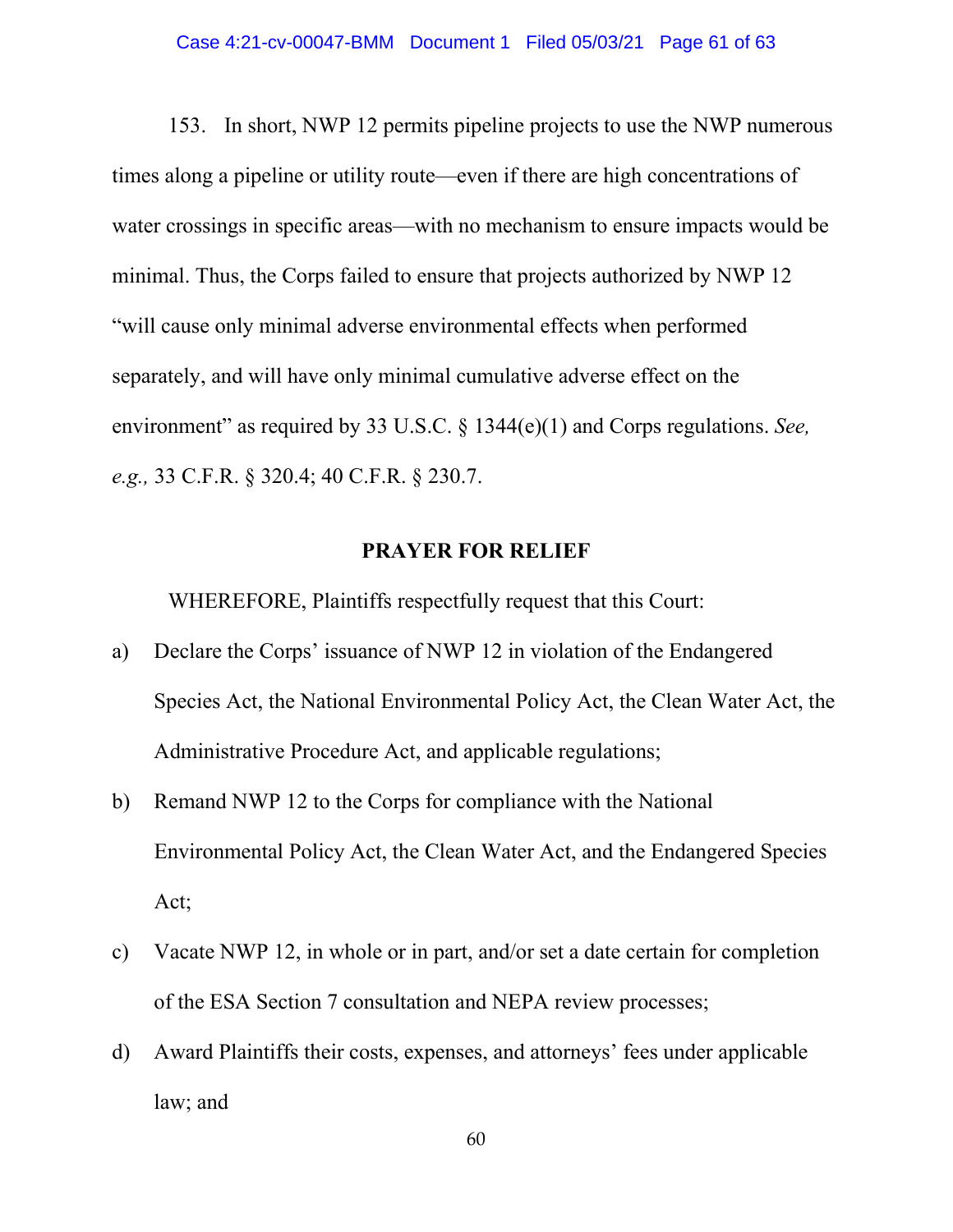e) Provide for such other relief as the Court deems just and appropriate.

Dated: May 3, 2021 Respectfully submitted,

/s/ Timothy M. Bechtold Timothy M. Bechtold Bechtold Law Firm, PLLC P.O. Box 7051 Missoula, MT 59807 (406) 721-1435 tim@bechtoldlaw.net *Attorney for all Plaintiffs*

/s/ Jared Margolis Jared Margolis Center for Biological Diversity 2852 Willamette St. # 171 Eugene, OR 97405 (802) 310-4054 jmargolis@biologicaldiversity.org

/s/ Eric Glitzenstein Eric Glitzenstein Center for Biological Diversity 1411 K Street, NW, Suite 1300 Washington, DC 20005 (202) 849-8401 eglitzenstein@biologicaldiversity.org *Attorneys for Center for Biological Diversity, Friends of the Earth, and Waterkeeper*

/s/ Doug Hayes Doug Hayes Sierra Club Environmental Law Program 1650 38th Street, Suite 102W Boulder, CO 80301